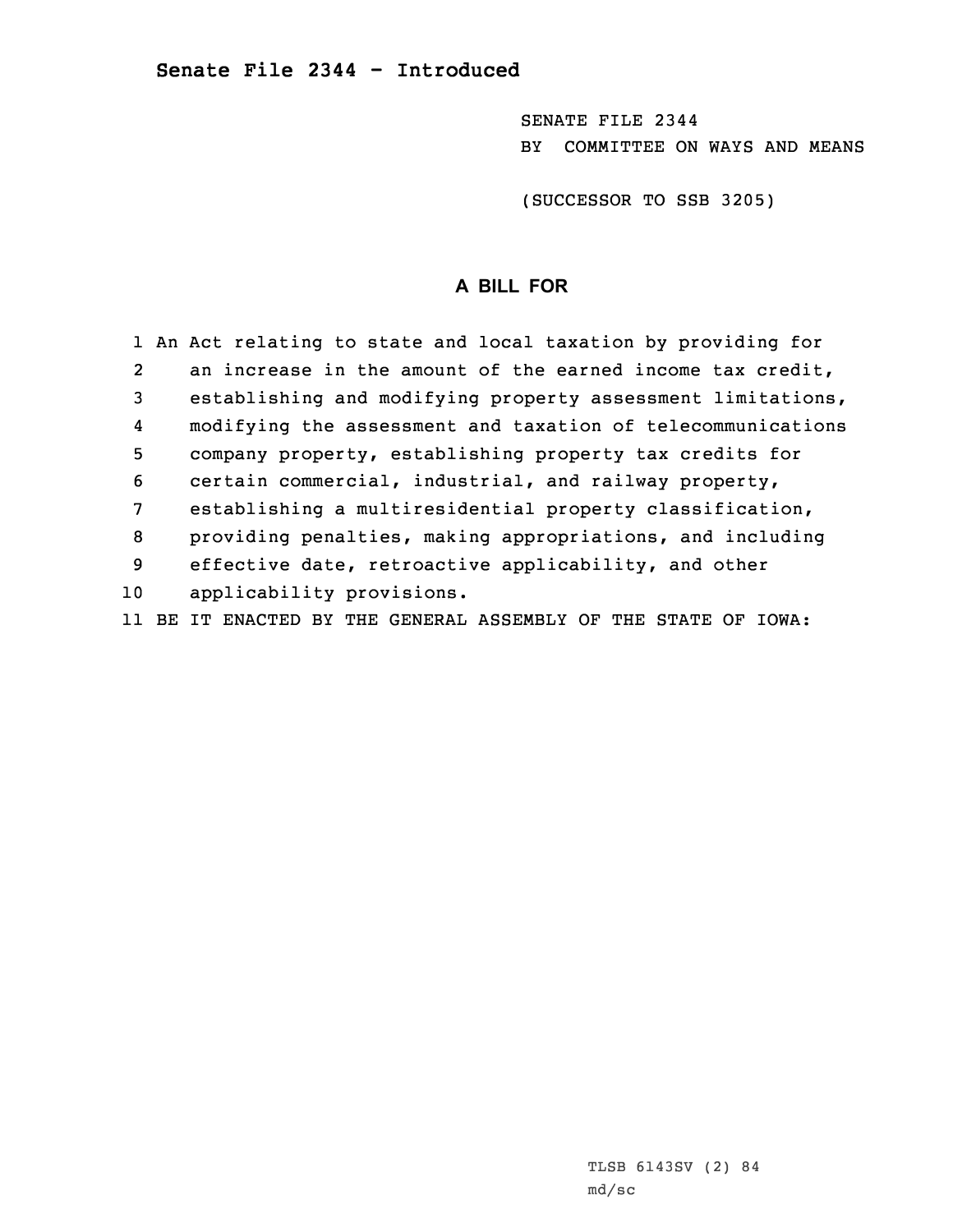1 DIVISION I 2 EARNED INCOME TAX CREDIT Section 1. Section 422.12B, subsection 1, Code 2011, is amended to read as follows: 1. The taxes imposed under this division less the credits allowed under section 422.12 shall be reduced by an earned 7 income credit equal to seven fifteen percent of the federal earned income credit provided in section 32 of the Internal Revenue Code. Any credit in excess of the tax liability is refundable. 11 Sec. 2. RETROACTIVE APPLICABILITY. This division of this Act applies retroactively to January 1, 2012, for tax years beginning on or after that date. 14 DIVISION II PROPERTY TAX ASSESSMENT LIMITATIONS Sec. 3. Section 441.21, subsection 4, Code Supplement 2011, is amended to read as follows: 4. For valuations established as of January 1, 1979, the percentage of actual value at which agricultural and residential property shall be assessed shall be the quotient of the dividend and divisor as defined in this section. The dividend for each class of property shall be the dividend as determined for each class of property for valuations established as of January 1, 1978, adjusted by the product obtained by multiplying the percentage determined for that year by the amount of any additions or deletions to actual value, excluding those resulting from the revaluation of existing properties, as reported by the assessors on the abstracts of assessment for 1978, plus six percent of the amount so determined. However, if the difference between the dividend so determined for either class of property and the dividend for that class of property for valuations established as of January 1, 1978, adjusted by the product obtained by multiplying the percentage determined for that year by the amount of any additions or deletions to actual value, excluding

-1-

LSB 6143SV (2) 84  $md/sc$   $1/44$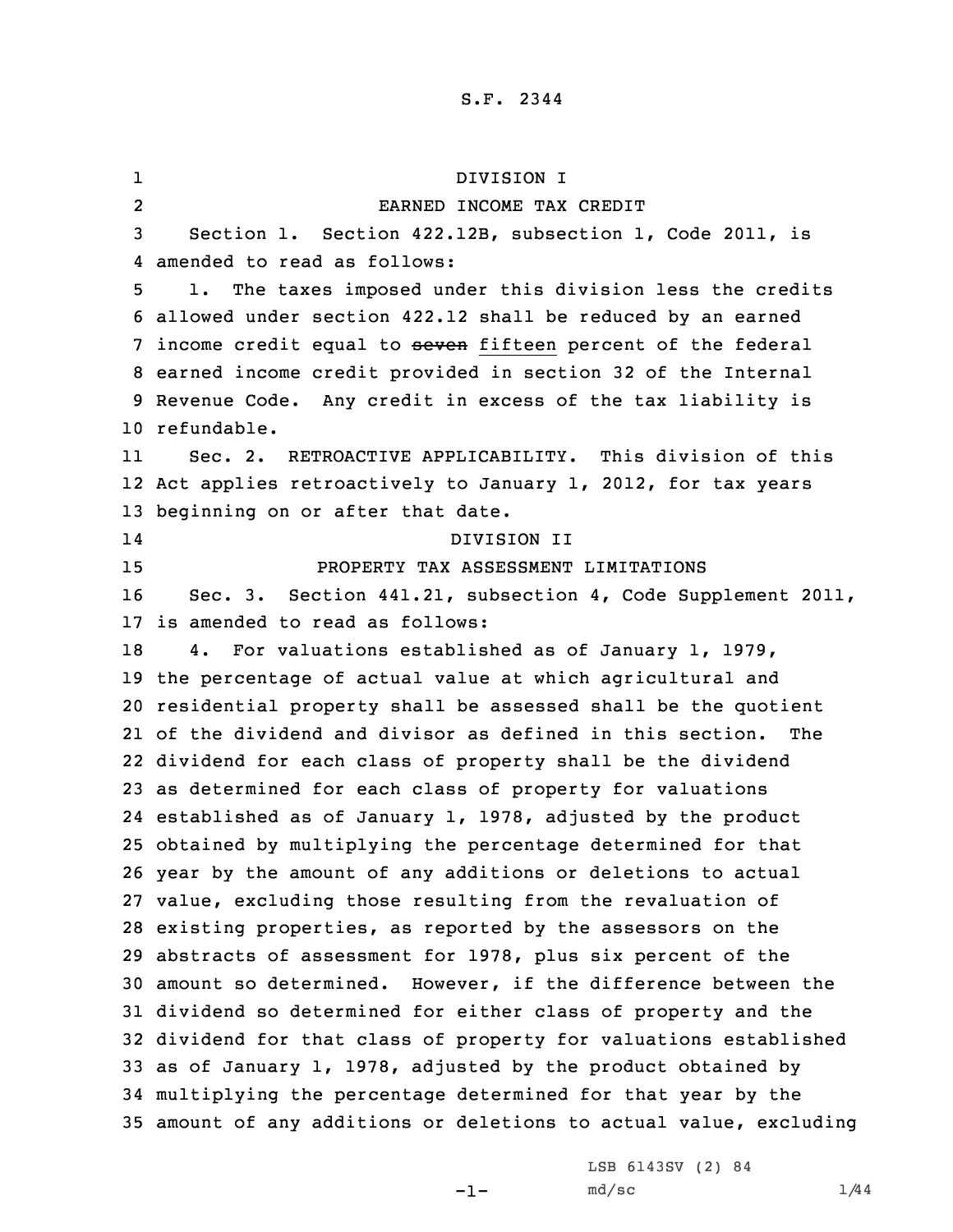those resulting from the revaluation of existing properties, as reported by the assessors on the abstracts of assessment for 1978, is less than six percent, the 1979 dividend for the other class of property shall be the dividend as determined for that class of property for valuations established as of January 1, 1978, adjusted by the product obtained by multiplying the percentage determined for that year by the amount of any additions or deletions to actual value, excluding those resulting from the revaluation of existing properties, as reported by the assessors on the abstracts of assessment for 1978, plus <sup>a</sup> percentage of the amount so determined which is equal to the percentage by which the dividend as determined for the other class of property for valuations established as of January 1, 1978, adjusted by the product obtained by multiplying the percentage determined for that year by the amount of any additions or deletions to actual value, excluding those resulting from the revaluation of existing properties, as reported by the assessors on the abstracts of assessment for 1978, is increased in arriving at the 1979 dividend for the other class of property. The divisor for each class of property shall be the total actual value of all such property in the state in the preceding year, as reported by the assessors on the abstracts of assessment submitted for 1978, plus the amount of value added to said total actual value by the revaluation of existing properties in 1979 as equalized by the director of revenue pursuant to section 441.49. The director shall utilize information reported on abstracts of assessment submitted pursuant to section 441.45 in determining such percentage. For valuations established as of January 1, 1980, and each assessment year thereafter beginning before January 1, 2013, the percentage of actual value as equalized by the director of revenue as provided in section 441.49 at which agricultural and residential property shall be assessed shall be calculated in accordance with the methods provided herein including the limitation of

 $-2-$ 

LSB 6143SV (2) 84 md/sc 2/44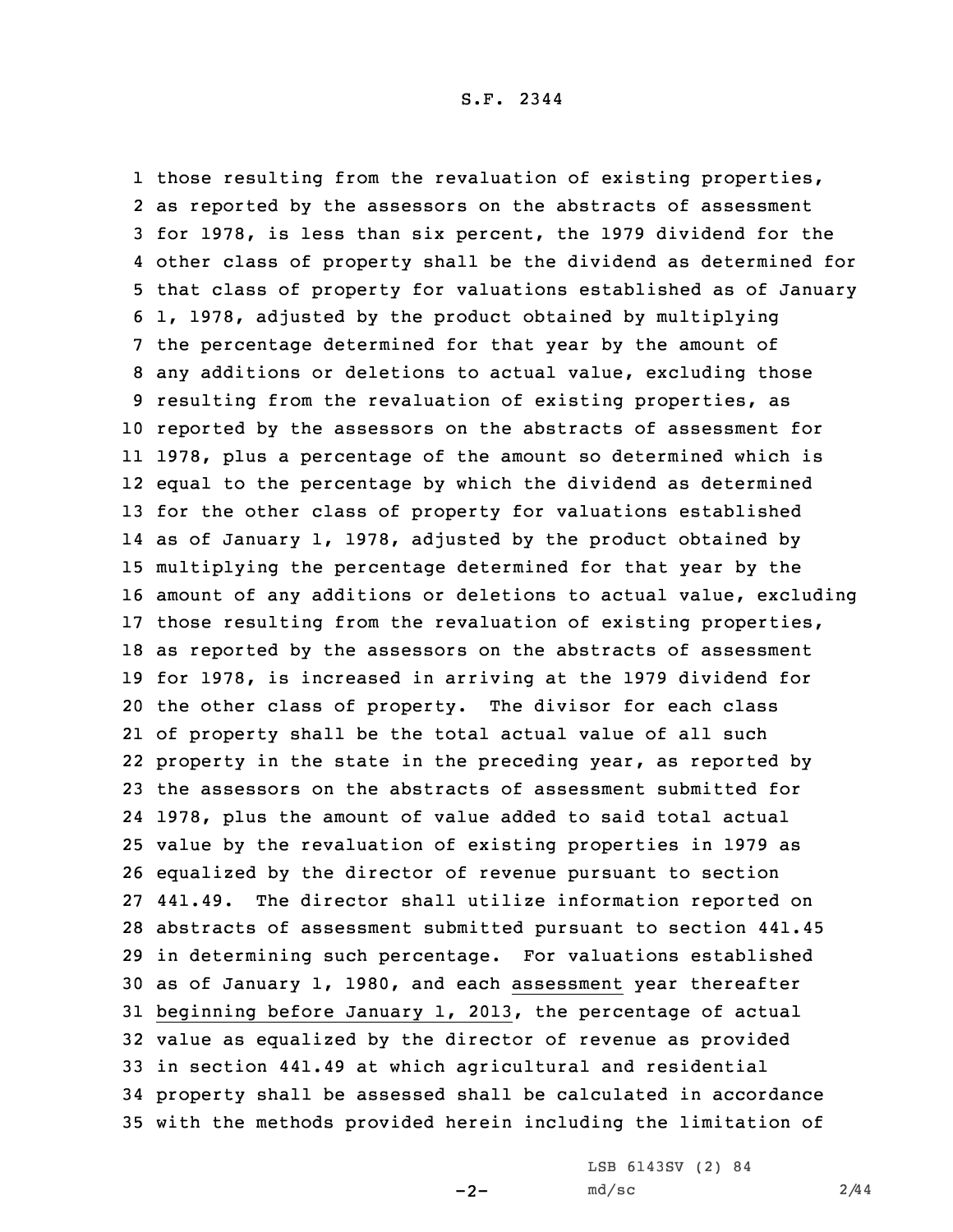increases in agricultural and residential assessed values to the percentage increase of the other class of property if the other class increases less than the allowable limit adjusted to include the applicable and current values as equalized by the director of revenue, except that any references to six percent in this subsection shall be four percent. For valuations established as of January 1, 2013, and each assessment year thereafter, the percentage of actual value as equalized by the director of revenue as provided in section 441.49 at which agricultural and residential property shall be assessed shall be calculated in accordance with the methods provided herein including the limitation of increases in agricultural and residential assessed values to the percentage increase of the other class of property if the other class increases less than the allowable limit adjusted to include the applicable and current values as equalized by the director of revenue, except that any references to six percent in this subsection shall be three percent. However, for valuations established for the assessment year beginning January 1, 2013, and each assessment year thereafter, if the percentage of actual value at which residential property shall be assessed, as calculated in accordance with the methods provided herein, exceeds sixty percent or is less than fifty percent the director of revenue shall decrease the percentage to sixty percent or increase the percentage to fifty percent, as applicable. For purposes of determining valuations in assessment years beginning on or after January 1, 2014, the percentage for the prior year as determined under this subsection before any increase or decrease by the director of revenue, if necessary, shall be the percentage used in calculating the dividend for that assessment 31 year. Sec. 4. SAVINGS PROVISION. This division of this Act,

33 pursuant to section 4.13, does not affect the operation of, 34 or prohibit the application of, prior provisions of section 35 441.21, or rules adopted under chapter 17A to administer prior

 $-3-$ 

LSB 6143SV (2) 84  $md/sec$  3/44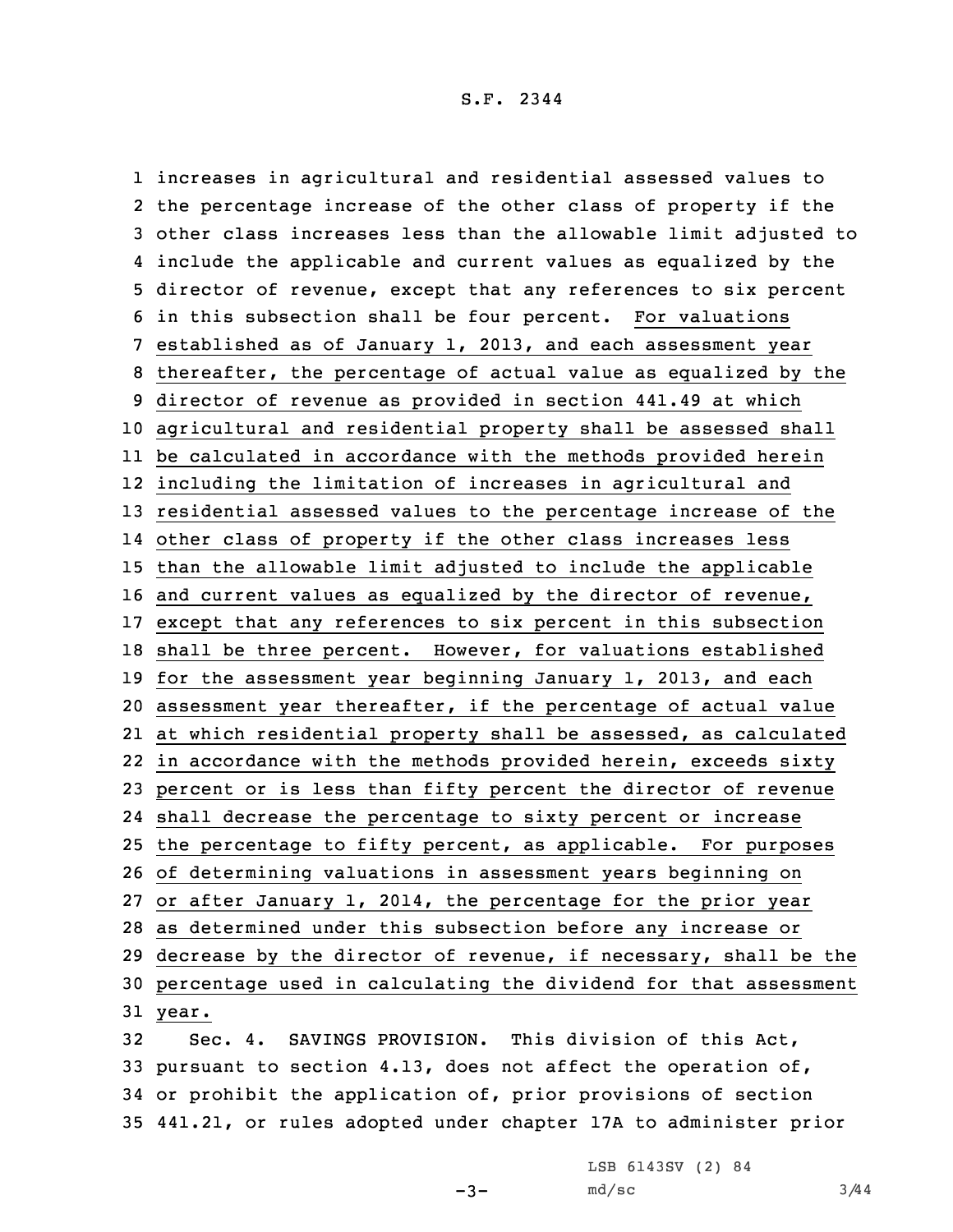1 provisions of section 441.21, for assessment years beginning 2 before January 1, 2013, and for duties, powers, protests, 3 appeals, proceedings, actions, or remedies attributable to an 4 assessment year beginning before January 1, 2013. 5 Sec. 5. APPLICABILITY. This division of this Act applies to 6 assessment years beginning on or after January 1, 2013. 7 DIVISION III 8 TELECOMMUNICATIONS PROPERTY TAX 9 Sec. 6. Section 433.4, Code 2011, is amended to read as 10 follows: 11 **433.4 Assessment.** 12 1. The director of revenue shall on or before October 31 13 each year, proceed to find the actual value of the property 14 of these companies in this state used by the companies in the 15 transaction of telegraph and telephone business, taking into 16 consideration the information obtained from the statements 17 required, and any further information the director can obtain, 18 using the same as a means for determining the actual cash value 19 of the property of these companies within this state. The 20 director shall also take into consideration the valuation of 21 all property of these companies, including franchises and the 22 use of the property in connection with lines outside the state, 23 and making these deductions as may be necessary on account of 24 e<del>xtra value of property outside the state as compared with</del> 25 the value of property in the state, in order that the actual 26 cash value of the property of the company within this state 27 may be ascertained. The assessment shall include all property 28 of every kind and character whatsoever, real, personal, or 29 mixed, used by the companies in the transaction of telegraph 30 and telephone business; and the The property so included in 31 the assessment shall not be taxed in any other manner than as 32 provided in this chapter. <sup>33</sup> 2. *a.* Except as provided in paragraph *"c*", for assessment <sup>34</sup> years beginning on or after January 1, 2013, <sup>a</sup> company's

<sup>35</sup> property, excluding the property identified in paragraph *"b"*

LSB 6143SV (2) 84

 $-4-$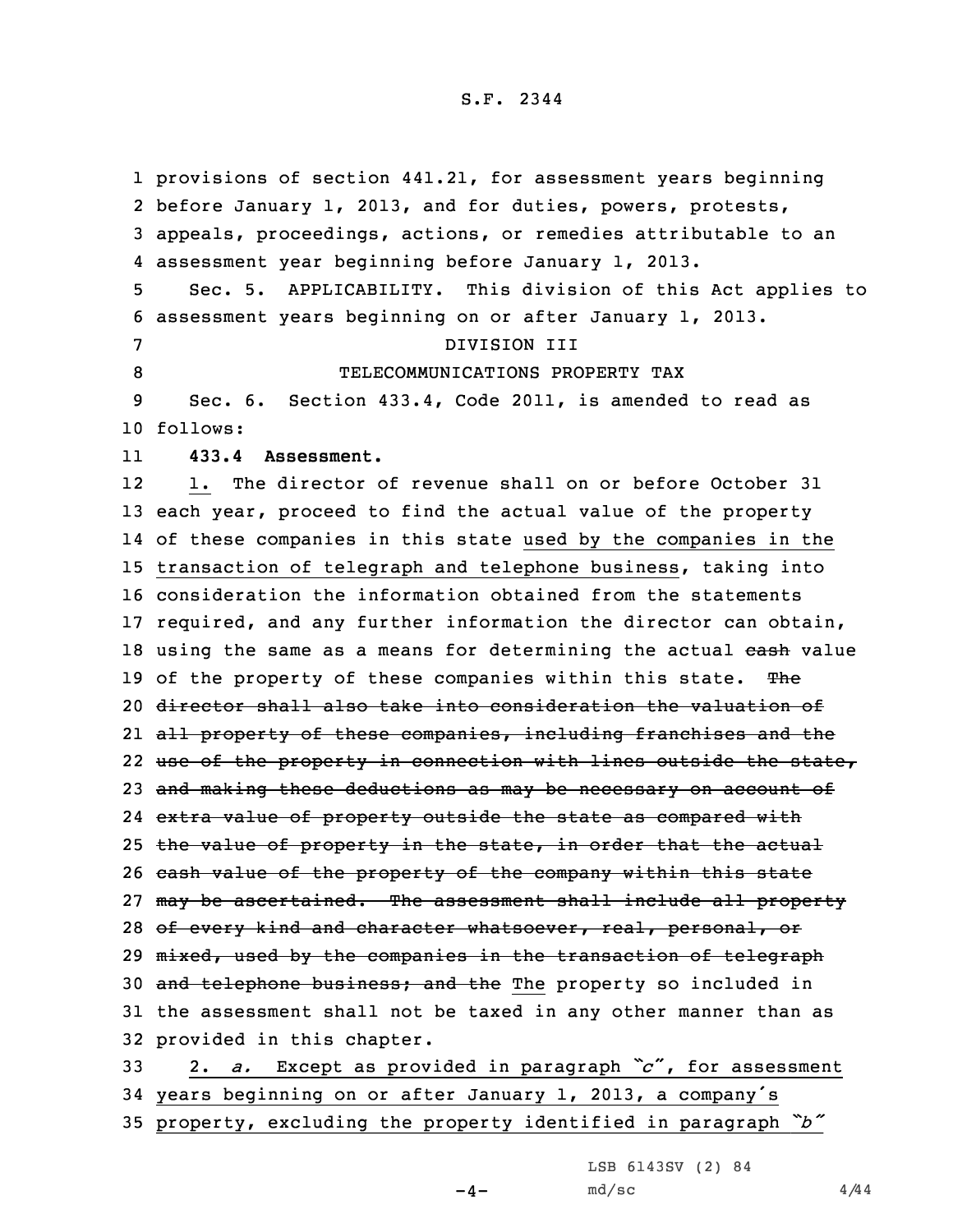as exempt from taxation, shall be subject to assessment and taxation under this chapter by the director of revenue in the same manner as property assessed and taxed as commercial property under chapters 427, 427A, 427B, 428, and 441. *b.* All of the following is exempt from taxation and shall not be assessed for taxation under this chapter: (1) Central office equipment. (2) Qualified telephone company property. However, qualified telephone company property shall be valued and included in the company's assessment for the assessment years, and to the extent specified, in paragraph *"c"*. 12 *c.* For assessment years beginning on or after January 1, 2013, the director of revenue shall include as part of the actual value determined under paragraph *"a"* for the applicable assessment year, the following: (1) For the assessment year beginning January 1, 2013, an amount equal to the actual value of the company's qualified telephone company property that exceeds four million dollars. (2) For the assessment year beginning January 1, 2014, an amount equal to the actual value of the company's qualified telephone company property that exceeds eight million dollars. 22 (3) For the assessment year beginning January 1, 2015, an amount equal to the actual value of the company's qualified telephone company property that exceeds twelve million dollars. (4) For the assessment year beginning January 1, 2016, an amount equal to the actual value of the company's qualified telephone company property that exceeds sixteen million 28 dollars. (5) For the assessment year beginning January 1, 2017, and each assessment year thereafter, an amount equal to the actual value of the company's qualified telephone company property that exceeds twenty million dollars. Sec. 7. Section 433.12, Code 2011, is amended by adding the following new subsections: NEW SUBSECTION. 1A. As used in this chapter, *"central*

LSB 6143SV (2) 84

 $-5-$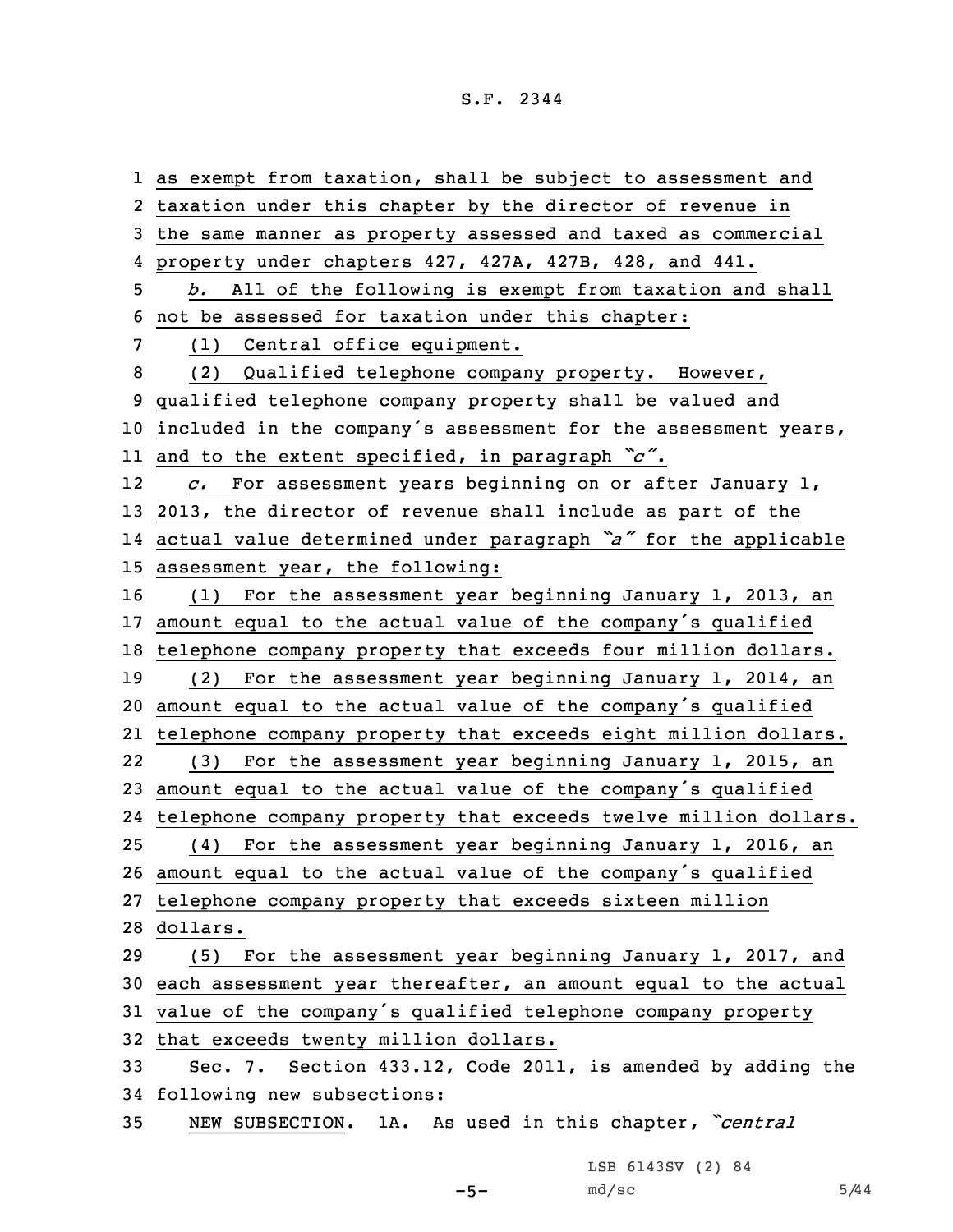*office equipment"* means motor vehicles, aircraft, tools and other work equipment, furniture, office equipment, general purpose computers, central office switching equipment, nondigital switching equipment, digital electronic switching equipment, operator systems, central office transmission equipment, radio systems, circuit equipment, information origination/termination equipment, station apparatus, customer premises wiring, large private branch exchanges, public telephone terminal equipment, and other terminal equipment, within the meaning of the telecommunications companies account provisions of 47 C.F.R. pt. 32, in effect on the effective date of this division of this Act.

 NEW SUBSECTION. 3. As used in this chapter, *"qualified telephone company property"* means poles, aerial cable, underground cable, buried cable, submarine and deep sea cable, intrabuilding network cable, aerial wire, and conduit systems within the meaning of the telecommunications companies account provisions of 47 C.F.R. pt. 32, in effect on the effective date of this division of this Act.

20 Sec. 8. Section 441.21, subsection 5, Code Supplement 2011, 21 is amended to read as follows:

22 5. For valuations established as of January 1, 1979, commercial property and industrial property, excluding properties referred to in section 427A.1, subsection 8, shall be assessed as <sup>a</sup> percentage of the actual value of each class of property. The percentage shall be determined for each class of property by the director of revenue for the state in accordance with the provisions of this section. For valuations established as of January 1, 1979, the percentage shall be the quotient of the dividend and divisor as defined in this section. The dividend for each class of property shall be the total actual valuation for each class of property established for 1978, plus six percent of the amount so determined. The divisor for each class of property shall be the valuation for each class of property established for 1978, as reported

-6-

LSB 6143SV (2) 84  $md/sec$  6/44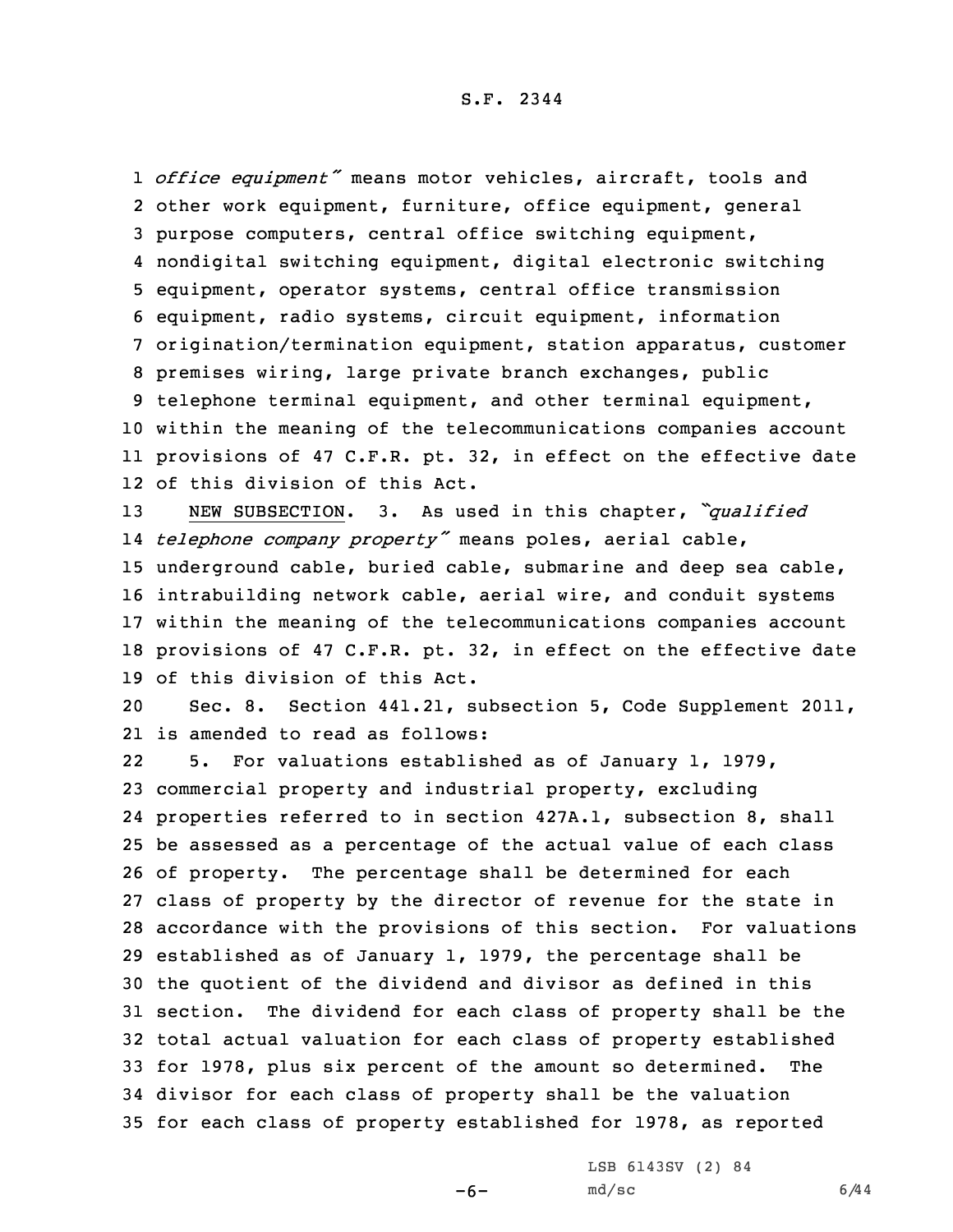by the assessors on the abstracts of assessment for 1978, plus the amount of value added to the total actual value by the revaluation of existing properties in 1979 as equalized by the director of revenue pursuant to section 441.49. For valuations established as of January 1, 1979, property valued by the department of revenue pursuant to chapters 428, 433, 437, and 438 shall be considered as one class of property and shall be assessed as <sup>a</sup> percentage of its actual value. The percentage shall be determined by the director of revenue in accordance with the provisions of this section. For valuations established as of January 1, 1979, the percentage shall be the quotient of the dividend and divisor as defined in this section. The dividend shall be the total actual valuation established for 1978 by the department of revenue, plus ten percent of the amount so determined. The divisor for property valued by the department of revenue pursuant to chapters 428, 433, 437, and 438 shall be the valuation established for 1978, plus the amount of value added to the total actual value by the revaluation of the property by the department of revenue as of January 1, 1979. For valuations established as of January 1, 1980, commercial property and industrial property, excluding properties referred to in section 427A.1, subsection 8, shall be assessed at <sup>a</sup> percentage of the actual value of each class of property. The percentage shall be determined for each class of property by the director of revenue for the state in accordance with the provisions of this section. For valuations established as of January 1, 1980, the percentage shall be the quotient of the dividend and divisor as defined in this section. The dividend for each class of property shall be the dividend as determined for each class of property for valuations established as of January 1, 1979, adjusted by the product obtained by multiplying the percentage determined for that year by the amount of any additions or deletions to actual value, excluding those resulting from the revaluation of existing properties, as reported by the assessors on the

-7-

LSB 6143SV (2) 84 md/sc 7/44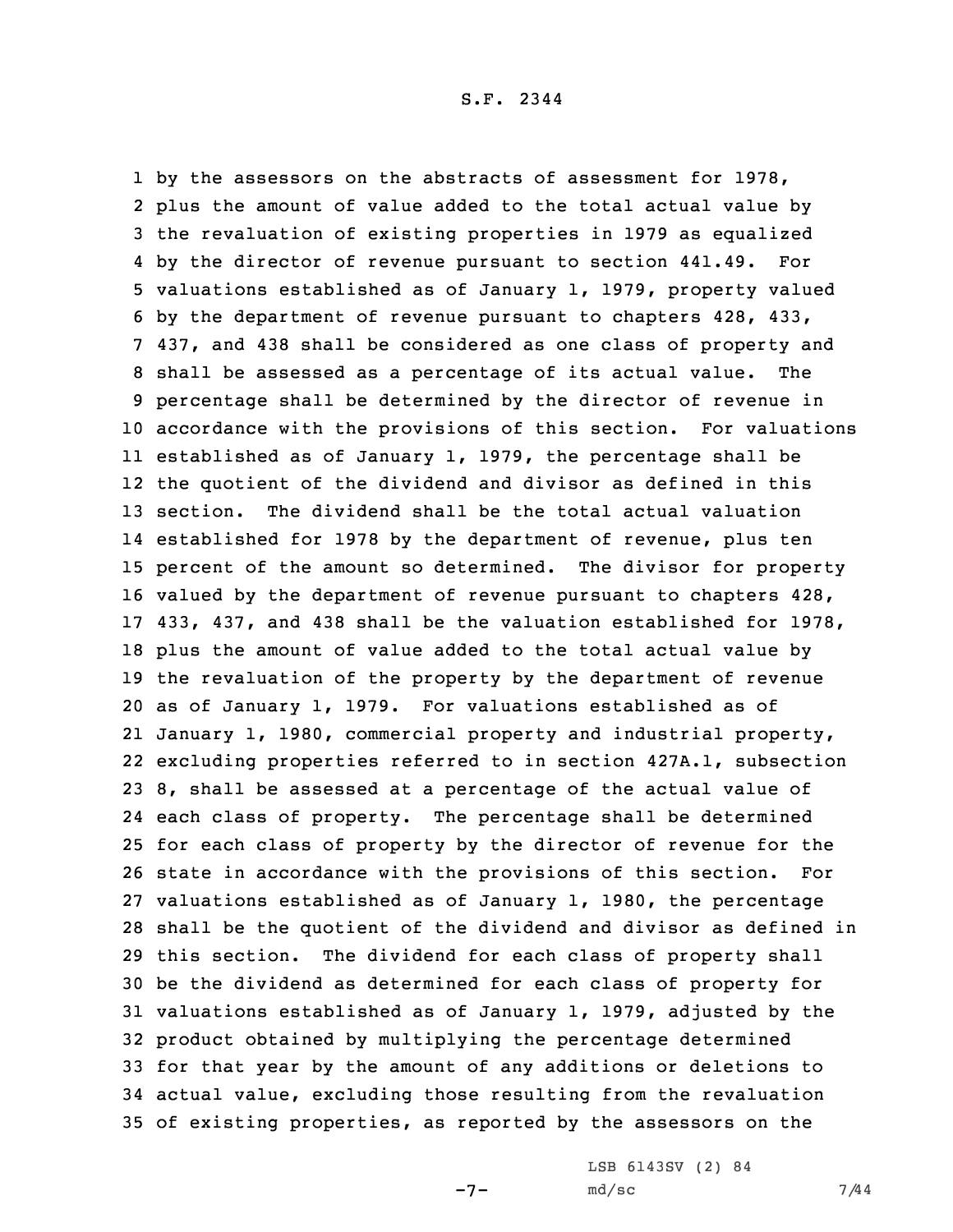abstracts of assessment for 1979, plus four percent of the amount so determined. The divisor for each class of property shall be the total actual value of all such property in 1979, as equalized by the director of revenue pursuant to section 441.49, plus the amount of value added to the total actual value by the revaluation of existing properties in 1980. The director shall utilize information reported on the abstracts of assessment submitted pursuant to section 441.45 in determining such percentage. For valuations established as of January 1, 1980, property valued by the department of revenue pursuant to chapters 428, 433, 437, and 438 shall be assessed at <sup>a</sup> percentage of its actual value. The percentage shall be determined by the director of revenue in accordance with the provisions of this section. For valuations established as of January 1, 1980, the percentage shall be the quotient of the dividend and divisor as defined in this section. The dividend shall be the total actual valuation established for 1979 by the department of revenue, plus eight percent of the amount so determined. The divisor for property valued by the department of revenue pursuant to chapters 428, 433, 437, and 438 shall be the valuation established for 1979, plus the amount of value added to the total actual value by the revaluation of the property by the department of revenue as of January 1, 1980. For valuations established as of January 1, 1981, and each year thereafter, the percentage of actual value as equalized by the director of revenue as provided in section 441.49 at which commercial property and industrial property, excluding properties referred to in section 427A.1, subsection 8, shall be assessed shall be calculated in accordance with the methods provided herein, except that any references to six percent in this subsection shall be four percent. For valuations established as of January 1, 1981, and each year thereafter, the percentage of actual value at which property valued by the department of revenue pursuant to chapters 428, 433, 437, and 438 shall be assessed shall be calculated in accordance with

 $-8-$ 

LSB 6143SV (2) 84  $md/sec$  8/44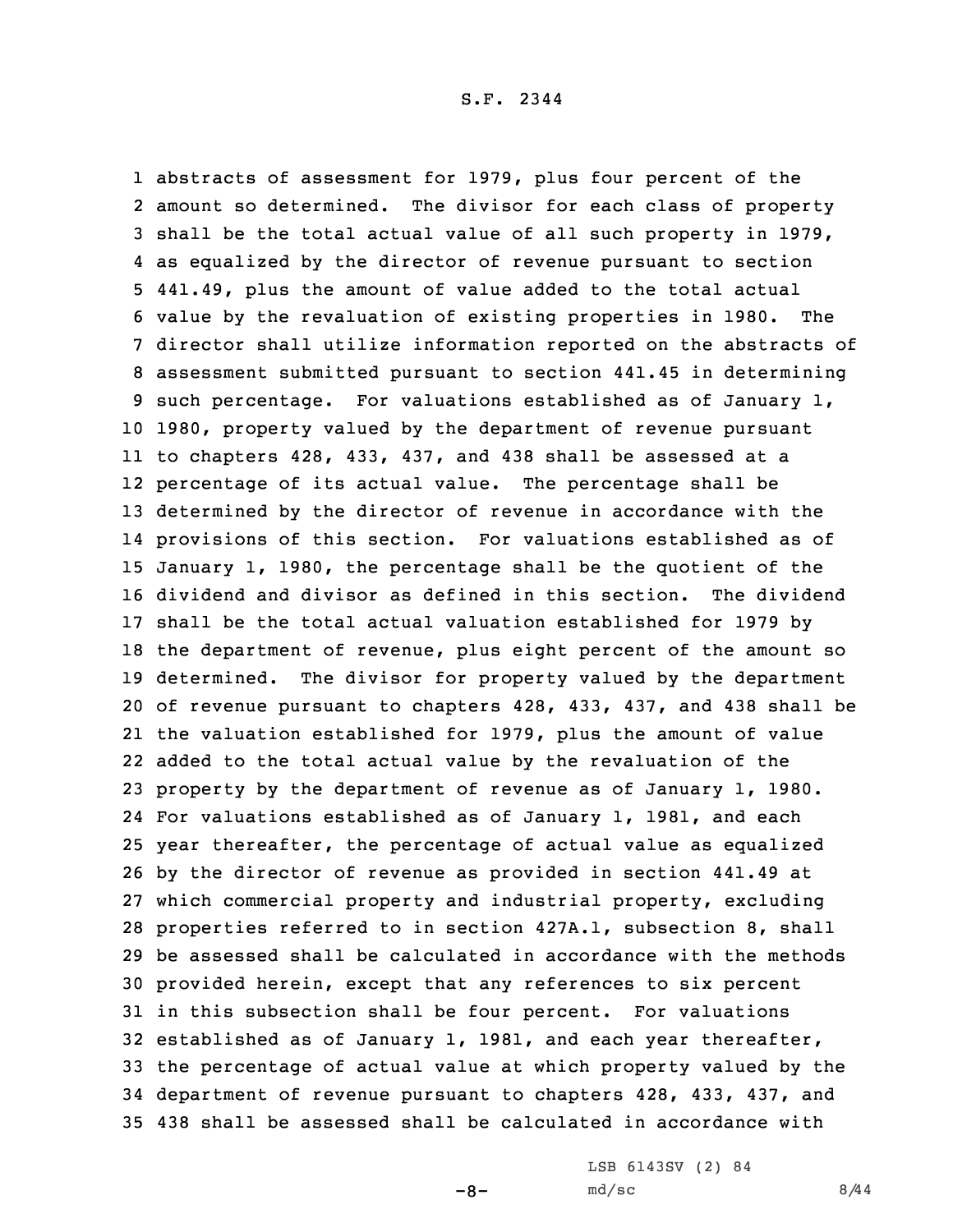the methods provided herein, except that any references to ten percent in this subsection shall be eight percent. For assessment years beginning on or after January 1, 2013, the percentage of actual value at which property valued by the department of revenue pursuant to chapters 428, 433, 437, and 438 shall be assessed shall be calculated using property valuations for the applicable assessment years that include the total value of property exempt from taxation under section 433.4, subsection 2, paragraph *"b"*, notwithstanding section 433.4, subsection 2, paragraph *"c"*. Beginning with valuations established as of January 1, 1979, and each year thereafter, property valued by the department of revenue pursuant to chapter 434 shall also be assessed at <sup>a</sup> percentage of its actual value which percentage shall be equal to the percentage determined by the director of revenue for commercial property, industrial property, or property valued by the department of revenue pursuant to chapters 428, 433, 437, and 438, whichever is lowest.

19 Sec. 9. Section 476.1D, subsection 10, Code Supplement 20 2011, is amended by striking the subsection.

21 Sec. 10. PROPERTY TAXATION OF TELECOMMUNICATIONS COMPANIES —— REPORT. The department of revenue, in consultation with the department of management, representatives of the telecommunications industry, and other interested stakeholders, shall study the current system of assessing telecommunications property and levying property tax against telecommunications companies and make recommendations for changes. The department of revenue shall prepare and file <sup>a</sup> report detailing recommendations for changes to the current system of assessing telecommunications property and levying property tax against telecommunications companies. The report shall be filed by the department of revenue with the chairpersons and ranking members of the ways and means committees of the senate and the house of representatives and with the legislative services agency by January 11, 2013.

LSB 6143SV (2) 84

-9-

md/sc 9/44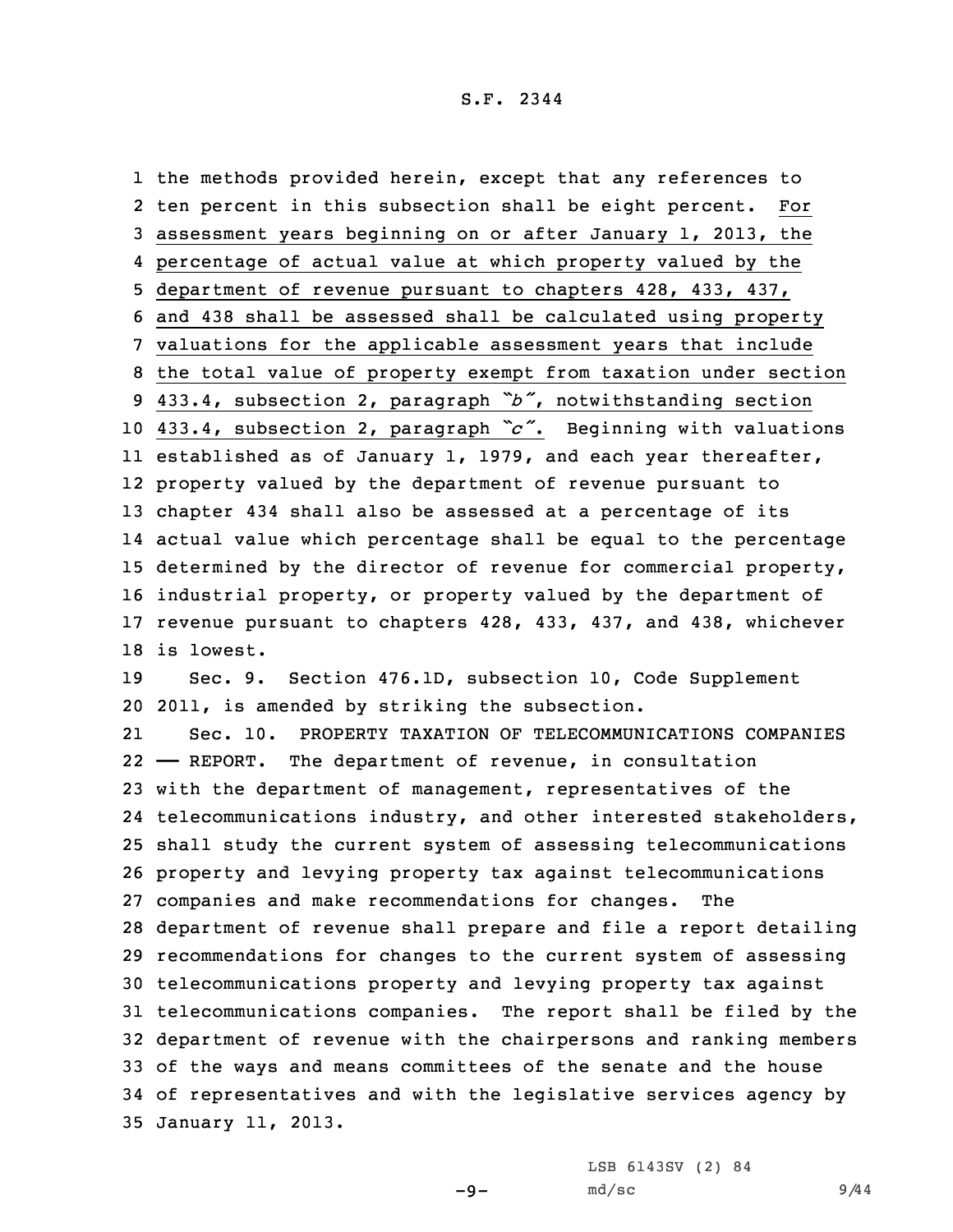1 Sec. 11. SAVINGS PROVISION. This division of this Act, pursuant to section 4.13, does not affect the operation of, or prohibit the application of, prior provisions of chapter 433, or rules adopted under chapter 17A to administer prior provisions of chapter 433, for assessment years beginning before January 1, 2013, and for duties, powers, protests, appeals, proceedings, actions, or remedies attributable to an assessment year beginning before January 1, 2013. Sec. 12. IMPLEMENTATION. Section 25B.7 shall not apply to this division of this Act. 11 Sec. 13. EFFECTIVE DATE. 12 1. Except as provided in subsection 2, this division of this Act takes effect July 1, 2012. 14 2. The section of this division of this Act amending section 476.1D takes effect July 1, 2016. Sec. 14. APPLICABILITY. 1. Except as provided in subsection 2, this division of this Act applies to assessment years beginning on or after January 19 1, 2013. 2. The section of this division of this Act amending section 476.1D applies to assessment years beginning on or after January 1, 2017. DIVISION IV 24 BUSINESS PROPERTY TAX CREDIT Sec. 15. Section 331.512, Code 2011, is amended by adding the following new subsection: NEW SUBSECTION. 13A. Carry out duties relating to the business property tax credit as provided in chapter 426C. Sec. 16. Section 331.559, Code 2011, is amended by adding the following new subsection: NEW SUBSECTION. 14A. Carry out duties relating to the business property tax credit as provided in chapter 426C. Sec. 17. NEW SECTION. **426C.1 Definitions.** For the purposes of this chapter, unless the context otherwise requires:

LSB 6143SV (2) 84

 $-10-$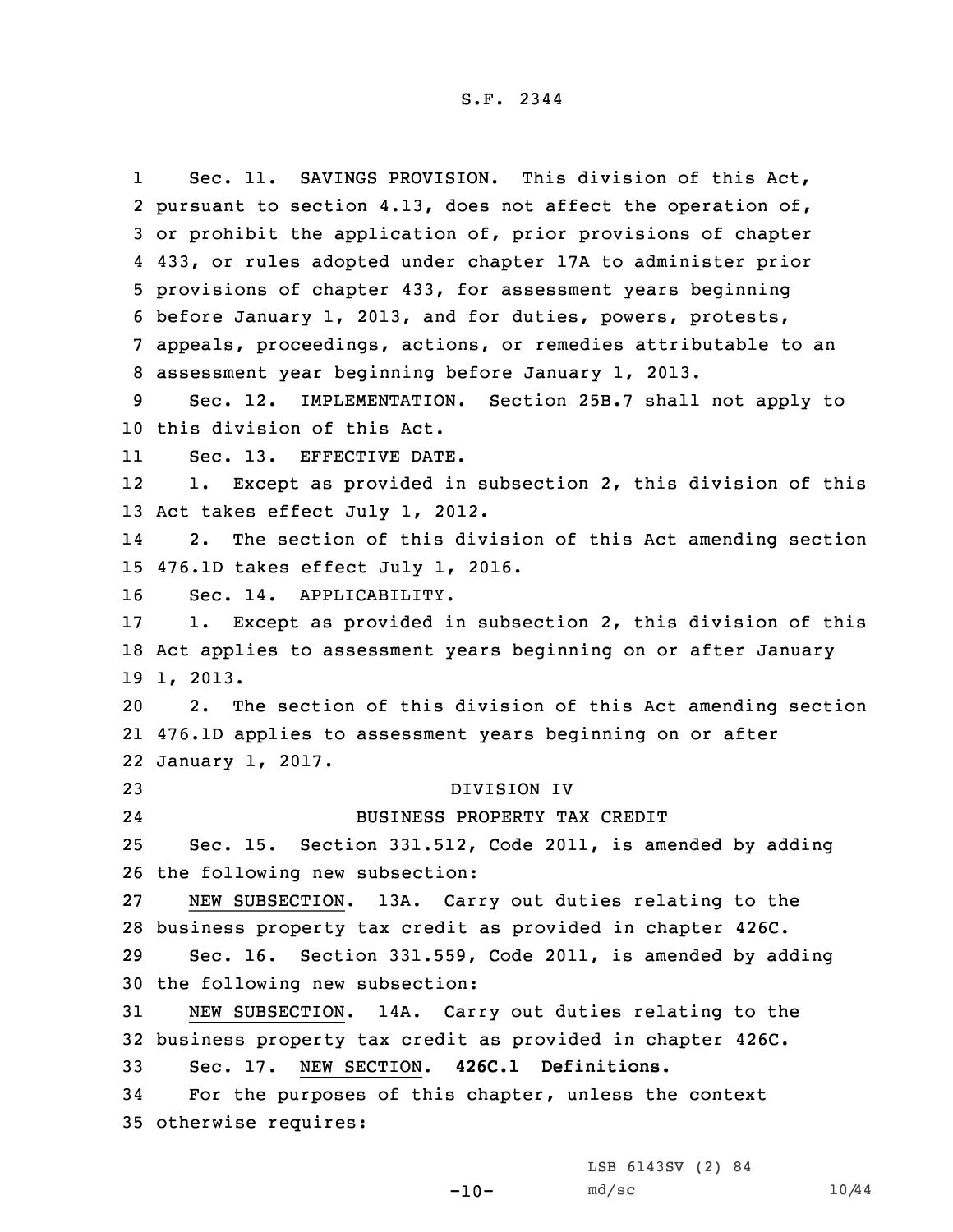11. *"Contiguous parcels"* means any of the following:

2*a.* Parcels that share <sup>a</sup> common boundary.

3 *b.* Parcels within the same building or structure regardless 4 of whether the parcels share <sup>a</sup> common boundary.

 *c.* Permanent improvements to the land that are situated on one or more parcels of land that are assessed and taxed separately from the permanent improvements if the parcels of land upon which the permanent improvements are situated share <sup>a</sup> common boundary.

<sup>10</sup> 2. *"Department"* means the department of revenue.

11 3. *"Fund"* means the business property tax credit fund 12 created in section 426C.2.

13 4. *"Parcel"* means as defined in section 445.1.

14 5. *"Property unit"* means contiguous parcels all of which 15 are located within the same county, with the same property tax 16 classification, are owned by the same person, and are operated 17 by that person for <sup>a</sup> common use and purpose.

18 Sec. 18. NEW SECTION. **426C.2 Business property tax credit** 19 **fund —— appropriation.**

 1. <sup>A</sup> business property tax credit fund is created in the state treasury under the authority of the department. For the fiscal year beginning July 1, 2013, there is appropriated from the general fund of the state to the department to be credited to the fund, the sum of twenty-five million dollars to be used for business property tax credits authorized in this chapter. For the fiscal year beginning July 1, 2014, and each fiscal year thereafter, there is appropriated from the general fund of the state to the department to be credited to the fund an amount equal to the total amount appropriated by the general assembly to the fund in the previous fiscal year. In addition, the sum of twenty-five million dollars shall be added to the appropriation in each fiscal year beginning on or after July 1, 2014, if the revenue estimating conference certifies during its final meeting of the calendar year ending prior to the beginning of the fiscal year that the total amount of general

-11-

LSB 6143SV (2) 84 md/sc 11/44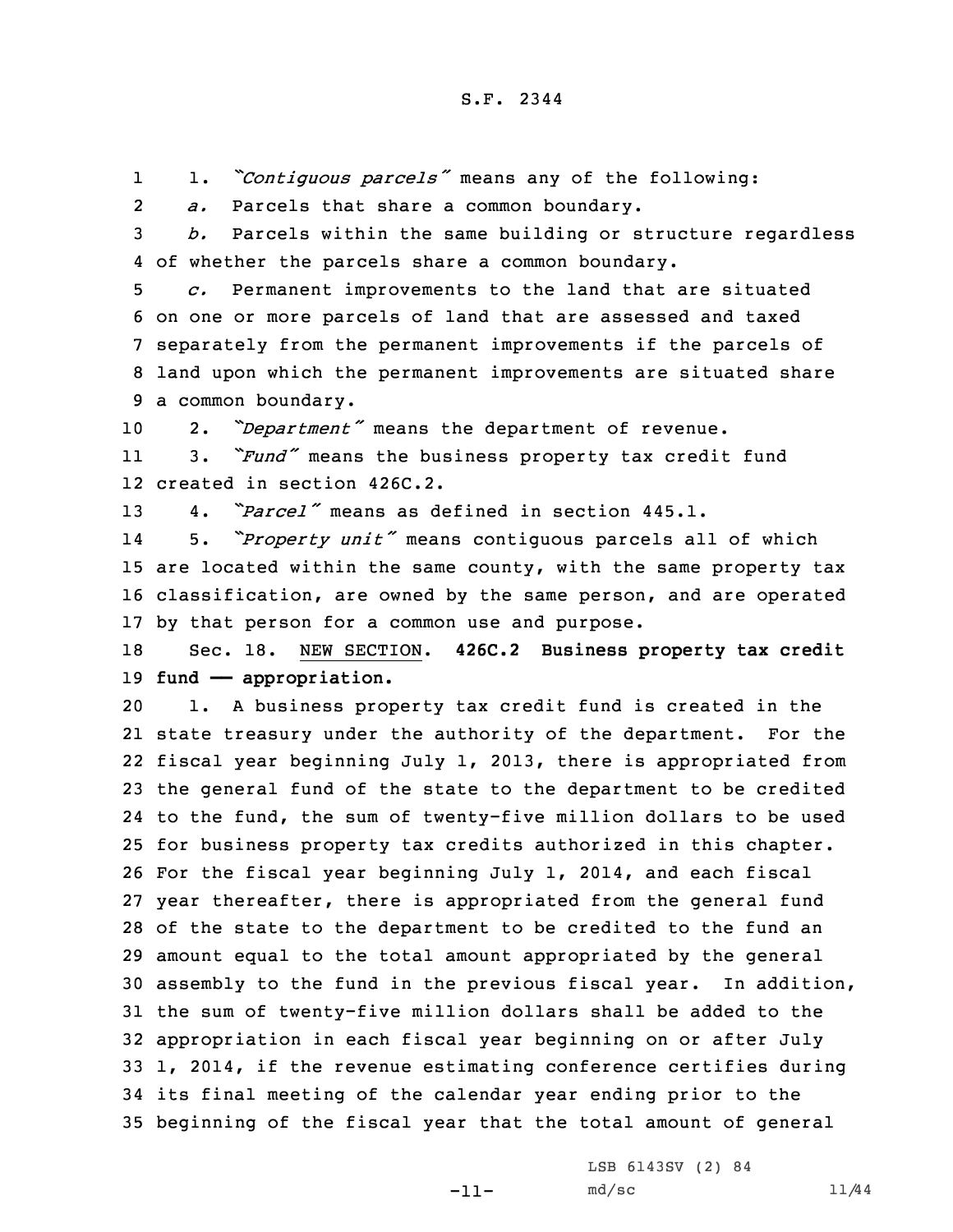fund revenues collected during the fiscal year ending during such calendar year was at least one hundred three percent of the total amount of general fund revenues collected during the previous fiscal year. However, the total appropriation to the fund shall not exceed one hundred twenty-five million dollars for any one fiscal year.

 2. Notwithstanding section 12C.7, subsection 2, interest or earnings on moneys deposited in the fund shall be credited to the fund. Moneys in the fund are not subject to the provisions of section 8.33 and shall not be transferred, used, obligated, appropriated, or otherwise encumbered except as provided in this chapter.

13 Sec. 19. NEW SECTION. **426C.3 Claims for credit.**

14 1. Each person who wishes to claim the credit allowed under this chapter shall obtain the appropriate forms from the assessor and file the claim with the assessor. The director of revenue shall prescribe suitable forms and instructions for such claims, and make such forms and instructions available to the assessors.

 2. *a.* Claims for the business property tax credit shall be filed not later than March 15 preceding the fiscal year during which the taxes for which the credit is claimed are due and 23 payable.

24 *b.* <sup>A</sup> claim filed after the deadline for filing claims shall 25 be considered as <sup>a</sup> claim for the following year.

 3. Upon the filing of <sup>a</sup> claim and allowance of the credit, the credit shall be allowed on the parcel or property unit for successive years without further filing as long as the parcel or property unit satisfies the requirements for the credit. If the parcel or property unit ceases to qualify for the credit under this chapter, the owner shall provide written notice to the assessor by the date for filing claims specified in subsection 2 following the date on which the parcel or property unit ceases to qualify for the credit.

35 4. When all or <sup>a</sup> portion of <sup>a</sup> parcel or property unit that

-12-

LSB 6143SV (2) 84 md/sc 12/44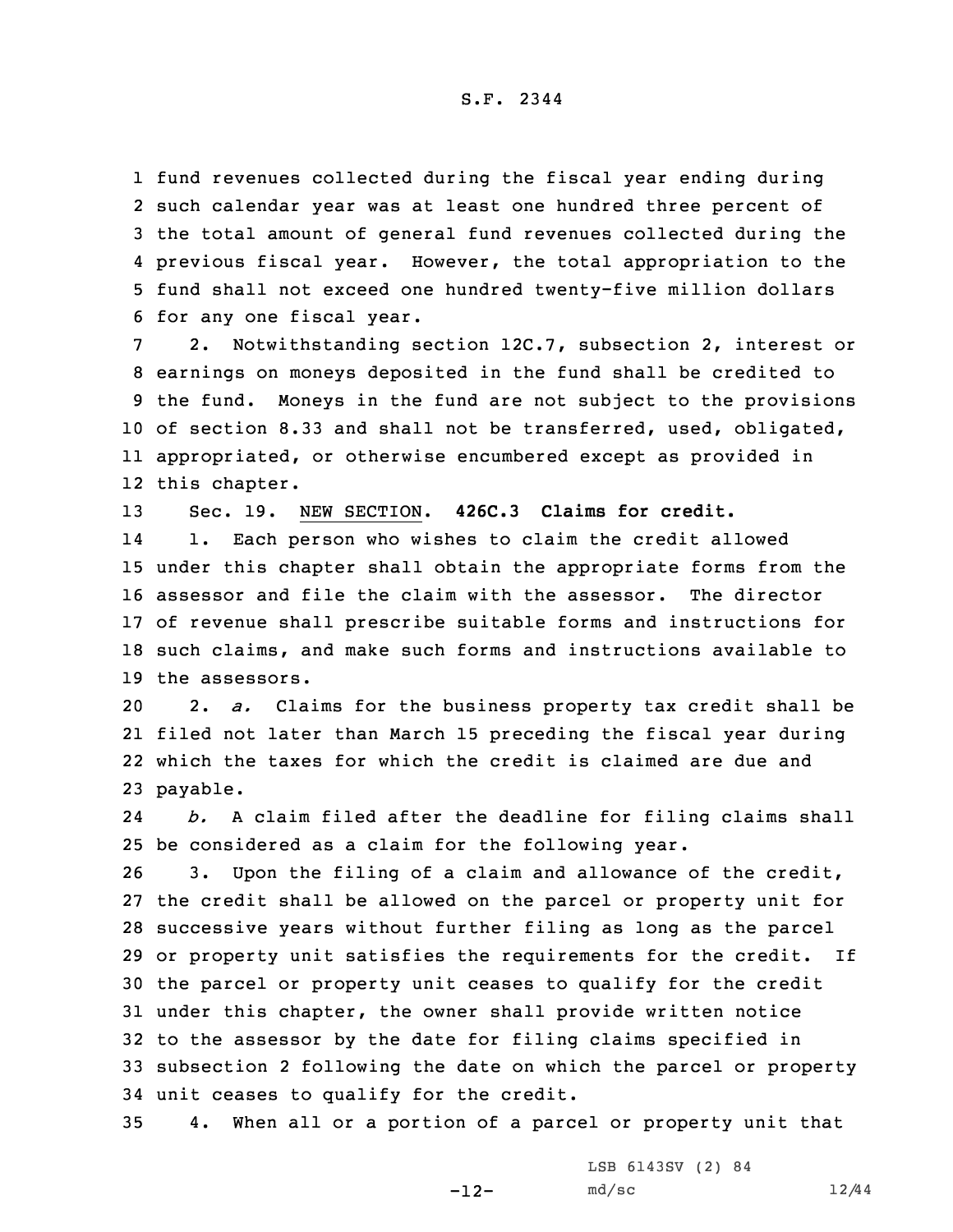1 is allowed a credit under this chapter is sold, transferred, or ownership otherwise changes, the buyer, transferee, or new owner who wishes to receive the credit shall refile the claim for credit. In addition, when <sup>a</sup> portion of <sup>a</sup> parcel or property unit that is allowed <sup>a</sup> credit under this chapter is sold, transferred, or ownership otherwise changes, the owner of the portion of the parcel or property unit for which ownership did not change shall refile the claim for credit.

 5. The assessor shall remit the claims for credit to the county auditor with the assessor's recommendation for allowance or disallowance. If the assessor recommends disallowance of <sup>a</sup> claim, the assessor shall submit the reasons for the recommendation, in writing, to the county auditor. The county auditor shall forward the claims to the board of supervisors. The board shall allow or disallow the claims.

 6. For each claim and allowance of <sup>a</sup> credit for <sup>a</sup> property unit, the county auditor shall calculate the average of all consolidated levy rates applicable to the several parcels within the property unit. All claims for credit which have been allowed by the board of supervisors, the actual value of such parcels and property units applicable to the fiscal year for which the credit is claimed that are subject to assessment and taxation prior to imposition of any applicable assessment limitation, the consolidated levy rates for such parcels and the average consolidated levy rates for such property units applicable to the fiscal year for which the credit is claimed, and the taxing districts in which the parcel or property unit is located, shall be certified on or before June 30, in each year, by the county auditor to the department.

 7. The assessor shall maintain <sup>a</sup> permanent file of current business property tax credits. The assessor shall file <sup>a</sup> notice of transfer of property for which <sup>a</sup> credit has been allowed when notice is received from the office of the county recorder, from the person who sold or transferred the property, or from the personal representative of <sup>a</sup> deceased property

-13-

LSB 6143SV (2) 84 md/sc 13/44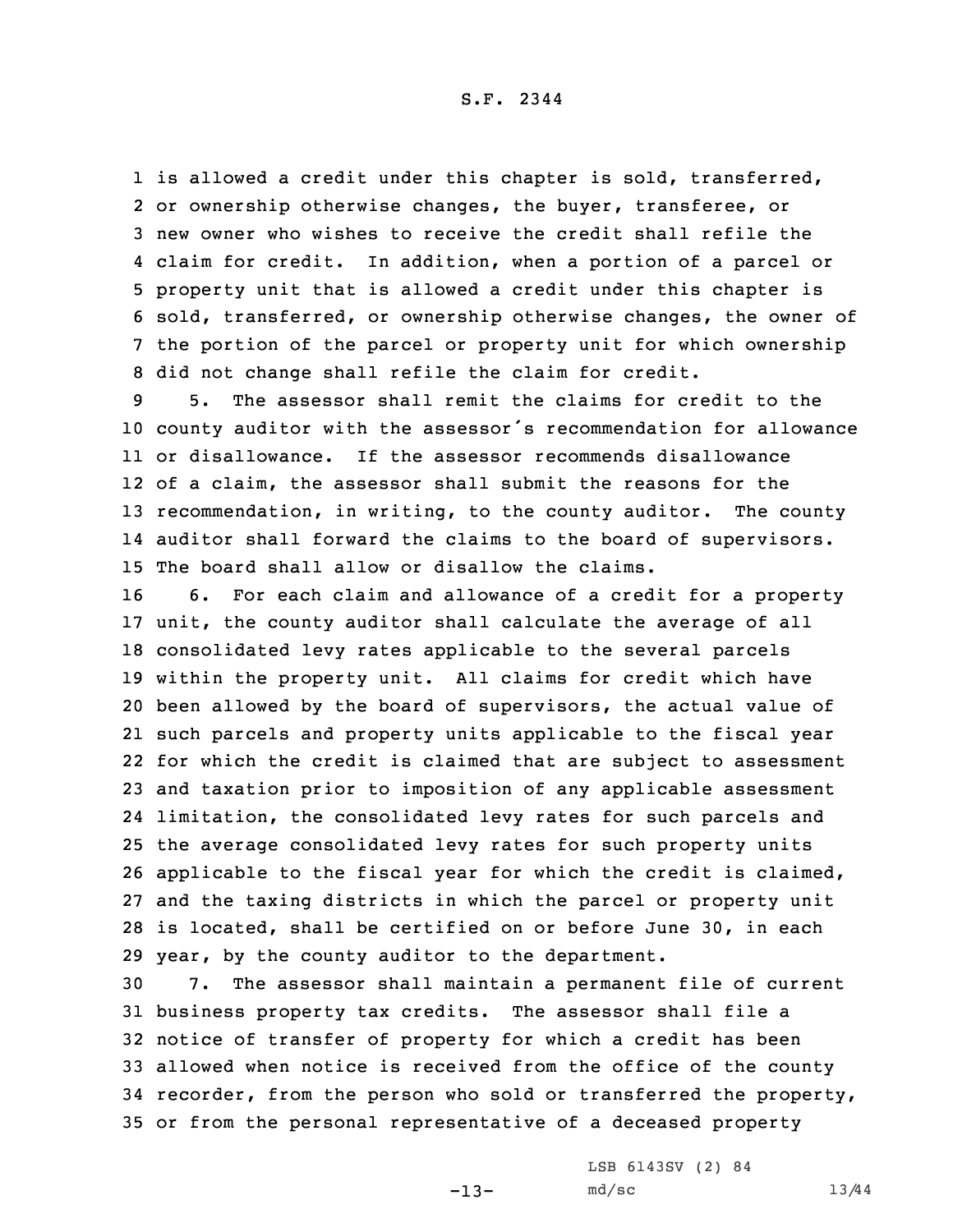owner. The county recorder shall give notice to the assessor of each transfer of title filed in the recorder's office. The notice from the county recorder shall describe the property transferred, the name of the person transferring title to the property, and the name of the person to whom title to the property has been transferred.

7 Sec. 20. NEW SECTION. **426C.4 Eligibility and amount of** 8 **credit.**

9 1. Each parcel classified and taxed as commercial property, industrial property, or railway property under chapter 434 is eligible for <sup>a</sup> credit under this chapter. <sup>A</sup> person may claim and receive one credit under this chapter for each eligible parcel unless the parcel is part of <sup>a</sup> property unit. <sup>A</sup> person may only claim and receive one credit under this chapter for each property unit. <sup>A</sup> credit approved for <sup>a</sup> property unit shall be allocated to the several parcels within the property unit in the proportion that each parcel's total amount of property taxes due and payable bears to the total amount of property taxes due and payable on the property unit. Only property units comprised of property assessed as commercial property, industrial property, or railway property under chapter 434 are eligible for <sup>a</sup> credit under this chapter. However, property that is rented or leased to low-income individuals and families as authorized by section 42 of the Internal Revenue Code, as amended, and that is subject to assessment procedures relating to section 42 property under section 441.21, subsection 2, for the applicable assessment year, shall not be eligible to receive <sup>a</sup> credit under this chapter or be part of <sup>a</sup> property unit that receives <sup>a</sup> credit under this chapter.

 2. Using the actual value of each parcel or property unit and the consolidated levy rate for each parcel or the average consolidated levy rate for each property unit, as certified by the county auditor to the department under section 426C.3, subsection 6, the department shall calculate, for each fiscal

 $-14-$ 

LSB 6143SV (2) 84  $md/sc$   $14/44$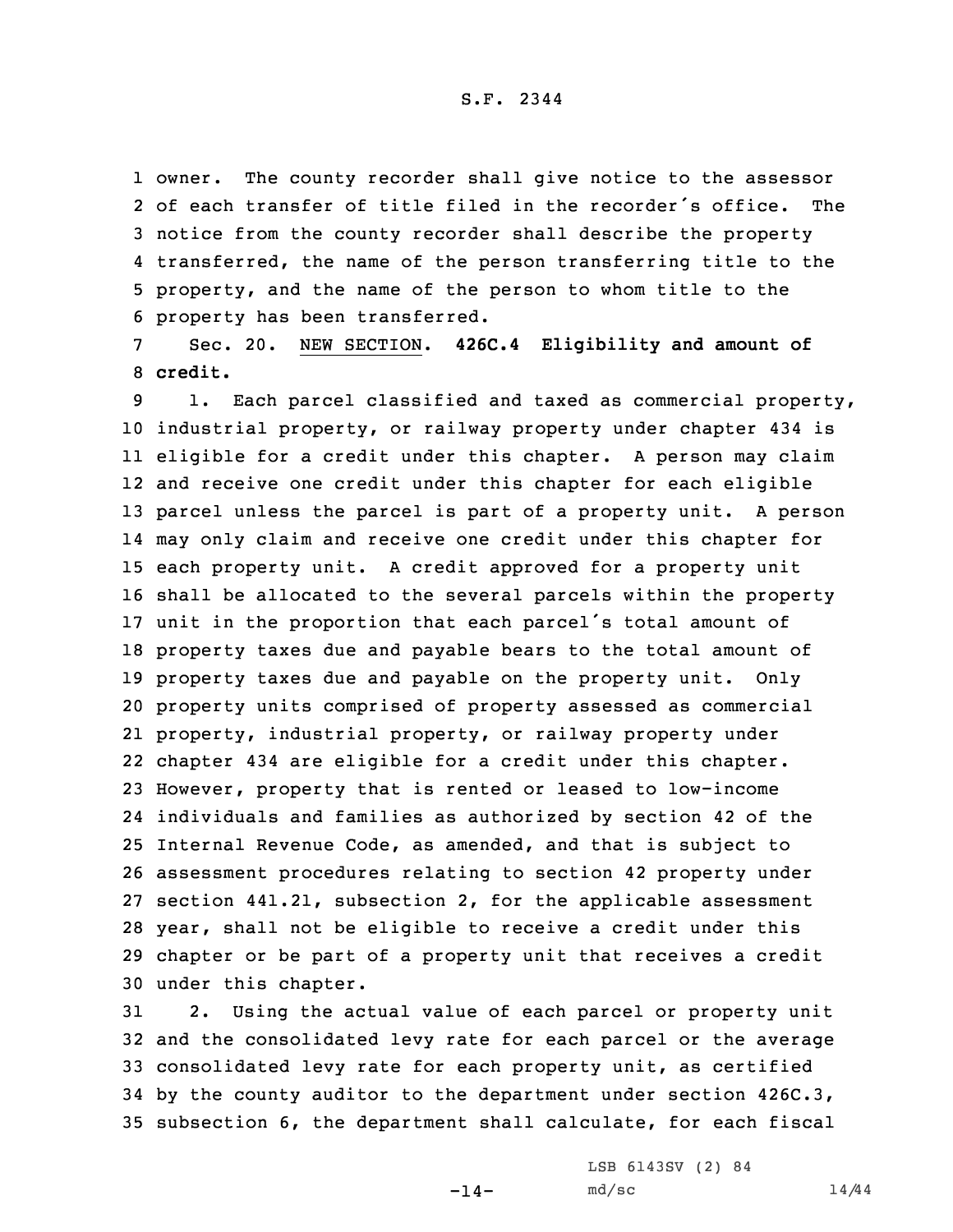year, an initial amount of actual value for use in determining the amount of the credit for each such parcel or property unit so as to provide the maximum possible credit according to the credit formula and limitations under subsection 3, and to provide <sup>a</sup> total dollar amount of credits against the taxes due and payable in the fiscal year equal to ninety-eight percent of the moneys in the fund following the deposit of the appropriation for the fiscal year.

 3. *a.* The amount of the credit for each parcel or property unit for which <sup>a</sup> claim for credit under this chapter has been approved shall be calculated under paragraph *"b"* using the lesser of the initial amount of actual value determined by the department under subsection 2, and the actual value of the parcel or property unit as certified by the county auditor under section 426C.3, subsection 6.

 *b.* The amount of the credit for each parcel or property unit for which <sup>a</sup> claim for credit under this chapter has been approved shall be equal to the amount of actual value determined under paragraph *"a"* multiplied by the difference between the assessment limitation percentage applicable to the parcel or property unit under section 441.21, subsection 5, and the assessment limitation percentage applicable to residential property under section 441.21, subsection 4, divided by one thousand dollars, and then multiplied by the consolidated levy rate or average consolidated levy rate for one thousand dollars of taxable value applicable to the parcel or property unit for the fiscal year for which the credit is claimed as certified by the county auditor under section 426C.3, subsection 6. Sec. 21. NEW SECTION. **426C.5 Payment to counties.**

 1. Annually the department shall certify to the county auditor of each county the amounts of the business property tax credits allowed in the county. Each county auditor shall then enter the credits against the tax levied on each eligible parcel or property unit in the county, designating on the tax lists the credit as being from the fund. Each taxing district

 $-15-$ 

LSB 6143SV (2) 84 md/sc 15/44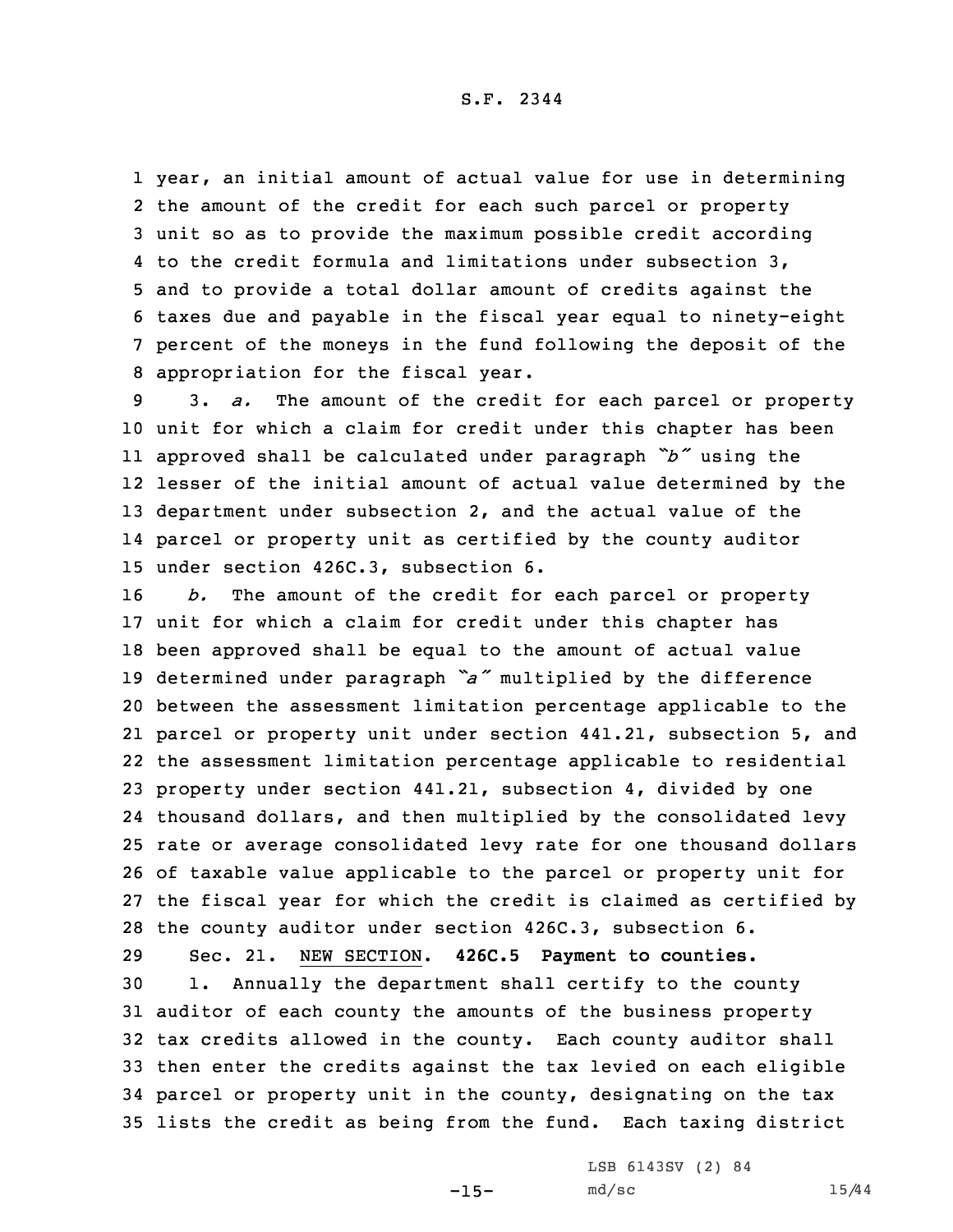shall receive its share of the business property tax credit allowed on each eligible parcel or property unit in such taxing district, in the proportion that the levy made by such taxing district upon the parcel or property unit bears to the total levy upon the parcel or property unit by all taxing districts imposing <sup>a</sup> property tax in such taxing district. However, the several taxing districts shall not draw the moneys so credited until after the semiannual allocations have been received by the county treasurer, as provided in this section. Each county treasurer shall show on each tax receipt the amount of credit received from the fund.

12 2. The director of the department of administrative 13 services shall issue warrants on the fund payable to the county 14 treasurers of the several counties of the state under this 15 chapter.

 3. The amount due each county shall be paid in two payments on November 15 and March 15 of each fiscal year, drawn upon warrants payable to the respective county treasurers. The two payments shall be as nearly equal as possible.

20 Sec. 22. NEW SECTION. **426C.6 Appeals.**

21 1. If the board of supervisors disallows <sup>a</sup> claim for credit under section 426C.3, subsection 5, the board of supervisors shall send written notice, by mail, to the claimant at the claimant's last known address. The notice shall state the reasons for disallowing the claim for the credit. The board of supervisors is not required to send notice that <sup>a</sup> claim for credit is disallowed if the claimant voluntarily withdraws the claim. Any person whose claim is denied under the provisions of this chapter may appeal from the action of the board of supervisors to the district court of the county in which the parcel or property unit is located by giving written notice of such appeal to the county auditor within twenty days from the date of mailing of notice of such action by the board of supervisors.

35 2. If any claim for credit has been denied by the board

 $-16-$ 

LSB 6143SV (2) 84 md/sc 16/44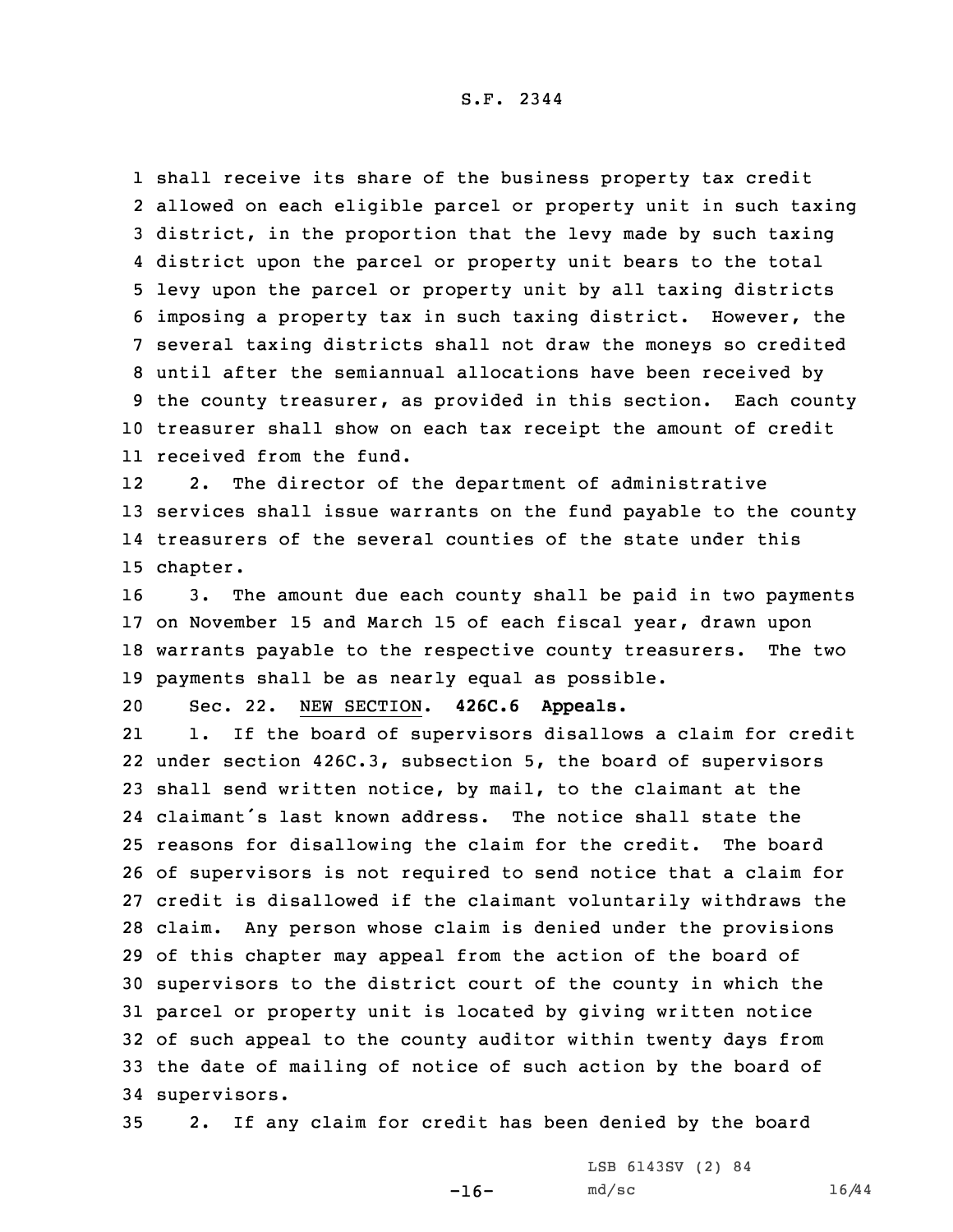of supervisors, and such action is subsequently reversed on appeal, the credit shall be allowed on the applicable parcel or property unit, and the director of revenue, the county auditor, and the county treasurer shall provide the credit and change their books and records accordingly. In the event the appealing taxpayer has paid one or both of the installments of the tax payable in the year or years in question, remittance shall be made to such taxpayer of the amount of such credit. The amount of such credit awarded on appeal shall be allocated and paid from the balance remaining in the fund.

11Sec. 23. NEW SECTION. **426C.7 Audit —— denial.**

12 1. If on the audit of <sup>a</sup> credit provided under this chapter, the director of revenue determines the amount of the credit to have been incorrectly calculated or that the credit is not allowable, the director shall recalculate the credit and notify the taxpayer and the county auditor of the recalculation or denial and the reasons for it. The director shall not adjust <sup>a</sup> credit after three years from October 31 of the year in which the claim for the credit was filed. If the credit has been paid, the director shall give notification to the taxpayer, the county treasurer, and the applicable assessor of the recalculation or denial of the credit and the county treasurer shall proceed to collect the tax owed in the same manner as other property taxes due and payable are collected, if the parcel or property unit for which the credit was allowed is still owned by the taxpayer. If the parcel or property unit for which the credit was allowed is not owned by the taxpayer, the amount may be recovered from the taxpayer by assessment in the same manner that income taxes are assessed under sections 422.26 and 422.30. The amount of such erroneous credit, when collected, shall be deposited in the fund.

 2. The taxpayer or board of supervisors may appeal any decision of the director of revenue to the state board of tax review pursuant to section 421.1, subsection 5. The taxpayer, the board of supervisors, or the director of revenue may seek

-17-

LSB 6143SV (2) 84 md/sc 17/44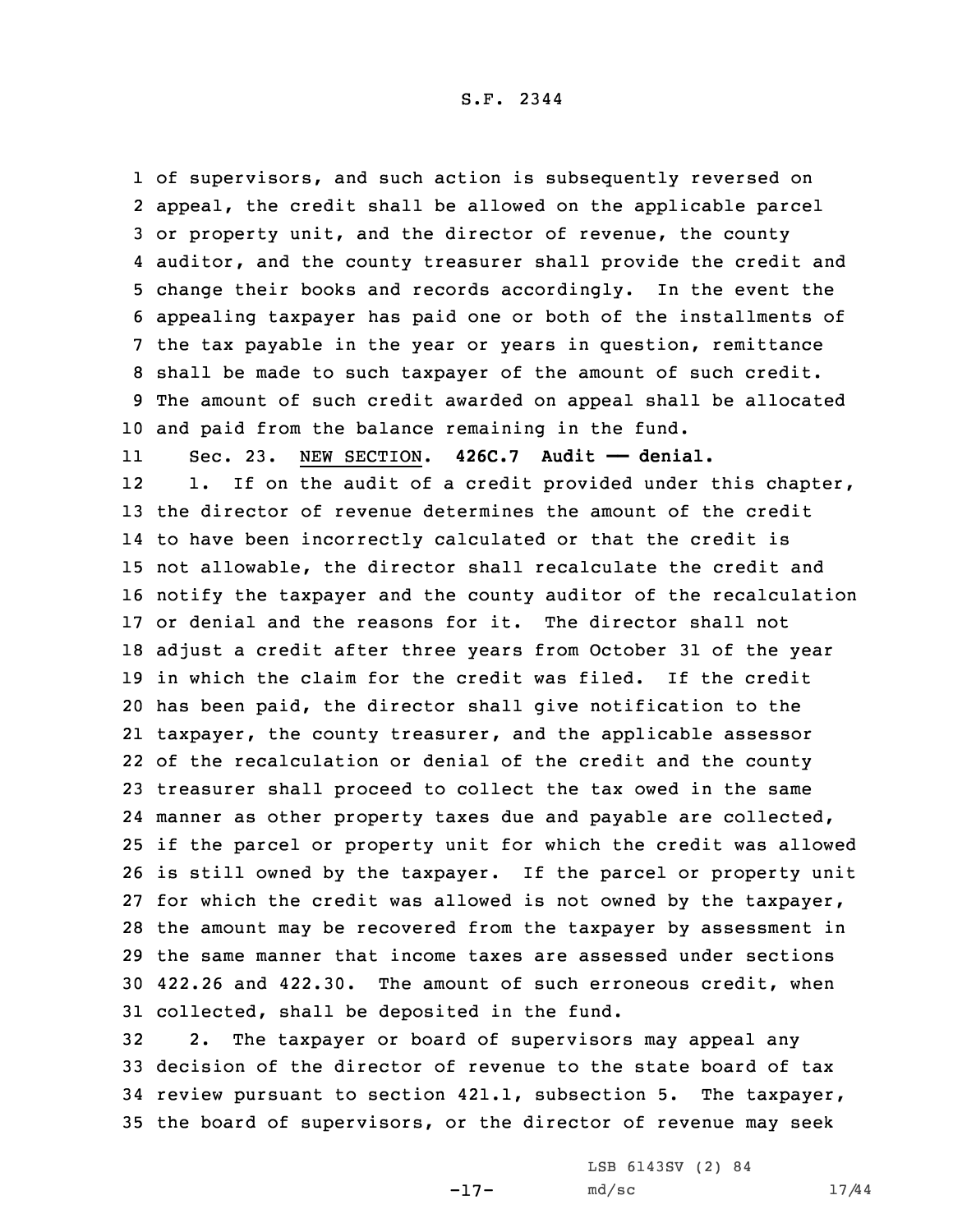1 judicial review of the action of the state board of tax review 2 in accordance with chapter 17A.

 Sec. 24. NEW SECTION. **426C.8 False claim —— penalty.** 4 <sup>A</sup> person who makes <sup>a</sup> false claim for the purpose of obtaining <sup>a</sup> credit provided for in this chapter or who knowingly receives the credit without being legally entitled to it is guilty of <sup>a</sup> fraudulent practice. The claim for <sup>a</sup> credit of such <sup>a</sup> person shall be disallowed and if the credit has been paid the amount shall be recovered in the manner provided in section 426C.7. In such cases, the director of revenue shall send <sup>a</sup> notice of disallowance of the credit.

12Sec. 25. NEW SECTION. **426C.9 Rules.**

13 The director of revenue shall prescribe forms, instructions, 14 and rules pursuant to chapter 17A, as necessary, to carry out 15 the purposes of this chapter.

 Sec. 26. IMPLEMENTATION. Notwithstanding the deadline for filing claims established in section 426C.3, for <sup>a</sup> credit against property taxes due and payable during the fiscal year beginning July 1, 2013, the claim for the credit shall be filed not later than January 15, 2013.

21 Sec. 27. APPLICABILITY. This division of this Act applies 22 to property taxes due and payable in fiscal years beginning on 23 or after July 1, 2013.

24

# DIVISION V

25 ENTERPRISE PROPERTY TAX CREDIT

26 Sec. 28. Section 331.512, Code 2011, is amended by adding 27 the following new subsection:

 NEW SUBSECTION. 13B. Carry out duties relating to the enterprise property tax credit as provided in chapter 426D. Sec. 29. Section 331.559, Code 2011, is amended by adding the following new subsection:

32 NEW SUBSECTION. 14B. Carry out duties relating to the 33 enterprise property tax credit as provided in chapter 426D. 34 Sec. 30. NEW SECTION. **426D.1 Definitions.**

35 For the purposes of this chapter, unless the context

LSB 6143SV (2) 84

-18-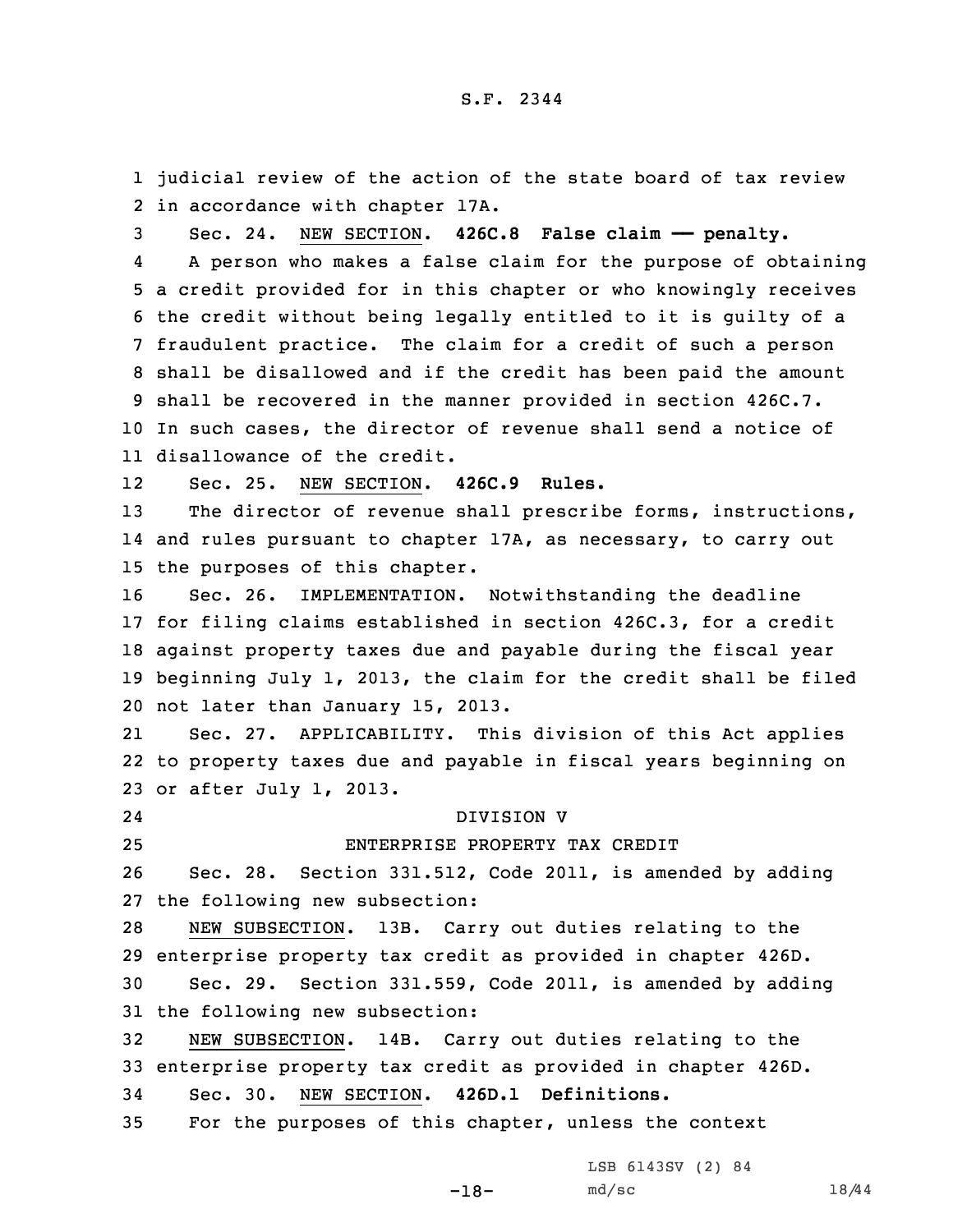1 otherwise requires:

21. *"Department"* means the department of revenue.

<sup>3</sup> 2. *"Fund"* means the enterprise property tax credit fund 4 created in section 426D.2.

5 3. *"Parcel"* means as defined in section 445.1.

6 Sec. 31. NEW SECTION. **426D.2 Enterprise property tax credit** 7 **fund —— appropriation.**

 1. An enterprise property tax credit fund is created in the state treasury under the authority of the department. For the fiscal year beginning July 1, 2013, there is appropriated from the general fund of the state to the department to be credited to the fund, the sum of twenty-five million dollars to be used for enterprise property tax credits authorized in this chapter. For the fiscal year beginning July 1, 2014, and each fiscal year thereafter, there is appropriated from the general fund of the state to the department to be credited to the fund an amount equal to the total amount appropriated by the general assembly to the fund in the previous fiscal year. In addition, the sum of twenty-five million dollars shall be added to the appropriation in each fiscal year beginning on or after July 1, 2014, if the revenue estimating conference certifies during its final meeting of the calendar year ending prior to the beginning of the fiscal year that the total amount of general fund revenues collected during the fiscal year ending during such calendar year was at least one hundred three percent of the total amount of general fund revenues collected during the previous fiscal year. However, the total appropriation to the fund shall not exceed one hundred twenty-five million dollars for any one fiscal year.

 2. Notwithstanding section 12C.7, subsection 2, interest or earnings on moneys deposited in the fund shall be credited to the fund. Moneys in the fund are not subject to the provisions of section 8.33 and shall not be transferred, used, obligated, appropriated, or otherwise encumbered except as provided in this chapter.

-19-

LSB 6143SV (2) 84 md/sc 19/44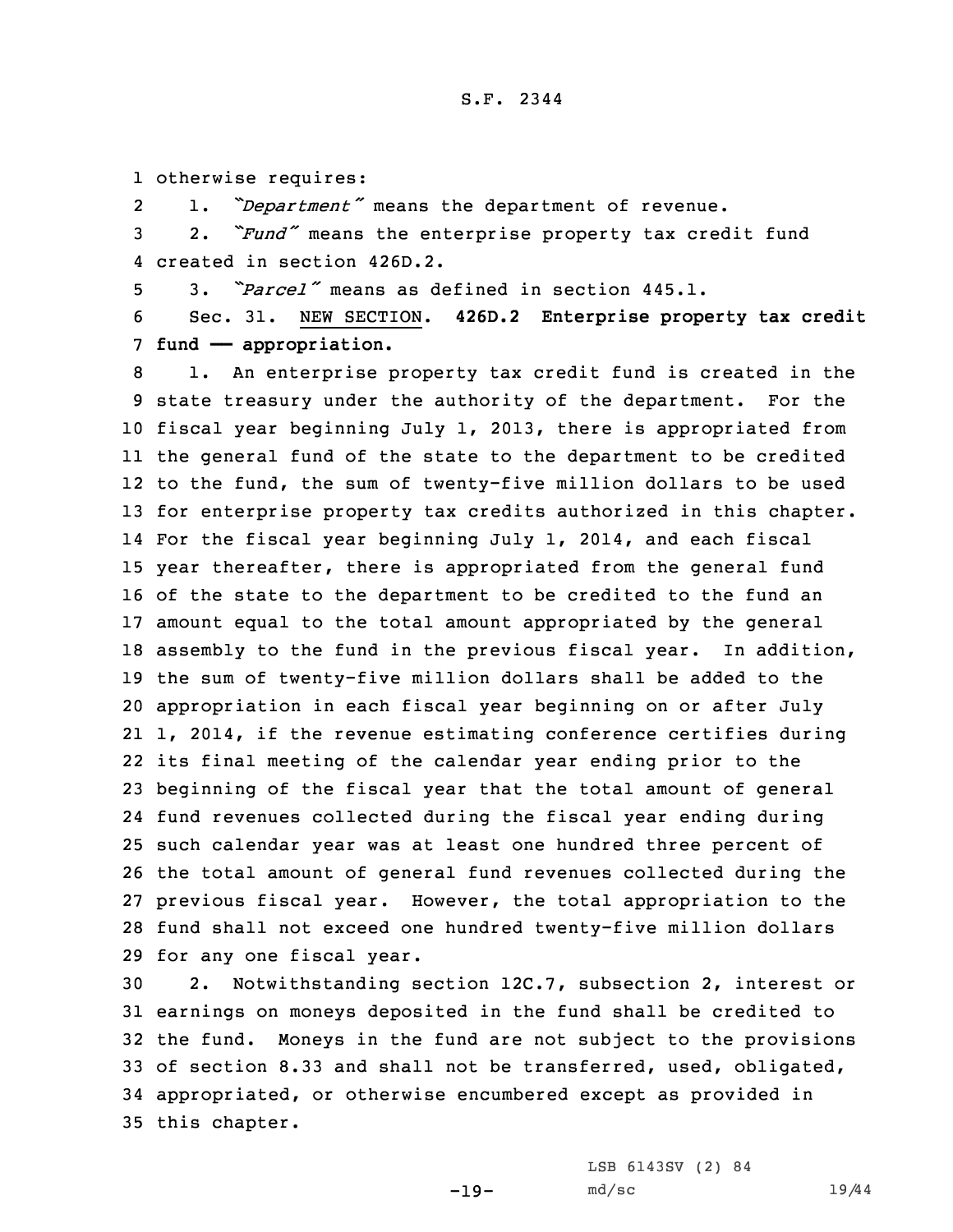1Sec. 32. NEW SECTION. **426D.3 Claims for credit.**

2 1. Each person who wishes to claim the credit allowed under this chapter shall obtain the appropriate forms from the assessor and file the claim with the assessor. The director of revenue shall prescribe suitable forms and instructions for such claims, and make such forms and instructions available to the assessors.

 2. *a.* Claims for the enterprise property tax credit shall be filed not later than March 15 preceding the fiscal year during which the taxes for which the credit is claimed are due and payable.

12 *b.* <sup>A</sup> claim filed after the deadline for filing claims shall 13 be considered as <sup>a</sup> claim for the following year.

14 3. Upon the filing of <sup>a</sup> claim and allowance of the credit, the credit shall be allowed on the parcel for successive years without further filing as long as the parcel satisfies the requirements for the credit. If the parcel ceases to qualify 18 for the credit under this chapter, the owner shall provide written notice to the assessor by the date for filing claims specified in subsection 2 following the date on which the parcel ceases to qualify for the credit.

22 4. When all or <sup>a</sup> portion of <sup>a</sup> parcel that is allowed <sup>a</sup> credit under this chapter is sold, transferred, or ownership otherwise changes, the buyer, transferee, or new owner who wishes to receive the credit shall refile the claim for credit. In addition, when <sup>a</sup> portion of <sup>a</sup> parcel that is allowed <sup>a</sup> credit under this chapter is sold, transferred, or ownership otherwise changes, the owner of the portion of the parcel for which ownership did not change shall refile the claim for 30 credit.

 5. The assessor shall remit the claims for credit to the county auditor with the assessor's recommendation for allowance or disallowance. If the assessor recommends disallowance of <sup>a</sup> claim, the assessor shall submit the reasons for the recommendation, in writing, to the county auditor. The county

 $-20-$ 

LSB 6143SV (2) 84 md/sc 20/44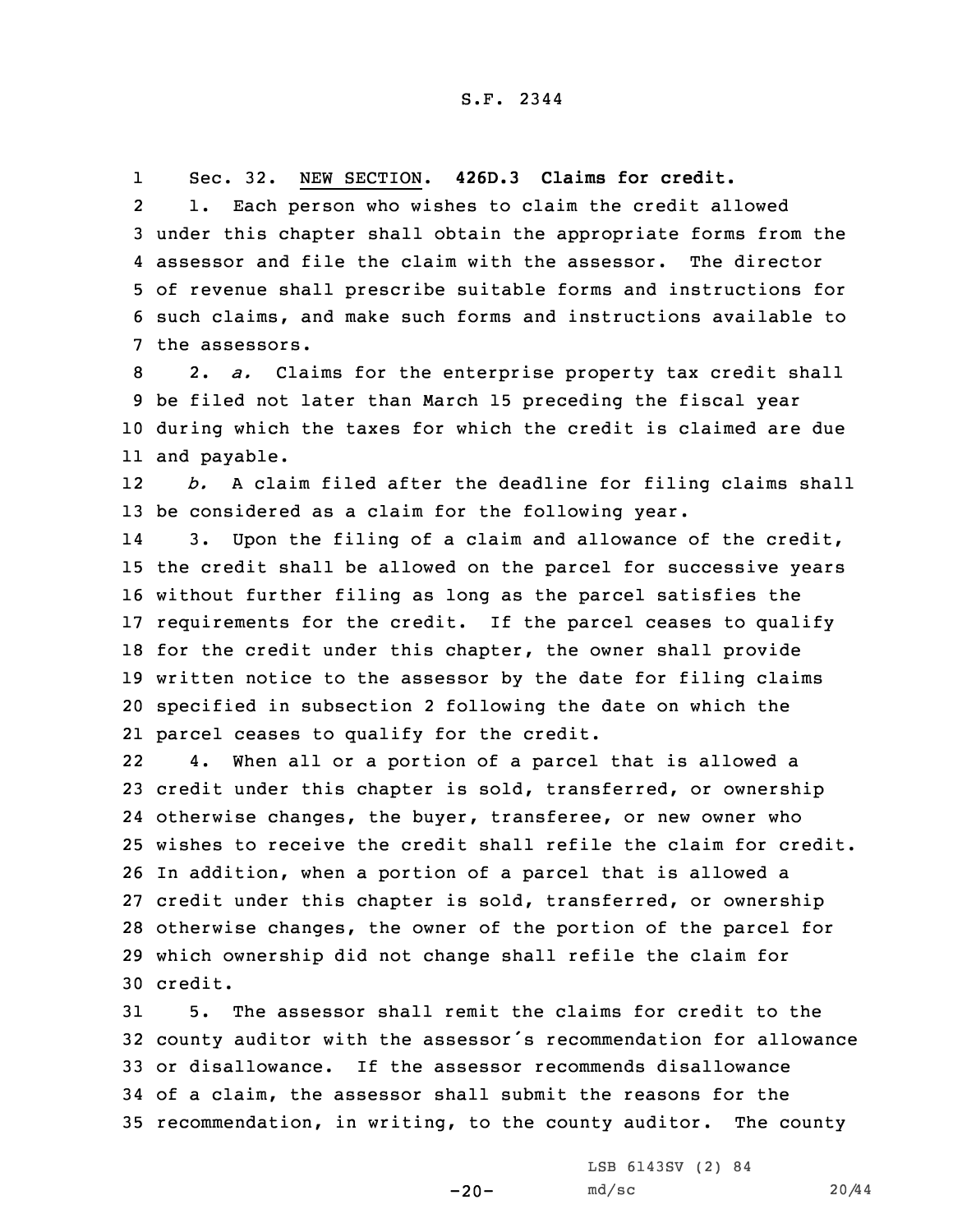1 auditor shall forward the claims to the board of supervisors. 2 The board shall allow or disallow the claims.

 6. All claims for credit which have been allowed by the board of supervisors, the assessed value of such parcels applicable to the fiscal year for which the credit is claimed, the consolidated levy rates for one thousand dollars of taxable value for such parcels applicable to the fiscal year for which the credit is claimed, and the taxing districts in which the parcel is located, shall be certified on or before June 30, in each year, by the county auditor to the department.

11 7. The assessor shall maintain <sup>a</sup> permanent file of current enterprise property tax credits. The assessor shall file <sup>a</sup> notice of transfer of property for which <sup>a</sup> credit has been allowed when notice is received from the office of the county recorder, from the person who sold or transferred the property, or from the personal representative of <sup>a</sup> deceased property owner. The county recorder shall give notice to the assessor of each transfer of title filed in the recorder's office. The notice from the county recorder shall describe the property transferred, the name of the person transferring title to the property, and the name of the person to whom title to the property has been transferred.

23 Sec. 33. NEW SECTION. **426D.4 Eligibility and amount of** 24 **credit.**

 1. Each parcel classified and taxed as commercial property, industrial property, or railway property under chapter 434 is eligible for <sup>a</sup> credit under this chapter. <sup>A</sup> person may claim and receive one credit under this chapter for each eligible parcel. Property that is rented or leased to low-income individuals and families as authorized by section 42 of the Internal Revenue Code, as amended, and that is subject to assessment procedures relating to section 42 property under section 441.21, subsection 2, for the applicable assessment year, shall not be eligible to receive <sup>a</sup> credit under this 35 chapter.

 $-21-$ 

LSB 6143SV (2) 84 md/sc 21/44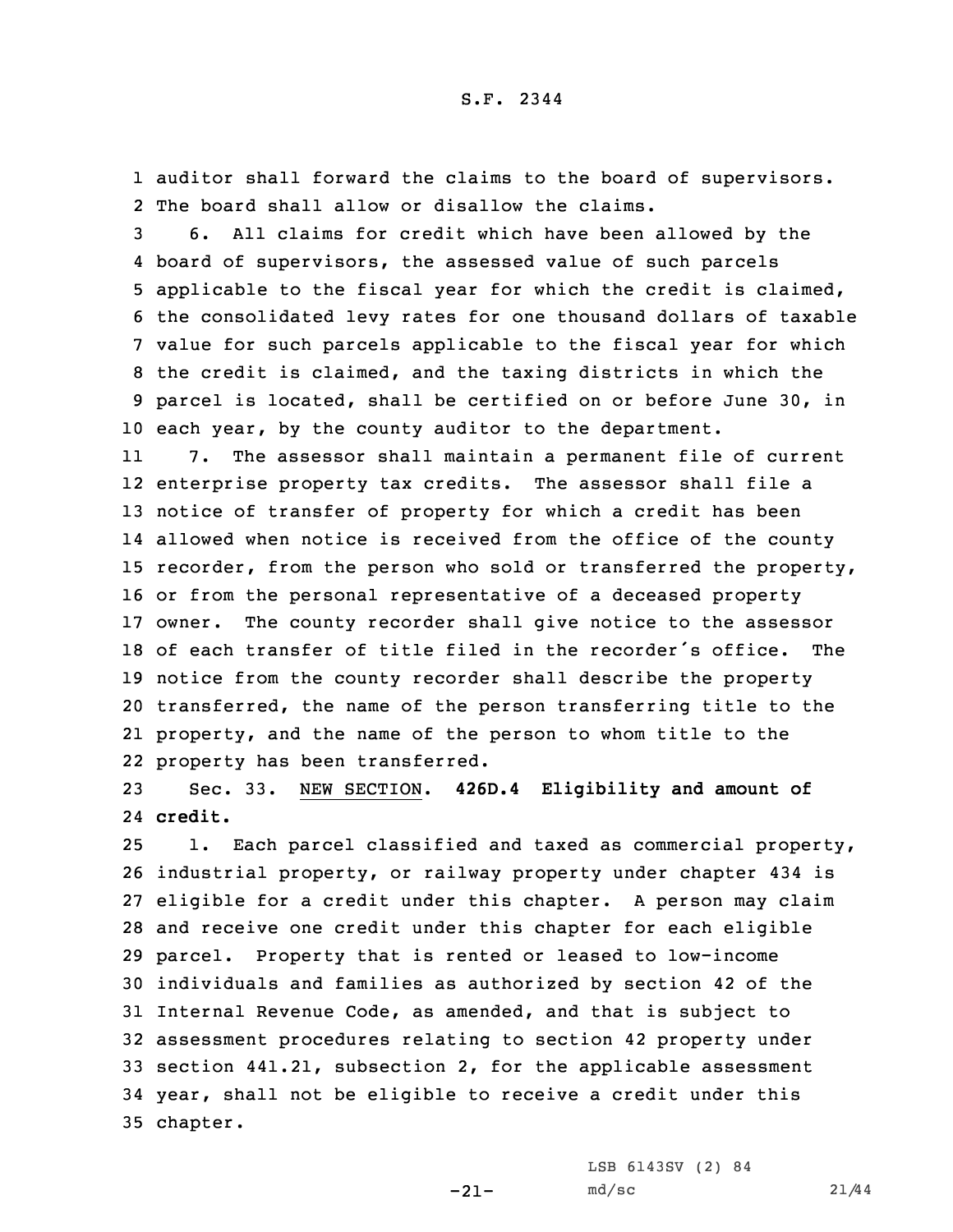1 2. *a.* The department shall calculate, for each fiscal 2 year, an enterprise property tax credit percentage for use in 3 determining the amount of the credit for each such parcel under 4 subsection 3.

 *b.* (1) The department shall calculate for each eligible parcel the product of the assessed value of the parcel multiplied by the consolidated levy rate for one thousand dollars of taxable value as certified under section 426D.3, subsection 6, and then divide that product by one thousand dollars. For each eligible parcel that, in addition to the credit under this chapter, receives <sup>a</sup> business property tax credit under chapter 426C or is part of <sup>a</sup> property unit that 13 receives a business property tax credit under chapter 426C, the assessed value used in this subparagraph (1) and used in calculating the amount of the credit under subsection 3 shall be adjusted as follows:

 (a) For <sup>a</sup> parcel that is not part of <sup>a</sup> property unit receiving <sup>a</sup> business property tax credit under chapter 426C for the same fiscal year, the assessed value shall be reduced by the amount of actual value specified under section 426C.4, subsection 3, paragraph *"a"*, for use in calculating the amount of the parcel's business property tax credit.

 (b) For <sup>a</sup> parcel that is part of <sup>a</sup> property unit receiving <sup>a</sup> business property tax credit under chapter 426C for the same fiscal year, the assessed value shall be reduced by that portion of the amount of value used in calculating the property unit's business property tax credit under section 426C.4, subsection 3, paragraph *"b"*, in the same proportion that the parcel's actual value bears to the actual value of the property unit, as those values are certified in section 426C.3, subsection 6.

32 (2) The department shall then calculate the sum of all such 33 amounts calculated under subparagraph (1) for all eligible 34 parcels.

-22-

35 *c.* The enterprise property tax credit percentage shall

LSB 6143SV (2) 84 md/sc 22/44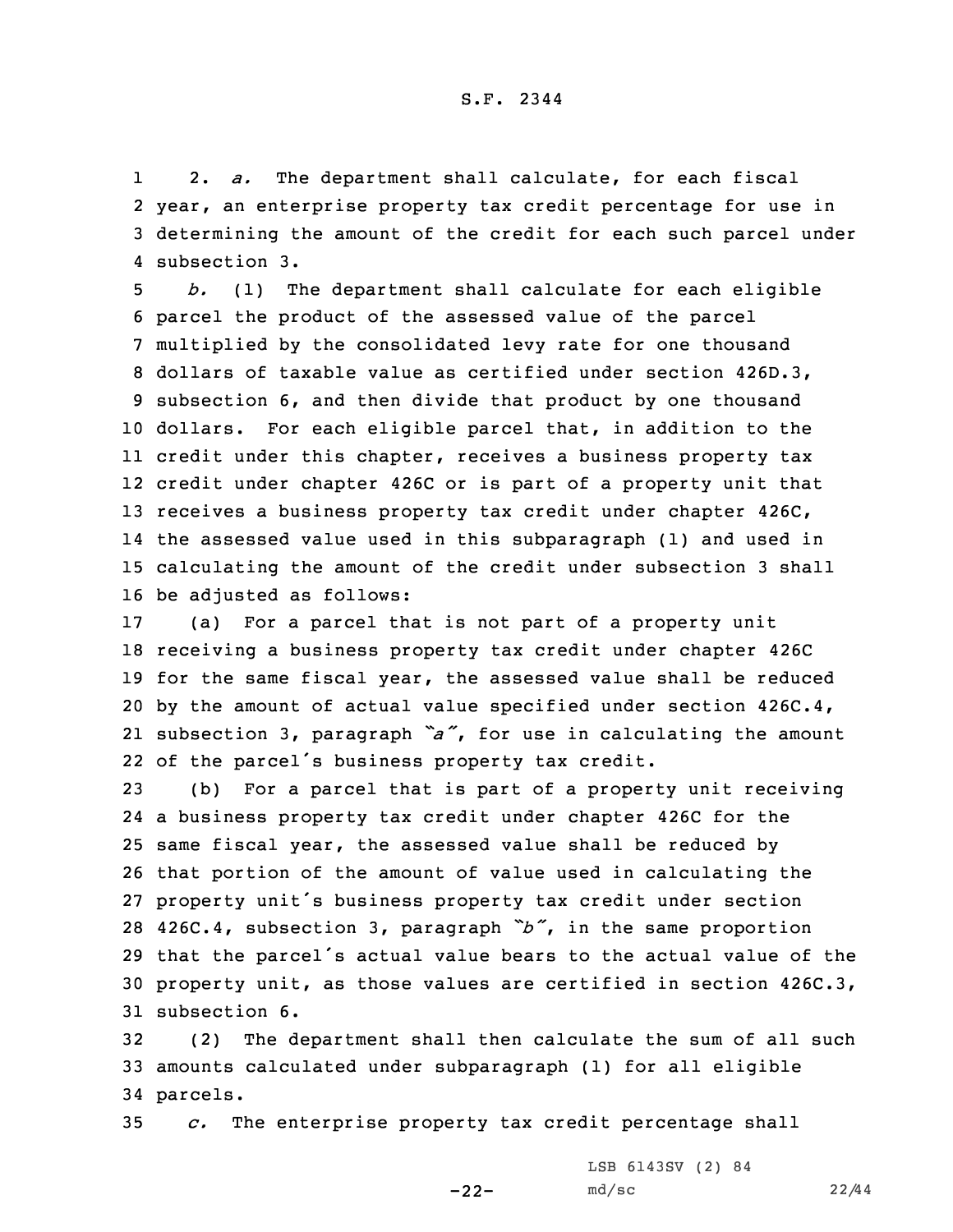1 be equal to ninety-eight percent of the moneys in the fund, following the deposit of the appropriation for the fiscal year, divided by the amount calculated under paragraph *"b"*, subparagraph (2).

 3. The amount of the credit for each parcel for which <sup>a</sup> claim for credit under this chapter has been approved shall be equal to the parcel's assessed value as certified by the county auditor under section 426D.3, subsection 6, and adjusted under subsection 2, paragraph *"b"*, subparagraph (1), as applicable, multiplied by the percentage calculated under subsection 2, paragraph *"c"*, divided by one thousand dollars, and then multiplied by the consolidated levy rate for one thousand dollars of taxable value applicable to the parcel for the fiscal year for which the credit is claimed as certified by the county auditor under section 426D.3, subsection 6.

 Sec. 34. NEW SECTION. **426D.5 Payment to counties.** 1. Annually the department shall certify to the county auditor of each county the amounts of the enterprise property tax credits allowed in the county. Each county auditor shall then enter the credits against the tax levied on each eligible parcel in the county, designating on the tax lists the credit as being from the fund. Each taxing district shall receive its share of the enterprise property tax credit allowed on each eligible parcel in such taxing district, in the proportion that the levy made by such taxing district upon the parcel bears to the total levy upon the parcel by all taxing districts imposing <sup>a</sup> property tax in such taxing district. However, the several taxing districts shall not draw the moneys so credited until after the semiannual allocations have been received by the county treasurer, as provided in this section. Each county treasurer shall show on each tax receipt the amount of credit received from the fund.

33 2. The director of the department of administrative 34 services shall issue warrants on the fund payable to the county 35 treasurers of the several counties of the state under this

-23-

LSB 6143SV (2) 84 md/sc 23/44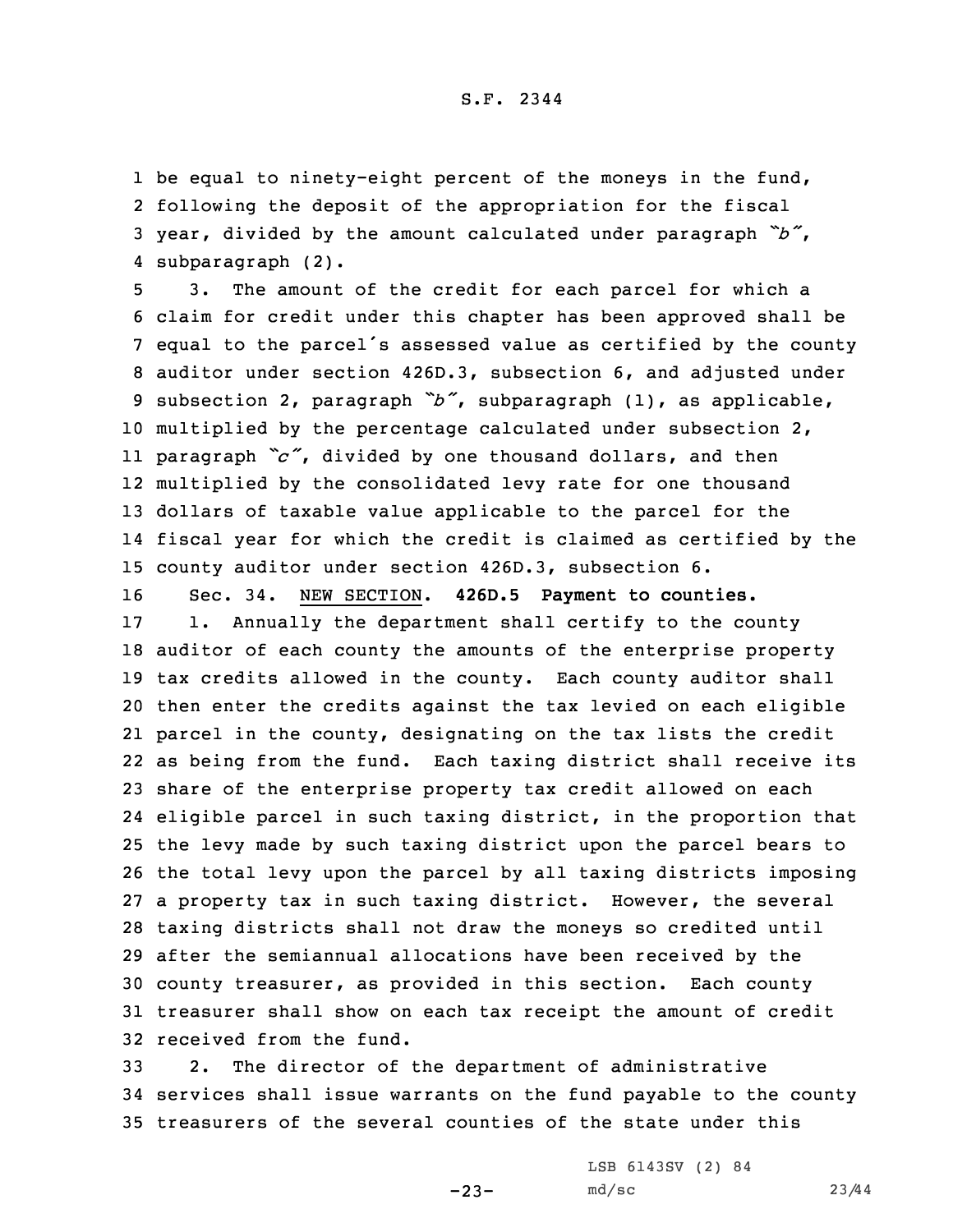1 chapter.

2 3. The amount due each county shall be paid in two payments 3 on November 15 and March 15 of each fiscal year, drawn upon 4 warrants payable to the respective county treasurers. The two 5 payments shall be as nearly equal as possible.

6 Sec. 35. NEW SECTION. **426D.6 Appeals.**

 1. If the board of supervisors disallows <sup>a</sup> claim for credit under section 426D.3, subsection 5, the board of supervisors shall send written notice, by mail, to the claimant at the claimant's last known address. The notice shall state the reasons for disallowing the claim for the credit. The board of supervisors is not required to send notice that <sup>a</sup> claim for credit is disallowed if the claimant voluntarily withdraws the claim. Any person whose claim is denied under the provisions of this chapter may appeal from the action of the board of supervisors to the district court of the county in which the parcel is located by giving written notice of such appeal to the county auditor within twenty days from the date of mailing of notice of such action by the board of supervisors.

 2. If any claim for credit has been denied by the board of supervisors, and such action is subsequently reversed on appeal, the credit shall be allowed on the applicable parcel, and the director of revenue, the county auditor, and the county treasurer shall provide the credit and change their books and records accordingly. In the event the appealing taxpayer has paid one or both of the installments of the tax payable in the year or years in question, remittance shall be made to such taxpayer of the amount of such credit. The amount of such credit awarded on appeal shall be allocated and paid from the balance remaining in the fund.

 Sec. 36. NEW SECTION. **426D.7 Audit —— denial.** 1. If on the audit of <sup>a</sup> credit provided under this chapter, the director of revenue determines the amount of the credit to have been incorrectly calculated or that the credit is not allowable, the director shall recalculate the credit and notify

 $-24-$ 

LSB 6143SV (2) 84 md/sc 24/44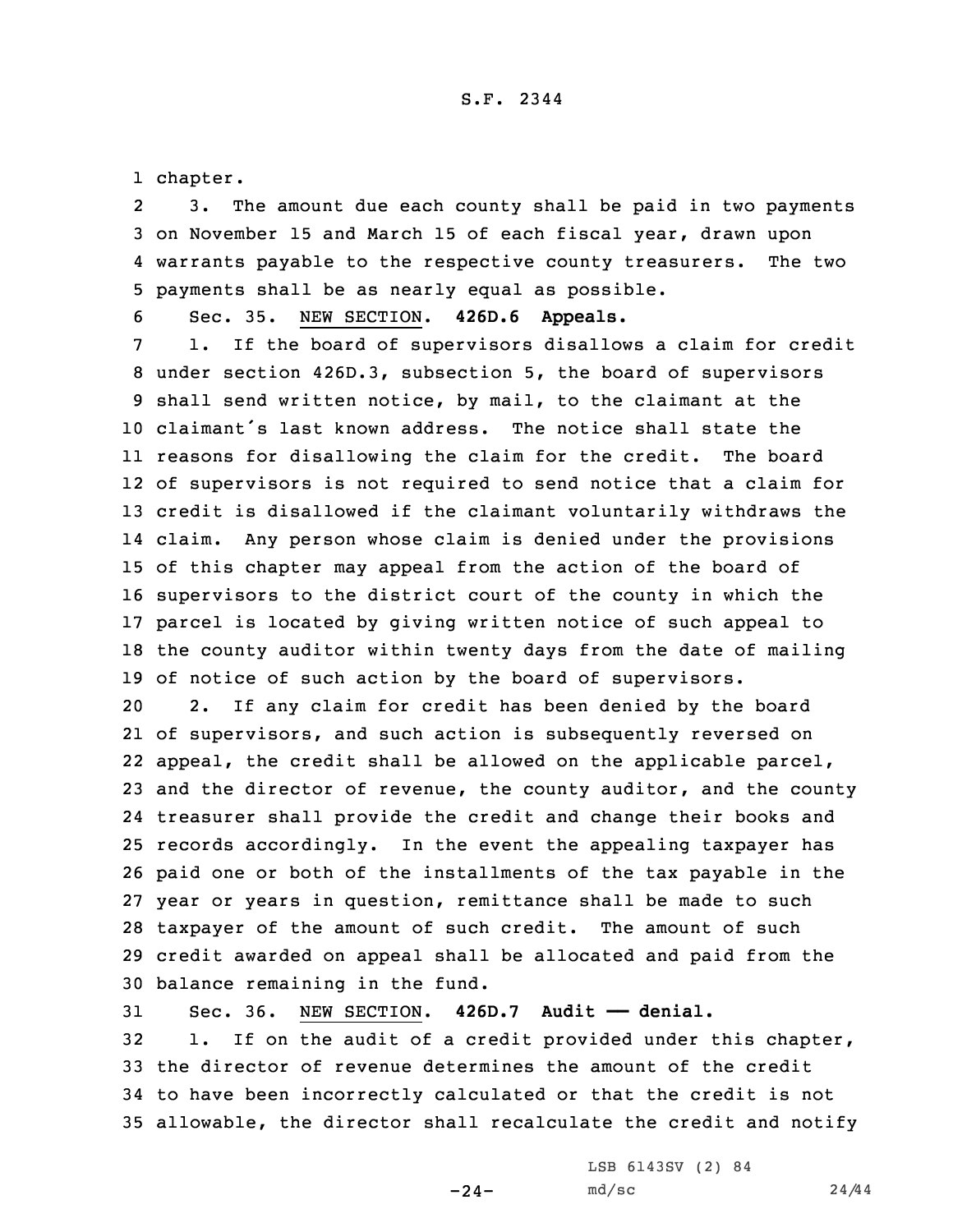the taxpayer and the county auditor of the recalculation or denial and the reasons for it. The director shall not adjust <sup>a</sup> credit after three years from October 31 of the year in which the claim for the credit was filed. If the credit has been paid, the director shall give notification to the taxpayer, the county treasurer, and the applicable assessor of the recalculation or denial of the credit and the county treasurer shall proceed to collect the tax owed in the same manner as other property taxes due and payable are collected, if the parcel for which the credit was allowed is still owned by the taxpayer. If the parcel for which the credit was allowed is not owned by the taxpayer, the amount may be recovered from the taxpayer by assessment in the same manner that income taxes are assessed under sections 422.26 and 422.30. The amount of such erroneous credit, when collected, shall be deposited in the 16 fund.

 2. The taxpayer or board of supervisors may appeal any decision of the director of revenue to the state board of tax review pursuant to section 421.1, subsection 5. The taxpayer, the board of supervisors, or the director of revenue may seek judicial review of the action of the state board of tax review in accordance with chapter 17A.

 Sec. 37. NEW SECTION. **426D.8 False claim —— penalty.** 24 <sup>A</sup> person who makes <sup>a</sup> false claim for the purpose of obtaining <sup>a</sup> credit provided for in this chapter or who knowingly receives the credit without being legally entitled to it is guilty of <sup>a</sup> fraudulent practice. The claim for <sup>a</sup> credit of such <sup>a</sup> person shall be disallowed and if the credit has been paid the amount shall be recovered in the manner provided in section 426D.7. In such cases, the director of revenue shall send <sup>a</sup> notice of disallowance of the credit.

32 Sec. 38. NEW SECTION. **426D.9 Rules.**

33 The director of revenue shall prescribe forms, instructions, 34 and rules pursuant to chapter 17A, as necessary, to carry out 35 the purposes of this chapter.

-25-

LSB 6143SV (2) 84 md/sc 25/44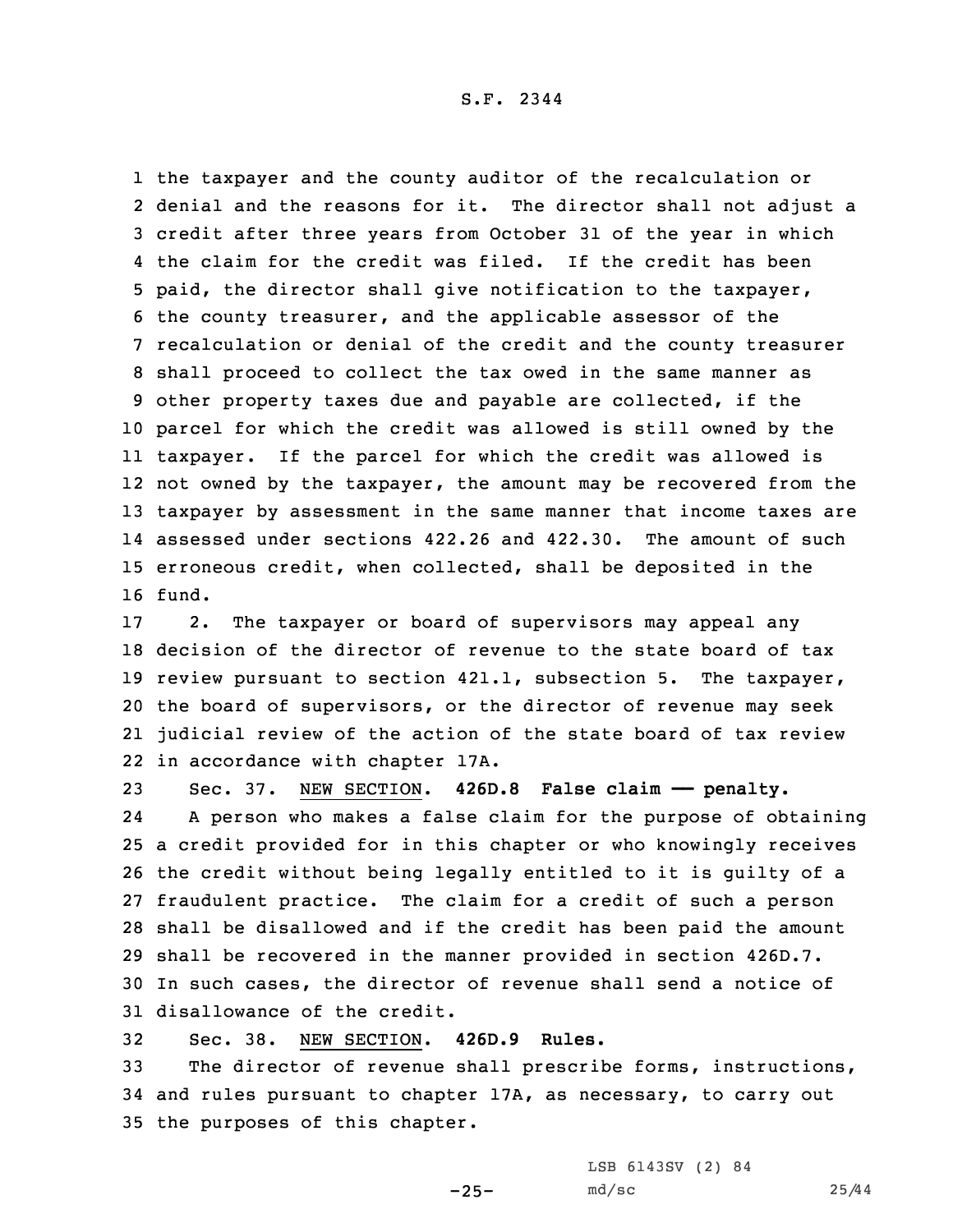1 Sec. 39. IMPLEMENTATION. Notwithstanding the deadline for filing claims established in section 426D.3, for <sup>a</sup> credit against property taxes due and payable during the fiscal year beginning July 1, 2013, the claim for the credit shall be filed not later than January 15, 2013. Sec. 40. APPLICABILITY. This division of this Act applies to property taxes due and payable in fiscal years beginning on or after July 1, 2013. DIVISION VI MULTIRESIDENTIAL PROPERTY CLASSIFICATION 11 Sec. 41. Section 404.2, subsection 2, paragraph f, Code 2011, is amended to read as follows: *f.* <sup>A</sup> statement specifying whether the revitalization is applicable to none, some, or all of the property assessed as residential, multiresidential, agricultural, commercial, or industrial property within the designated area or <sup>a</sup> combination thereof and whether the revitalization is for rehabilitation and additions to existing buildings or new construction or both. If revitalization is made applicable only to some property within an assessment classification, the definition of that subset of eligible property must be by uniform criteria which further some planning objective identified in the plan. The city shall state how long it is estimated that the area shall remain <sup>a</sup> designated revitalization area which time shall be longer than one year from the date of designation and shall state any plan by the city to issue revenue bonds for revitalization projects within the area. For <sup>a</sup> county, <sup>a</sup> revitalization area shall include only property which will be used as industrial property, commercial property, commercial property consisting of three or more separate living quarters with at least seventy-five percent of the space used for residential purposes, multiresidential property, or residential property. However, <sup>a</sup> county shall not provide <sup>a</sup> tax exemption under this chapter to commercial property, commercial property consisting of three or more separate living quarters with at

 $-26-$ 

LSB 6143SV (2) 84 md/sc 26/44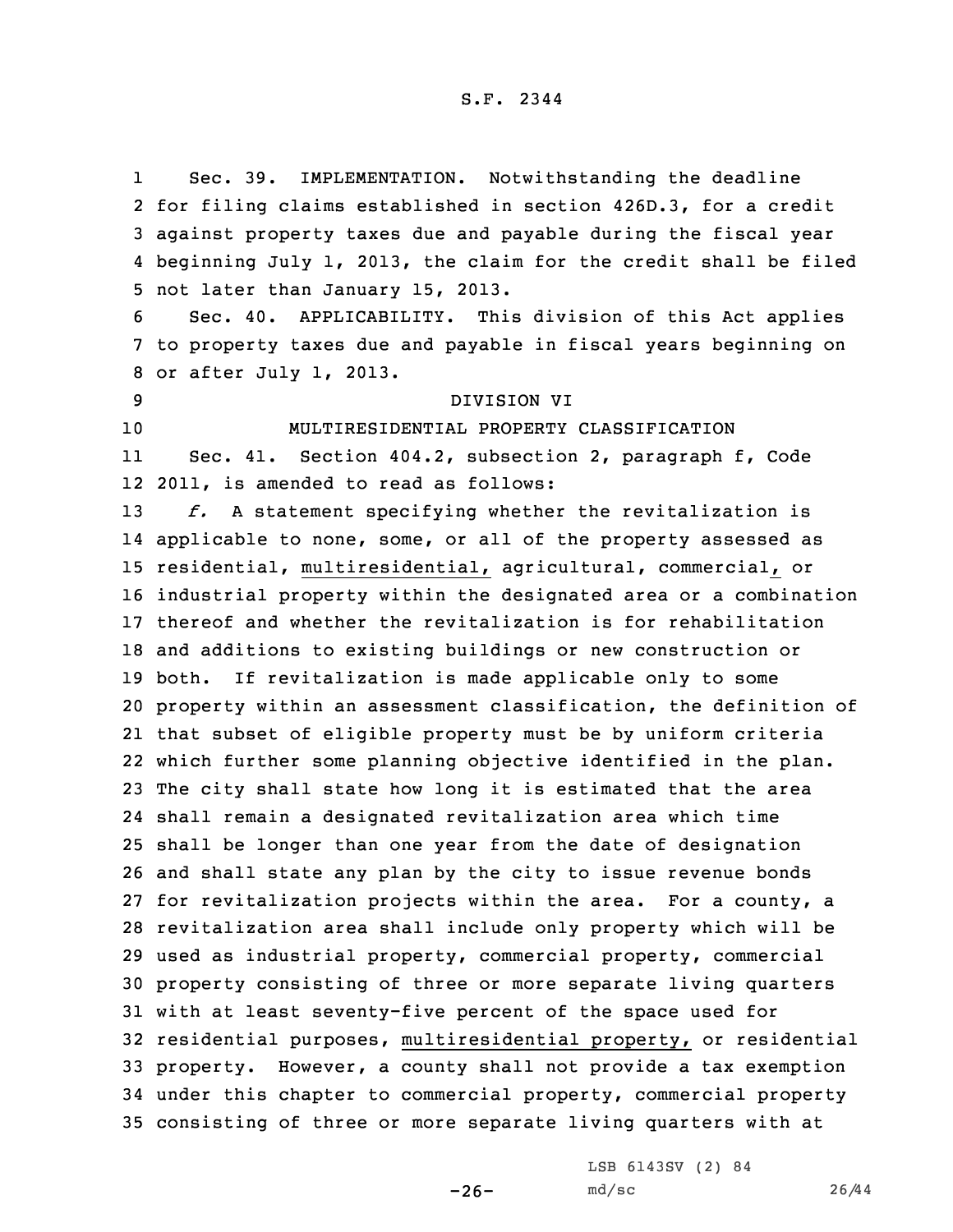1 least seventy-five percent of the space used for residential 2 purposes, multiresidential property, or residential property 3 which is located within the limits of <sup>a</sup> city.

4 Sec. 42. Section 404.3, subsection 4, Code 2011, is amended 5 to read as follows:

 4. All qualified real estate assessed as residential property, assessed as multiresidential property, or assessed as commercial property, if the commercial property consists of three or more separate living quarters with at least seventy-five percent of the space used for residential purposes, is eligible to receive <sup>a</sup> one hundred percent exemption from taxation on the actual value added by the improvements. The exemption is for <sup>a</sup> period of ten years. 14 Sec. 43. Section 441.21, Code Supplement 2011, is amended by adding the following new subsection:

 NEW SUBSECTION. 4A. *a.* (1) Beginning with valuations established on or after January 1, 2013, all of the following, if not otherwise classified as residential property, shall be, subject to the declaration filing requirements of paragraph *"b"*, valued as <sup>a</sup> separate class of property known as multiresidential property and, excluding properties referred to in section 427A.1, subsection 8, shall be assessed at <sup>a</sup> percentage of its actual value, as determined in this subsection:

 (a) Parcels upon which property used for human habitation and owned by <sup>a</sup> person other than the owner of the parcel is placed, subject to <sup>a</sup> lease or other agreement with <sup>a</sup> duration exceeding one month or more.

29 (b) Assisted living facilities.

 (c) That portion of <sup>a</sup> building that is used for human habitation and <sup>a</sup> proportionate share of the land upon which the building is situated, if the land is part of the same parcel as the building, even if the use for human habitation is not the primary use of the building, and regardless of the number of dwelling units located in the building.

-27-

LSB 6143SV (2) 84 md/sc 27/44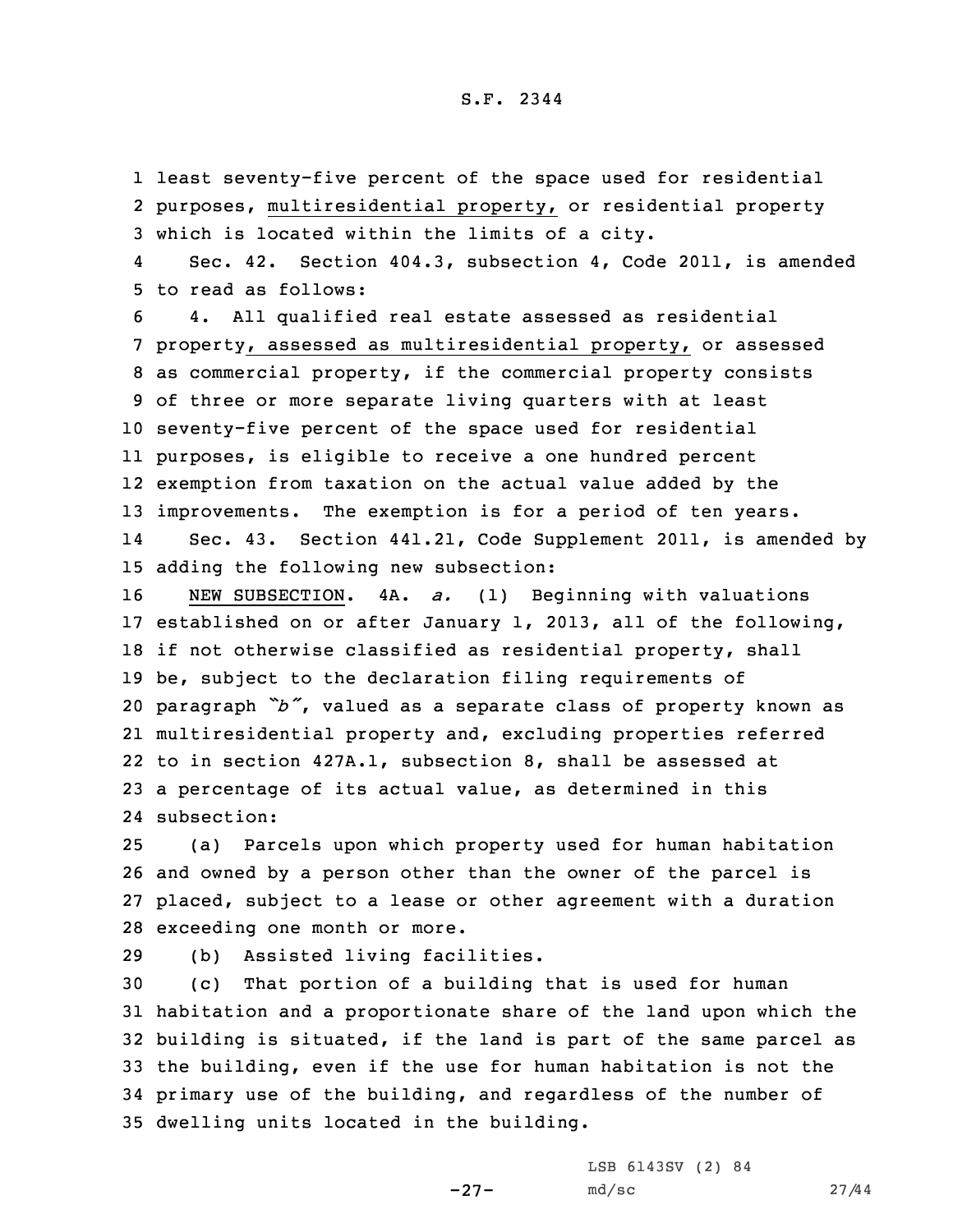1 (2) For valuations established for the assessment year beginning January 1, 2013, the percentage of actual value as equalized by the director of revenue as provided in section 441.49 at which multiresidential property shall be assessed shall be ninety-four percent. For valuations established for the assessment year beginning January 1, 2014, the percentage of actual value as equalized by the director of revenue as provided in section 441.49 at which multiresidential property shall be assessed shall be eighty-eight percent. For valuations established for the assessment year beginning January 1, 2015, the percentage of actual value as equalized by the director of revenue as provided in section 441.49 at which multiresidential property shall be assessed shall be eighty-two percent. For valuations established for the assessment year beginning January 1, 2016, the percentage of actual value as equalized by the director of revenue as provided in section 441.49 at which multiresidential property shall be assessed shall be seventy-six percent. For valuations established for the assessment year beginning January 1, 2017, the percentage of actual value as equalized by the director of revenue as provided in section 441.49 at which multiresidential property shall be assessed shall be seventy percent. For valuations established for the assessment year beginning January 1, 2018, the percentage of actual value as equalized by the director of revenue as provided in section 441.49 at which multiresidential property shall be assessed shall be sixty-four percent. For valuations established for the assessment year beginning January 1, 2019, and each assessment year thereafter, the percentage of actual value as equalized by the director of revenue as provided in section 441.49 at which multiresidential property shall be assessed shall be equal to the percentage of actual value at which property assessed as residential property is assessed under subsection 4 for the same assessment year. *b.* For assessment years beginning on or after January 1, 2013, but before January 1, 2019, the owner of property

-28-

LSB 6143SV (2) 84 md/sc 28/44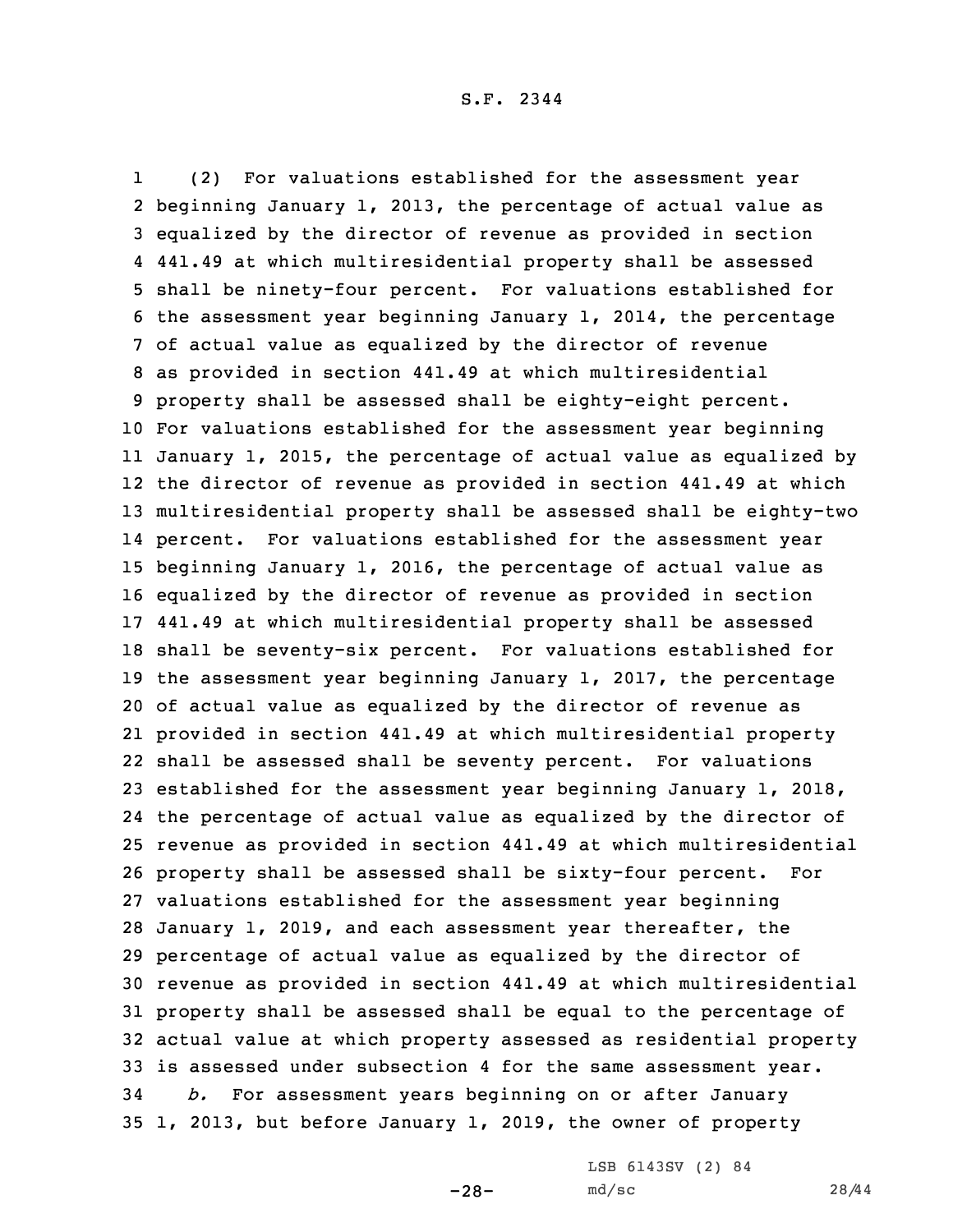described in paragraph *"a"*, subparagraph (1), and not excluded under paragraph *"c"*, may file <sup>a</sup> declaration with the assessor on or before January 15 of the assessment year, requesting that such property be classified as multiresidential property. If the property described in the declaration meets the requirements of paragraph *"a"*, subparagraph (1), and is not excluded under paragraph *"c"*, the assessor shall approve the request in the declaration and classify such property as multiresidential property. If an assessor rejects <sup>a</sup> declaration request, the property owner may protest such decision to the local board of review under section 441.37, subsection 1, paragraph *"a"*, subparagraph (3). Once approved, <sup>a</sup> declaration request is irrevocable by the property owner and such property shall be classified as multiresidential property for subsequent assessment years so long as the property meets the requirements of this subsection. For assessment years beginning on or after January 1, 2013, but before January 1, 2019, property described in paragraph *"a"*, subparagraph (1), and not excluded under paragraph *"c"*, shall not be classified and valued as multiresidential property unless <sup>a</sup> declaration filed by the owner has been approved by the assessor. For assessment years beginning on or after January 1, 2019, property described in paragraph *"a"*, subparagraph (1), and not excluded under paragraph *"c"*, shall be classified and valued by the assessor as multiresidential property regardless of whether <sup>a</sup> declaration was previously filed for the property under this paragraph.

 *c.* In no case, however, shall <sup>a</sup> hotel, motel, inn, or other building where rooms or dwelling units are usually rented for less than one month be classified as multiresidential property under this subsection. In addition, property that is rented or leased to low-income individuals and families as authorized by section 42 of the Internal Revenue Code, as amended, and that is subject to assessment procedures relating to section 42 property under section 441.21, subsection 2, for the applicable

 $-29-$ 

LSB 6143SV (2) 84 md/sc 29/44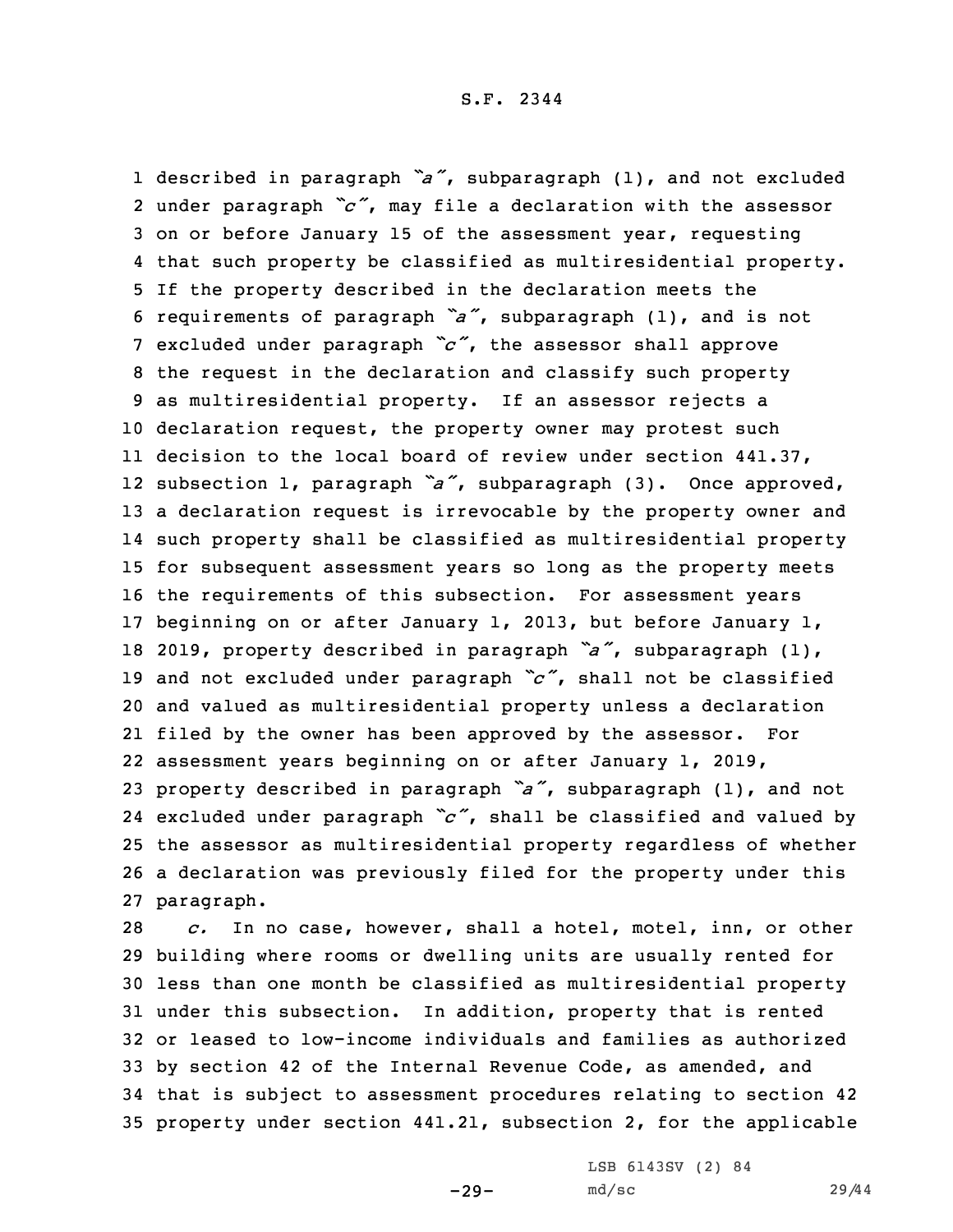1 assessment year, shall not be classified as multiresidential 2 property.

3 *d.* As used in this subsection:

4 (1) *"Assisted living facility"* means property for providing 5 assisted living as defined in section 231C.2.

 (2) *"Dwelling unit"* means an apartment, group of rooms, or single room which is occupied as separate living quarters or, if vacant, is intended for occupancy as separate living quarters, in which <sup>a</sup> tenant can live and sleep separately from any other persons in the building.

11 Sec. 44. Section 441.21, subsection 8, paragraph b, Code 12 Supplement 2011, is amended to read as follows:

 *b.* Notwithstanding paragraph *"a"*, any construction or installation of <sup>a</sup> solar energy system on property classified as agricultural, residential, commercial, multiresidential, or industrial property shall not increase the actual, assessed, and taxable values of the property for five full assessment 18 years.

19 Sec. 45. Section 441.21, subsections 9 and 10, Code 20 Supplement 2011, are amended to read as follows:

21 9. Not later than November 1, 1979, and November 1 of each subsequent year, the director shall certify to the county auditor of each county the percentages of actual value at which residential property, agricultural property, commercial property, industrial property, multiresidential property, and property valued by the department of revenue pursuant to chapters 428, 433, 434, 437, and 438 in each assessing jurisdiction in the county shall be assessed for taxation. The county auditor shall proceed to determine the assessed values of agricultural property, residential property, commercial property, industrial property, multiresidential property, and property valued by the department of revenue pursuant to chapters 428, 433, 434, 437, and 438 by applying such percentages to the current actual value of such property, as reported to the county auditor by the assessor, and the

 $-30-$ 

LSB 6143SV (2) 84 md/sc 30/44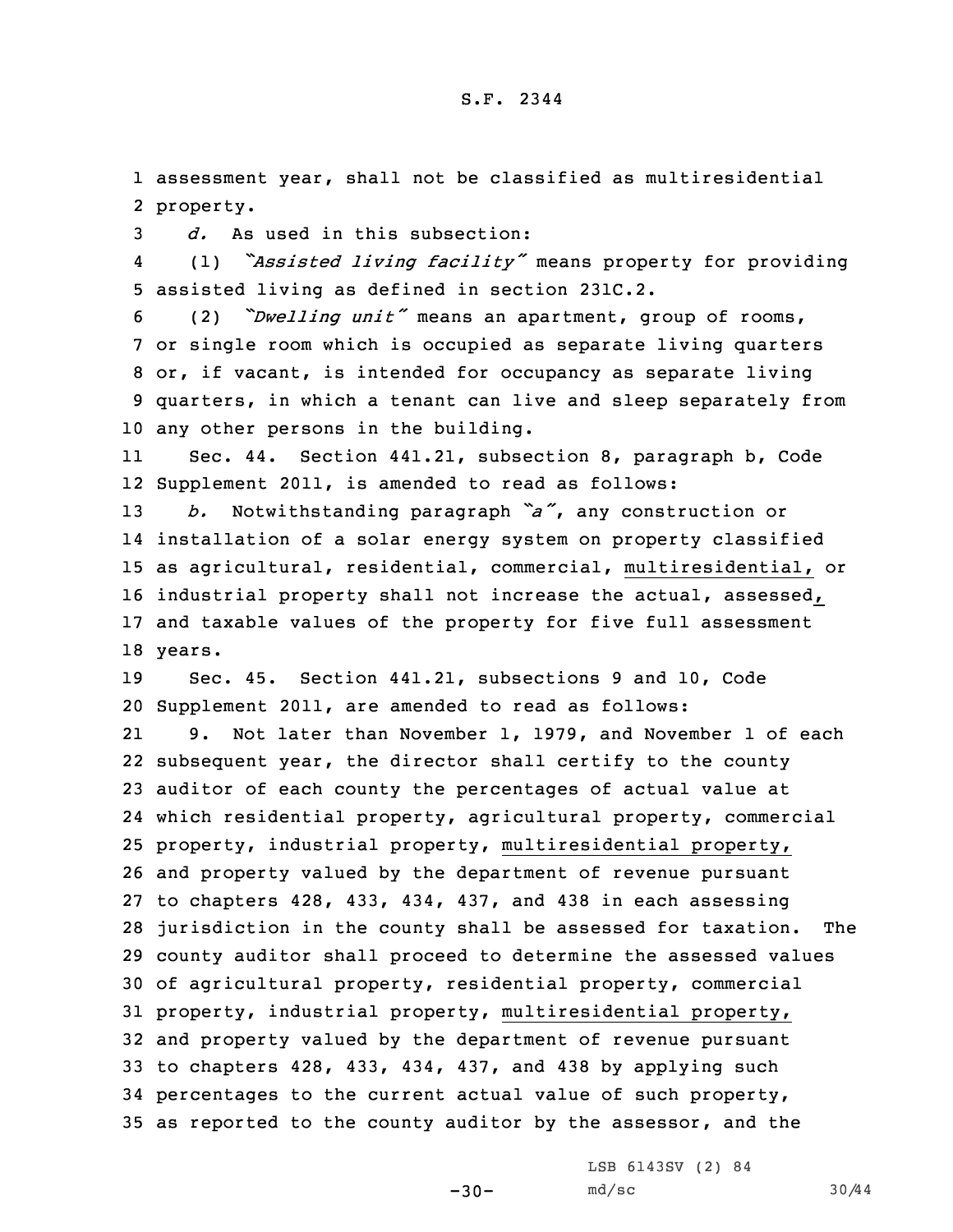assessed values so determined shall be the taxable values of such properties upon which the levy shall be made. 10. The percentage of actual value computed by the director for agricultural property, residential property, commercial property, industrial property, multiresidential property, and property valued by the department of revenue pursuant to chapters 428, 433, 434, 437, and 438 and used to determine assessed values of those classes of property does not constitute <sup>a</sup> rule as defined in section 17A.2, subsection 11. Sec. 46. Section 558.46, subsection 5, Code 2011, is amended to read as follows: 12 5. For the purposes of this section, *"residential property"* includes commercial property and multiresidential property as defined in section 441.21, consisting of three or more separate living quarters with at least seventy-five percent of the space used for residential purposes. Sec. 47. APPLICABILITY. This division of this Act applies to assessment years beginning on or after January 1, 2013. EXPLANATION This bill relates to state and local taxation by providing for an increase in the amount of the earned income tax credit, establishing and modifying property assessment limitations, modifying the assessment and taxation of telecommunications company property, establishing property tax credits for certain commercial, industrial, and railway property, and establishing <sup>a</sup> multiresidential property classification. Division I of the bill increases the amount of the state earned income tax credit. Currently, the credit is equal to <sup>7</sup> percent of the amount of <sup>a</sup> taxpayer's federal earned income tax credit. The bill increases the amount of the credit to 15 31 percent. Division <sup>I</sup> of the bill applies retroactively to January 1, 2012, for tax years beginning on or after that date. Division II of the bill changes the property tax assessment

35 limitation percentage for residential property and agricultural

-31-

LSB 6143SV (2) 84 md/sc 31/44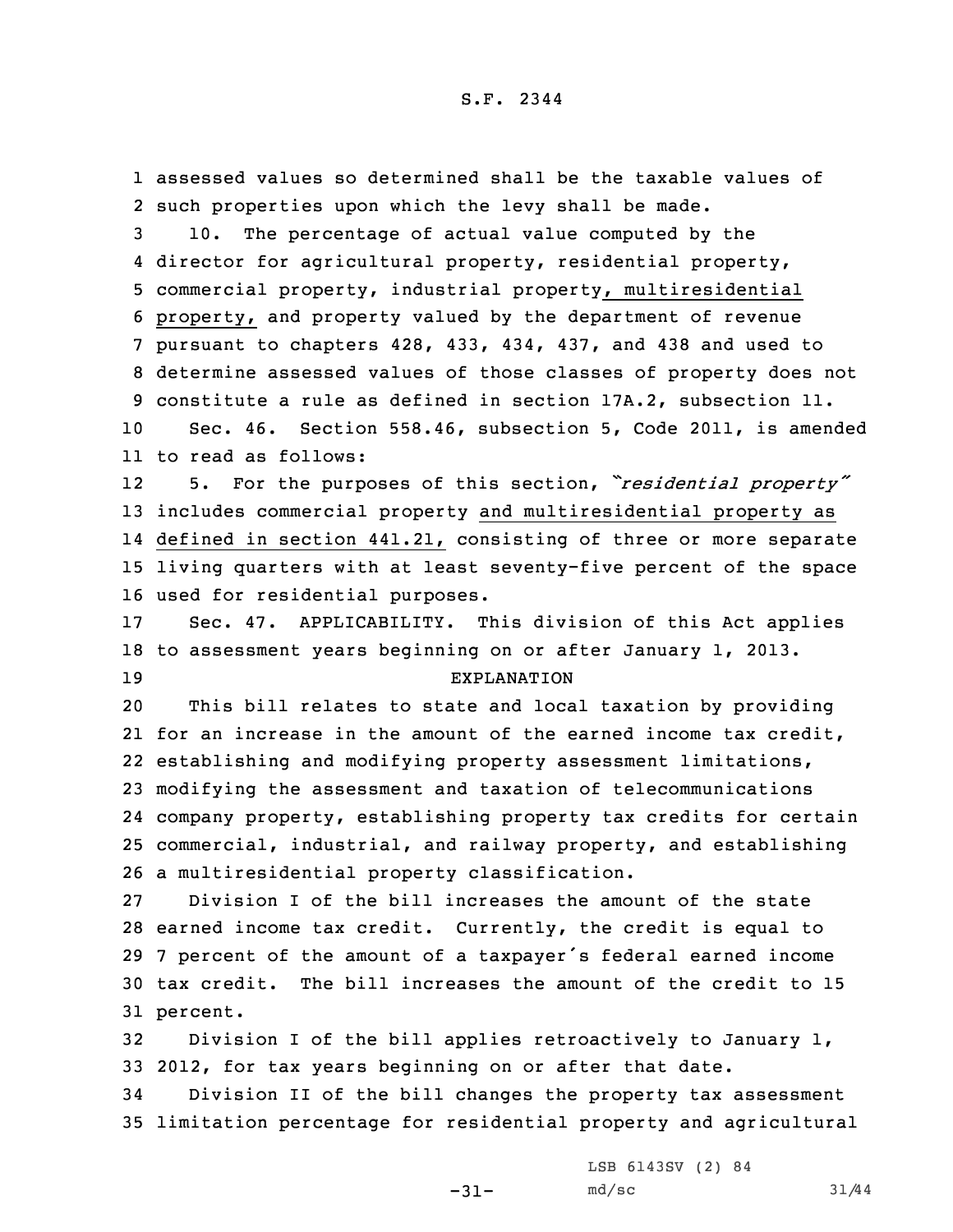property from 4 percent to 3 percent for assessment years beginning on or after January 1, 2013. The bill provides, however, that for valuations established for the assessment year beginning January 1, 2013, and each assessment year thereafter, if the percentage of actual value at which residential property shall be assessed, as calculated in accordance with the assessment limitation provisions, exceeds 60 percent or is less than 50 percent, the director of revenue shall decrease the percentage to 60 percent or increase the percentage to 50 percent, as applicable.

11 Division II, pursuant to Code section 4.13, does not affect 12 the application of prior provisions of Code section 441.21 to 13 assessment years beginning before January 1, 2013.

14 Division II of the bill applies to assessment years 15 beginning on or after January 1, 2013.

 Division III of the bill relates to the manner in which the property of telecommunications companies is assessed and taxed. The assessment provisions of current Code section 433.4 provide that in ascertaining the actual value of telecommunications company property the director of revenue shall include all property of every kind and character whatsoever, real, personal, or mixed, used by the company in the transaction of telegraph and telephone business.

24 Division III of the bill strikes the provisions that included all kinds and character of property in the determination of actual value of <sup>a</sup> company's property. Instead, the bill provides that for assessment years beginning on or after January 1, 2013, <sup>a</sup> company's property, excluding central office equipment and qualified telephone company property, both as defined in the bill, shall be subject to assessment and taxation under Code chapter 433 by the director of revenue in the same manner as property assessed and taxed as commercial property. The bill provides, however, that for assessment years beginning on or after January 1, 2013, the director of revenue shall include as part of the actual value

-32-

LSB 6143SV (2) 84 md/sc 32/44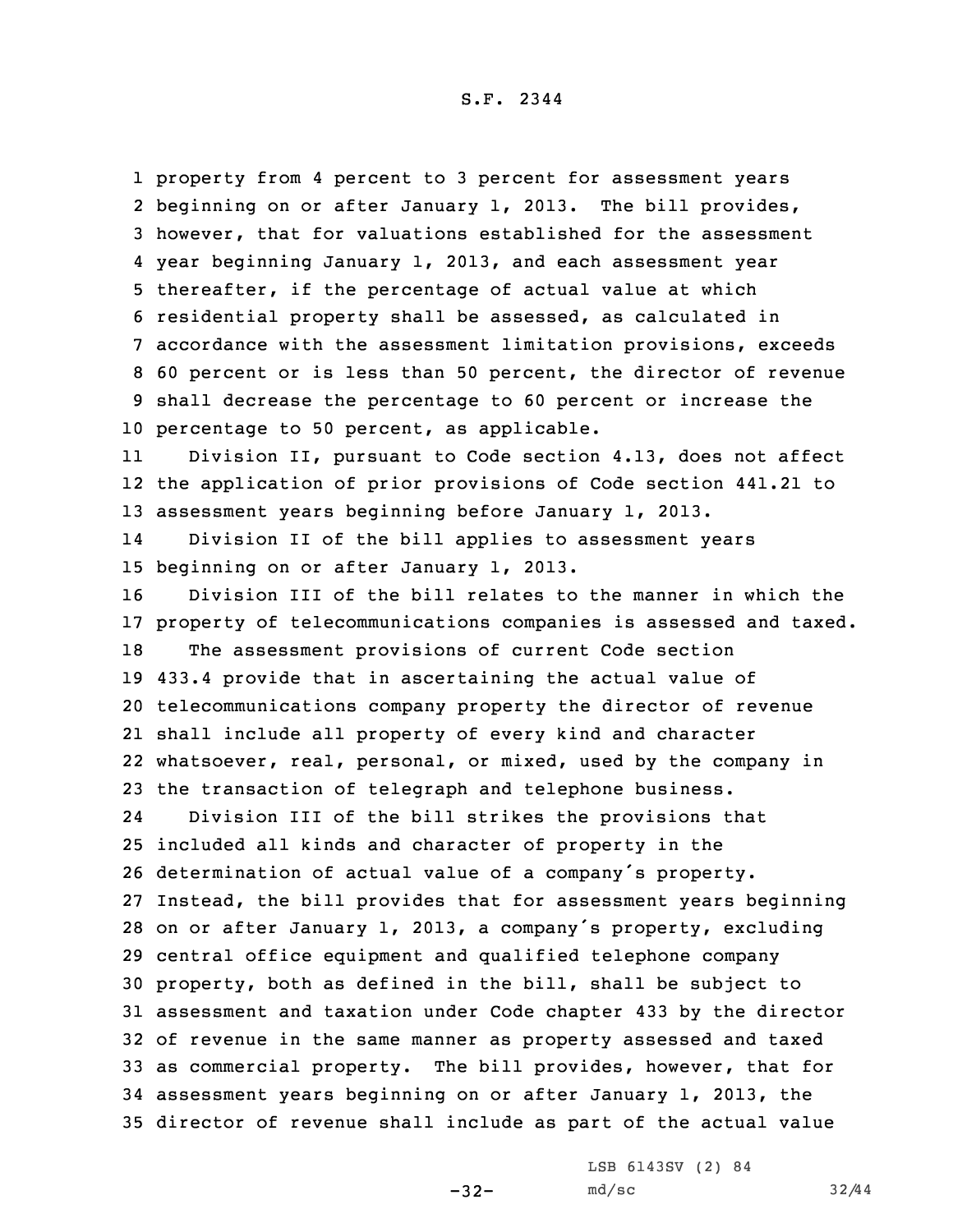1 so determined for that assessment year <sup>a</sup> specified amount of 2 actual value of the company's qualified telephone company 3 property.

4 Division III of the bill also modifies the provision relating to the calculation of the assessment limitation for property valued by the department of revenue pursuant to Code chapters 428, 433, 437, and 438 by specifying that for assessment years beginning on or after January 1, 2013, such assessment limitation shall be calculated using property valuations for the applicable assessment years that include the total value of specified telecommunications company property exempted from taxation under new Code section 433.4(2)(b).

 Division III of the bill strikes <sup>a</sup> provision in Code section 476.1D that allowed certain specified long-distance telephone company property to be assessed for taxation as commercial property by the local assessor.

 Division III establishes <sup>a</sup> study to be facilitated by the department of revenue, in consultation with applicable stakeholders, regarding property tax on telecommunications companies. The department of revenue will study the current system of assessing property and levying property tax for telecommunications companies. <sup>A</sup> report detailing any recommended changes will be filed with the chairperson and ranking members of the ways and means committees of the senate and the house of representatives and with the legislative services agency by January 11, 2013.

 Division III of the bill provides that the provisions in Code section 25B.7, relating to the obligation of the state to reimburse local jurisdictions for property tax credits and exemptions, do not apply to the exemption in division III of the bill.

 Except for the section of division III of the bill amending Code section 476.1D, division III of the bill takes effect July 1, 2012, and applies to assessment years beginning on or after January 1, 2013. The section of division III of the bill

-33-

LSB 6143SV (2) 84 md/sc 33/44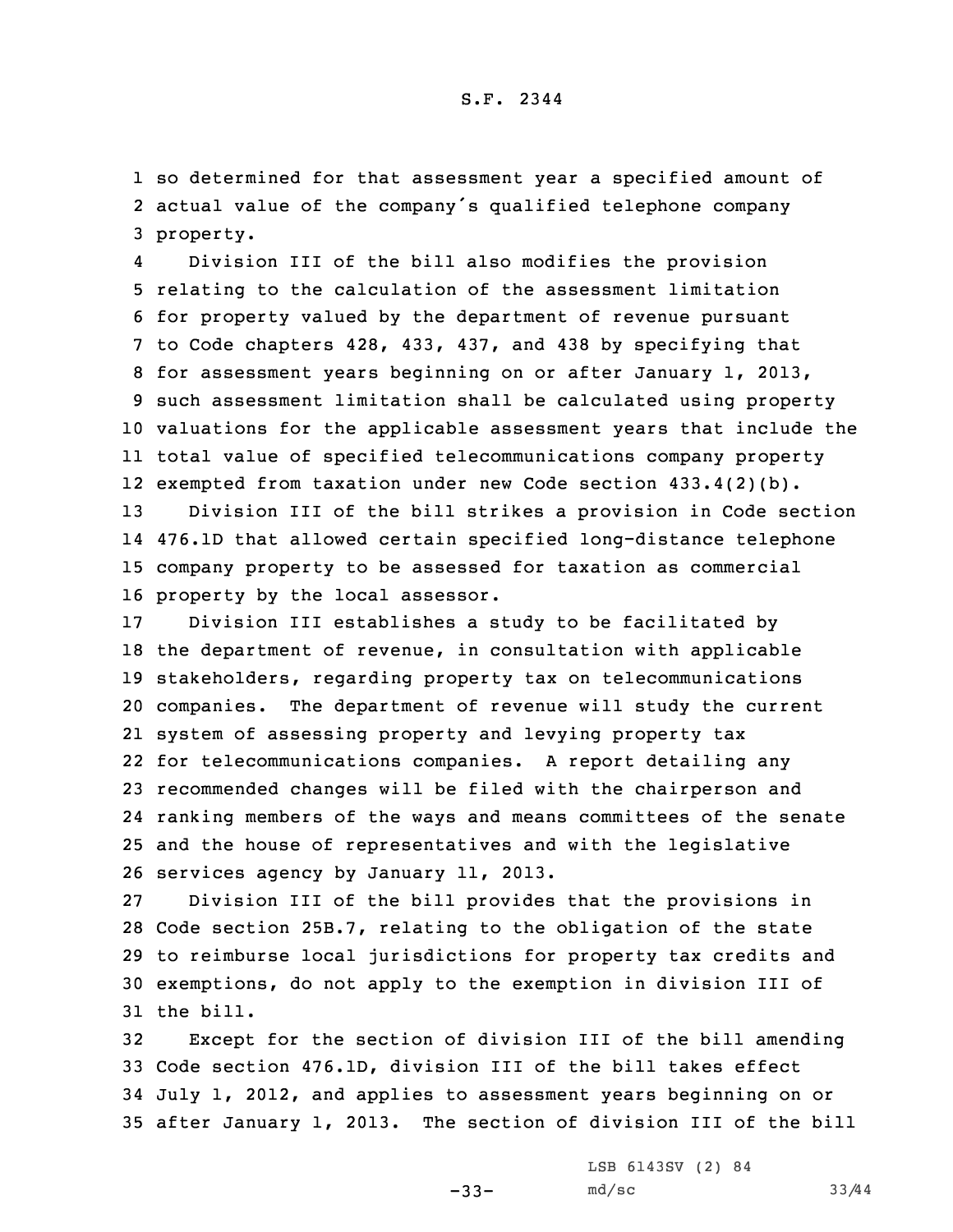1 amending Code section 476.1D takes effect July 1, 2016, and 2 applies to assessment years beginning on or after January 1, 3 2017.

4 Division III, pursuant to Code section 4.13, does not 5 affect the application of Code chapter 433 to assessment years 6 beginning before January 1, 2013.

 Division IV of the bill creates <sup>a</sup> business property tax credit under new Code chapter 426C for property taxes due and payable in fiscal years beginning on or after July 1, 2013. Division IV of the bill establishes <sup>a</sup> business property tax credit fund. For the fiscal year beginning July 1, 2013, the bill appropriates from the general fund of the state to the 13 department of revenue for deposit in the fund, \$25 million. For the fiscal year beginning July 1, 2014, and each fiscal year thereafter, the bill appropriates from the general fund of the state to the department of revenue for deposit in the fund an amount equal to the total amount appropriated by the general assembly to the fund in the previous fiscal year. In addition, for fiscal years beginning on or after July 1, 2014, the bill appropriates an additional \$25 million to the fund if the revenue estimating conference certifies that the total amount of general fund revenues has grown by at least 3 percent as compared to the previous fiscal year. The bill provides, however, that the total appropriation to the fund shall not exceed \$125 million in any one fiscal year. Under the bill, interest or earnings on moneys deposited in the fund are credited to the fund, moneys in the fund are not subject to the provisions of Code section 8.33, and moneys in the fund shall not be transferred, used, obligated, appropriated, or otherwise encumbered except as provided in new Code chapter 426C.

 Division IV of the bill provides that each person who wishes to claim <sup>a</sup> business property tax credit shall obtain the appropriate forms from the assessor and file the claim with the assessor. The director of revenue is required to prescribe suitable forms and instructions for such claims, and

 $-34-$ 

LSB 6143SV (2) 84 md/sc 34/44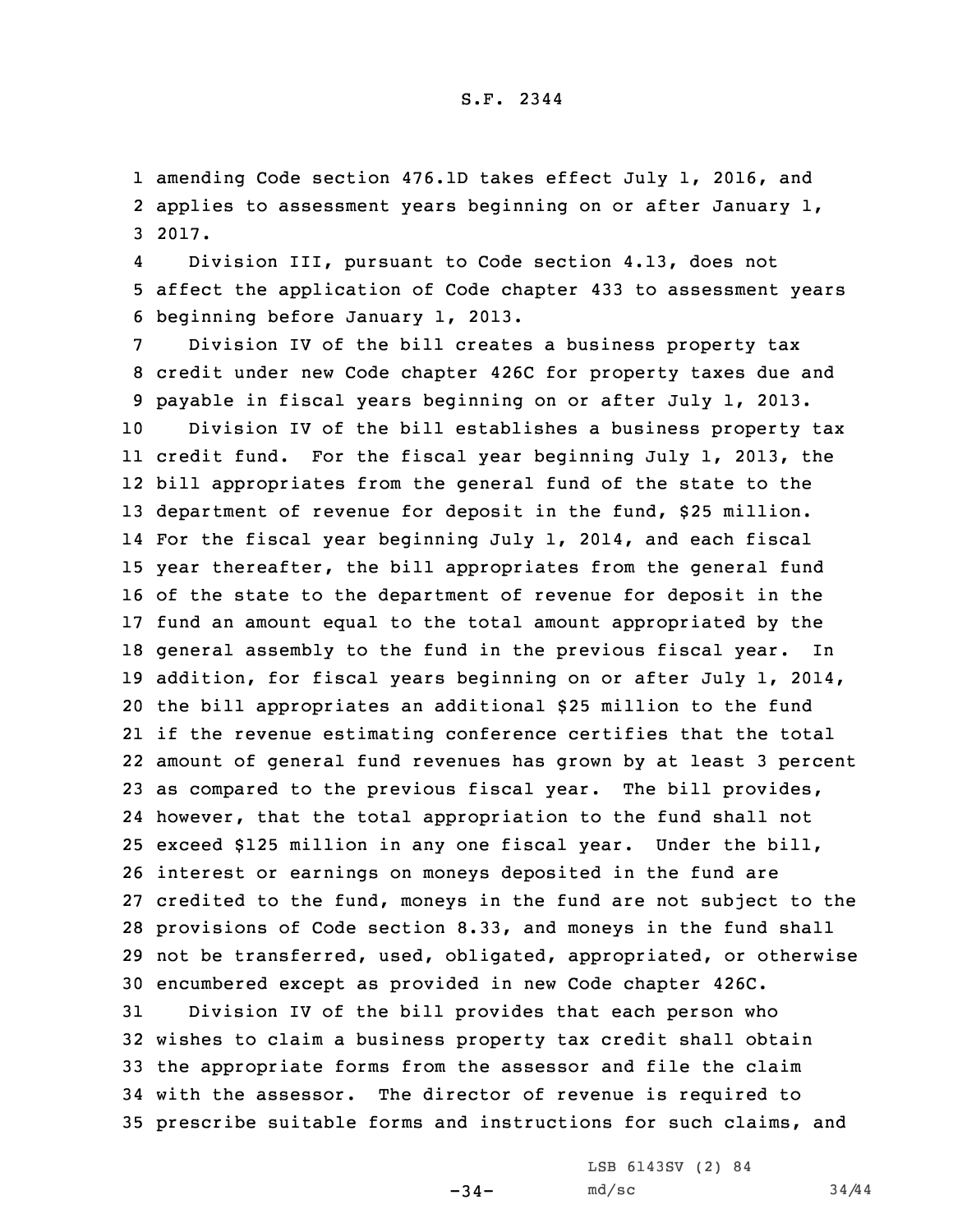make such forms and instructions available to the assessors. The assessor is required to remit the claims for credit to the county auditor with the assessor's recommendation for allowance or disallowance. If the assessor recommends disallowance of <sup>a</sup> claim, the assessor shall submit the reasons for the recommendation, in writing, to the county auditor. The county auditor then forwards the claims to the board of supervisors. The board is required to allow or disallow the claims. If the board of supervisors disallows <sup>a</sup> claim for <sup>a</sup> credit, the board of supervisors is required to send written notice, by mail, to the claimant and the notice must state the reasons for disallowing the claim for the credit. Any person whose claim for credit is denied may appeal from the action of the board of supervisors to the district court of the county in which the parcel or property unit is located.

 Claims for the business property tax credit must be filed not later than March 15 preceding the fiscal year during which the property taxes for which the credit is claimed are due and payable. However, the deadline for filing claims against property taxes due and payable in the fiscal year beginning July 1, 2013, is January 15, 2013.

22 Upon the filing of <sup>a</sup> claim and allowance of <sup>a</sup> business property tax credit, the credit is allowed on the parcel or property unit for successive years without further filing as long as the parcel or property unit satisfies the requirements for the credit. The owner is required to provide written notice to the assessor when the parcel or property unit ceases to qualify for the credit. The bill requires the assessor to maintain <sup>a</sup> permanent file of current credits and also specifies certain requirements for parcel or property unit owners, assessors, and county recorders when all or <sup>a</sup> portion of such parcels or property units are sold, transferred, or ownership otherwise changes.

34 Under division IV of the bill, each parcel classified and 35 taxed as commercial property, industrial property, or railway

-35-

LSB 6143SV (2) 84 md/sc 35/44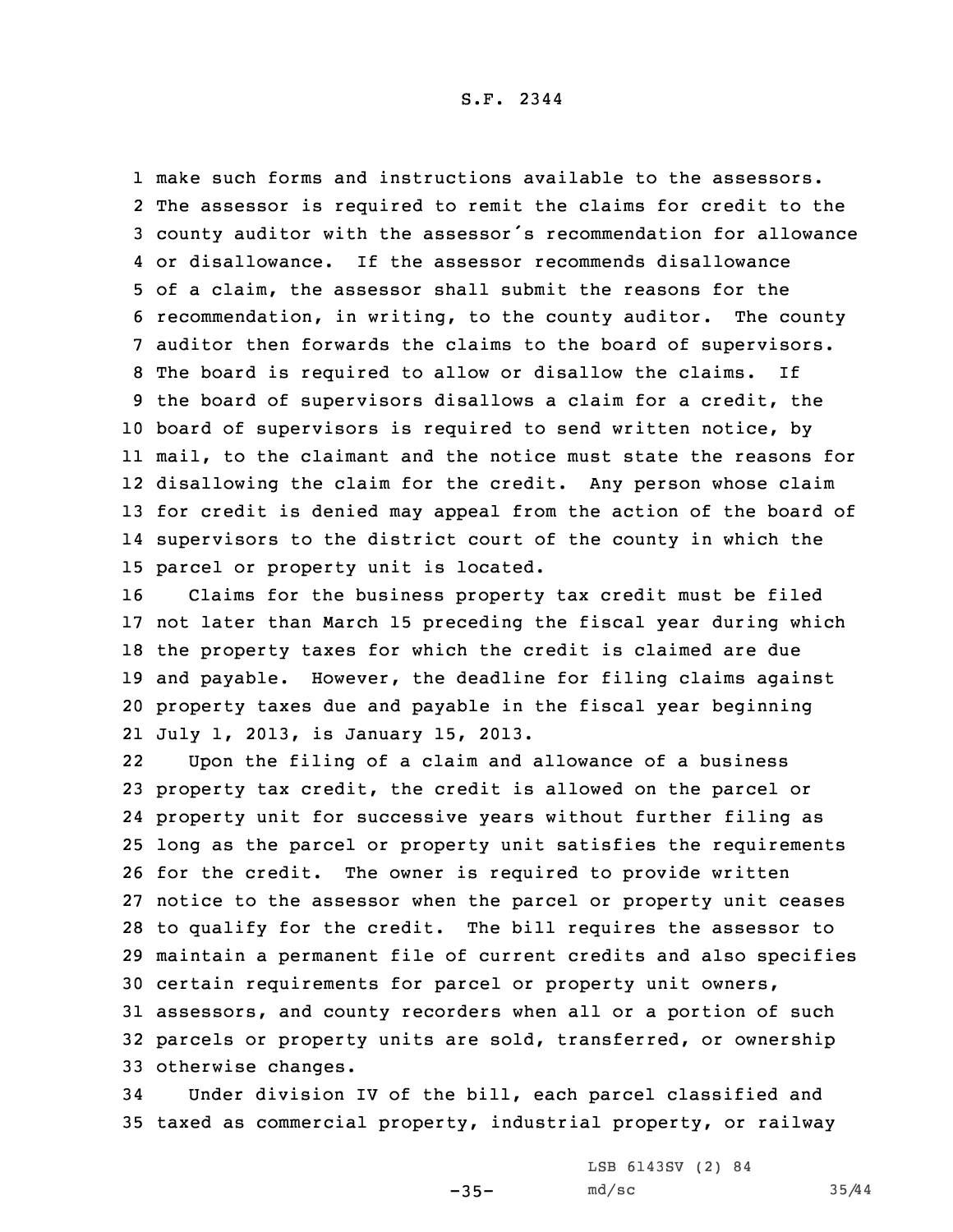property under Code chapter 434, is eligible for <sup>a</sup> business property tax credit. <sup>A</sup> person may claim and receive one credit for each eligible parcel unless the parcel is part of <sup>a</sup> property unit. The bill defines "property unit" to mean contiguous parcels located within the same county, with the same property tax classification, owned by the same person, and operated by that person for <sup>a</sup> common use and purpose. <sup>A</sup> person may only claim and receive one tax credit for each property unit. <sup>A</sup> credit approved for <sup>a</sup> property unit is allocated to the several parcels within the property unit in the proportion that each parcel's property tax liability bears to the total property tax liability for the property unit. Only those property units comprised of commercial property, industrial property, or railway property under Code chapter 434 are eligible for <sup>a</sup> credit.

 Division IV provides that property that is rented or leased to low-income individuals and families as authorized by section 42 of the Internal Revenue Code, and that is subject to section 42 assessment procedures for the applicable assessment year is not eligible for <sup>a</sup> business property tax credit under new Code chapter 426C.

22 Division IV of the bill provides that all claims for credit which have been allowed, the actual value of the applicable parcels and property units that are subject to assessment and taxation, the consolidated levy rates or average consolidated levy rates for such parcels and property units applicable to the fiscal year for which the credit is claimed, and the taxing districts in which each parcel or property unit is located, shall be certified on or before June 30, in each year, by the county auditor to the department of revenue.

 Division IV of the bill provides that using the actual value of and the consolidated levy rate or average consolidated levy rate for each parcel or property unit, as certified by the county auditor, the department is required to calculate, for each fiscal year, an initial amount of actual value for use in

 $-36-$ 

LSB 6143SV (2) 84 md/sc 36/44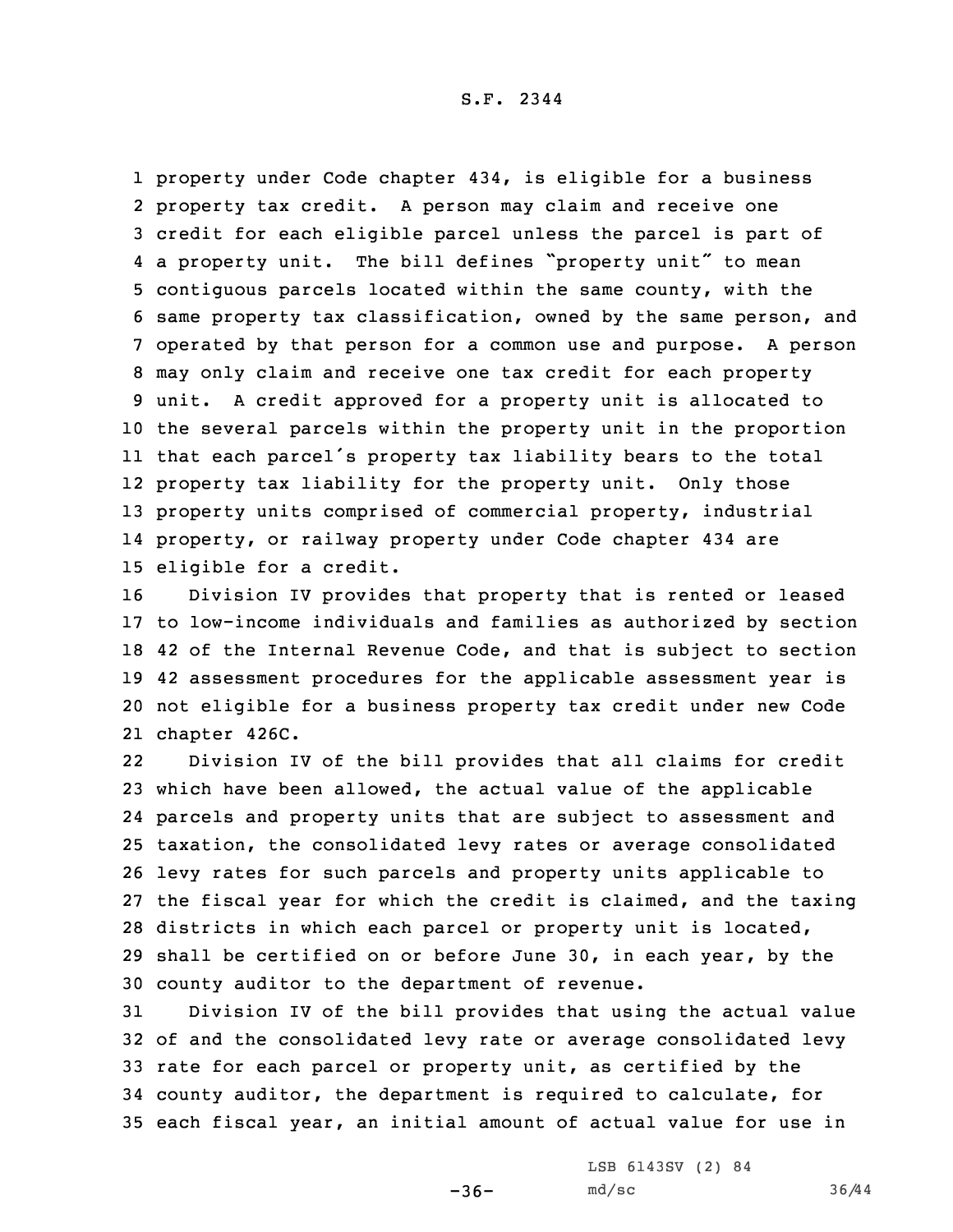determining the amount of the credit for each approved parcel or property unit so as to provide the maximum possible credit according to the credit formula and limitations in the bill, and to provide <sup>a</sup> total dollar amount of credits in the fiscal year equal to 98 percent of the moneys in the business property tax credit fund following the deposit of the appropriation for the fiscal year.

 The credit for each parcel or property unit for which <sup>a</sup> claim for <sup>a</sup> business property tax credit has been approved is calculated using the lesser of the initial amount of actual value determined by the department for the fiscal year and the actual value of the parcel or property unit as certified to the department of revenue. The amount of the credit for each parcel or property unit is then calculated by multiplying the lesser amount of actual value, so determined, by the difference between the assessment limitation percentage applicable to the parcel or property unit under Code section 441.21(5) (commercial, industrial, and railway property tax rollback) and the assessment limitation percentage applicable to residential property under Code section 441.21(4) (residential property tax rollback), divided by \$1,000, and then multiplied by the consolidated levy rate or average consolidated levy rate for \$1,000 of taxable value applicable to the parcel or property unit for the fiscal year for which the credit is claimed. Division IV of the bill specifies the procedures for the payment of the amount of the business property tax credits to the county treasurers and the resulting apportionment to the applicable taxing districts. The division also specifies the requirements and procedures for an appeal of <sup>a</sup> denial of <sup>a</sup> claim for credit, specifies the requirements and procedures for an audit of <sup>a</sup> business property tax credit allowed, and specifies requirements relating to the collection of property taxes due as the result of an incorrectly calculated or

34 improperly approved credit.

35 Division IV of the bill provides that <sup>a</sup> person who makes <sup>a</sup>

-37-

LSB 6143SV (2) 84 md/sc 37/44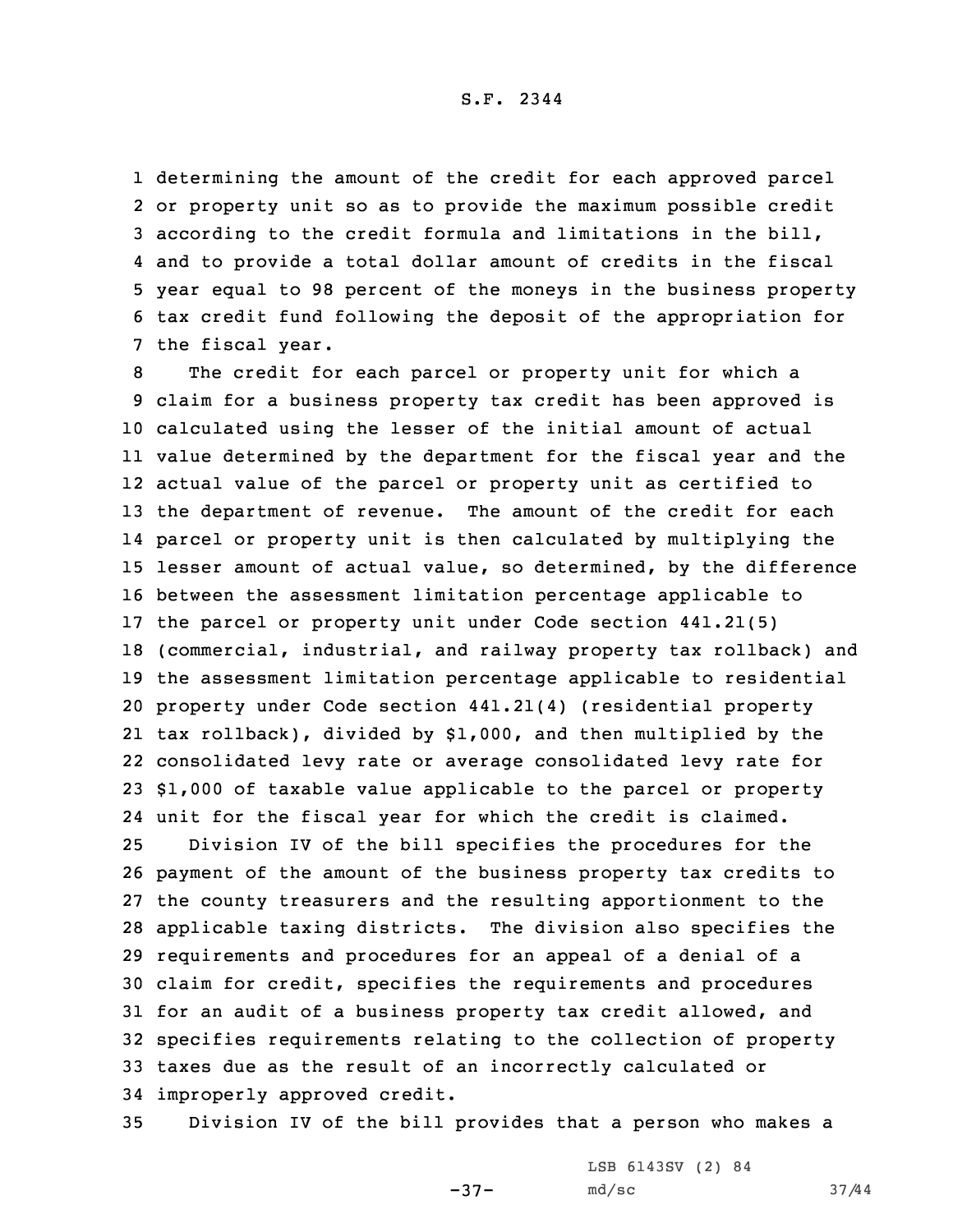false claim for the purpose of obtaining <sup>a</sup> business property tax credit or who knowingly receives the credit without being legally entitled to it is guilty of <sup>a</sup> fraudulent practice and is subject to <sup>a</sup> criminal penalty.

 Division IV of the bill requires the director of revenue to prescribe forms, instructions, and rules pursuant to Code chapter 17A, as necessary, to carry out the purposes of new Code chapter 426C.

 Division IV of the bill applies to property taxes due and payable in fiscal years beginning on or after July 1, 2013. 11 Division <sup>V</sup> of the bill creates an enterprise property tax credit under new Code chapter 426D for property taxes due and payable in fiscal years beginning on or after July 1, 2013. 14 Division <sup>V</sup> of the bill establishes an enterprise property tax credit fund. For the fiscal year beginning July 1, 2013, the bill appropriates from the general fund of the state to the department of revenue for deposit in the fund, \$25 million. For the fiscal year beginning July 1, 2014, and each fiscal year thereafter, the bill appropriates from the general fund of the state to the department of revenue for deposit in the fund an amount equal to the total amount appropriated by the general assembly to the fund in the previous fiscal year. In addition, for fiscal years beginning on or after July 1, 2014, the bill appropriates an additional \$25 million to the fund if the revenue estimating conference certifies that the total amount of general fund revenues has grown by at least 3 percent as compared to the previous fiscal year. The division provides, however, that the total appropriation to the fund shall not exceed \$125 million in any one fiscal year. Under the division, interest or earnings on moneys deposited in the fund are credited to the fund, moneys in the fund are not subject to the provisions of Code section 8.33, and moneys in the fund shall not be transferred, used, obligated, appropriated, or otherwise encumbered except as provided in new Code chapter 35 426D.

LSB 6143SV (2) 84

-38-

md/sc 38/44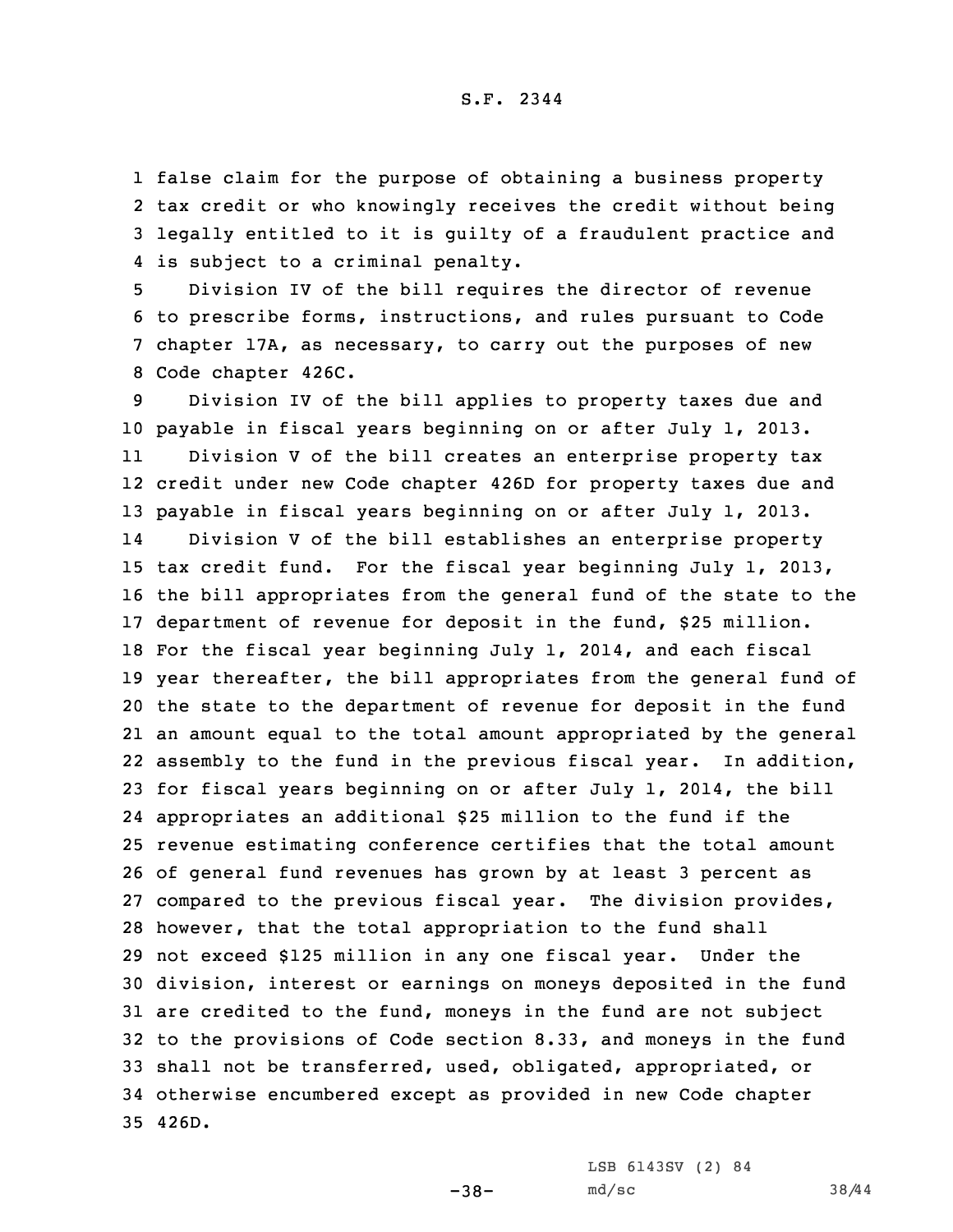1 Division <sup>V</sup> of the bill provides that each person who wishes to claim an enterprise property tax credit shall obtain the appropriate forms from the assessor and file the claim with the 4 assessor. The director of revenue is required to prescribe suitable forms and instructions for such claims, and make such forms and instructions available to the assessors. The assessor is required to remit the claims for credit to the county auditor with the assessor's recommendation for allowance or disallowance. If the assessor recommends disallowance of <sup>a</sup> claim, the assessor shall submit the reasons for the recommendation, in writing, to the county auditor. The county auditor then forwards the claims to the board of supervisors. The board is required to allow or disallow the claims. If the board of supervisors disallows <sup>a</sup> claim for <sup>a</sup> credit, the board of supervisors is required to send written notice, by mail, to the claimant and the notice must state the reasons for disallowing the claim for the credit. Any person whose claim for credit is denied may appeal from the action of the board of supervisors to the district court of the county in which the parcel is located.

21 Claims for the enterprise property tax credit must be filed not later than March 15 preceding the fiscal year during which the property taxes for which the credit is claimed are due and payable. However, the deadline for filing claims against property taxes due and payable in the fiscal year beginning July 1, 2013, is January 15, 2013.

 Upon the filing of <sup>a</sup> claim and allowance of an enterprise property tax credit, the credit is allowed on the parcel for successive years without further filing as long as the parcel satisfies the requirements for the credit. The owner is required to provide written notice to the assessor when the parcel ceases to qualify for the credit. The division requires the assessor to maintain <sup>a</sup> permanent file of current credits and also specifies certain requirements for parcel owners, assessors, and county recorders when all or <sup>a</sup> portion of such

 $-39-$ 

LSB 6143SV (2) 84 md/sc 39/44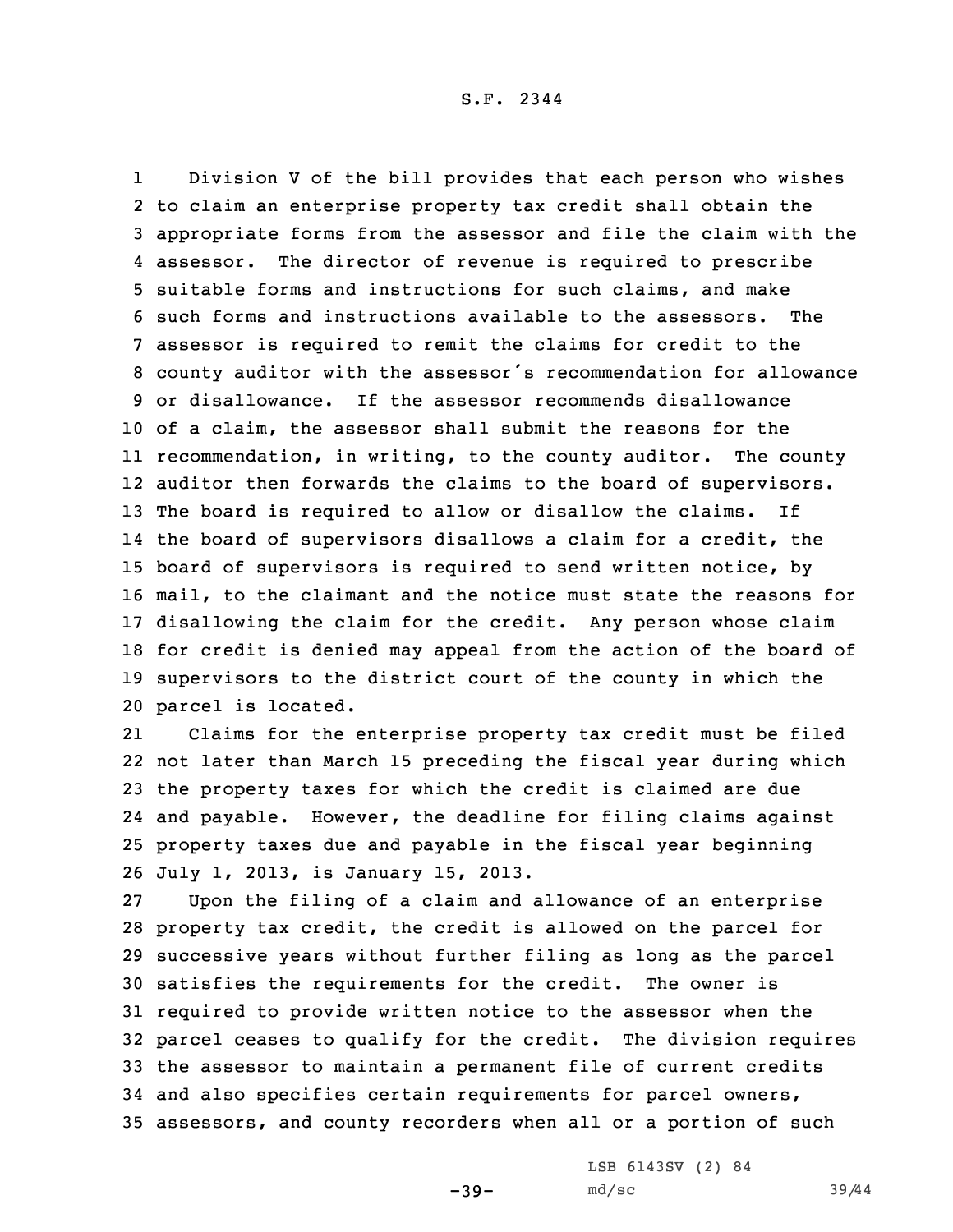parcels are sold, transferred, or ownership otherwise changes. 2 Under division <sup>V</sup> of the bill, each parcel classified and taxed as commercial property, industrial property, or railway property under Code chapter 434 is eligible for an enterprise property tax credit. <sup>A</sup> person may claim and receive one credit for each eligible parcel.

 Division <sup>V</sup> provides that property that is rented or leased to low-income individuals or families under section 42 of the Internal Revenue Code, and that is subject to section 42 assessment procedures for the applicable assessment year is not eligible for an enterprise property tax credit under new Code chapter 426D.

 Division <sup>V</sup> of the bill provides that all claims for credit which have been allowed, the assessed value of the applicable parcels, the consolidated levy rates for such parcels applicable to the fiscal year for which the credit is claimed, and the taxing districts in which each parcel is located, shall 18 be certified on or before June 30, in each year, by the county auditor to the department of revenue.

 Division <sup>V</sup> of the bill requires the department of revenue to calculate, for each fiscal year, an enterprise property tax credit percentage for use in determining the amount of the credit for each eligible parcel. The department first must calculate for each eligible parcel the product of the assessed value of the parcel multiplied by the consolidated levy rate per \$1,000 of taxable value as certified under Code section 426D.3, and then divide that product by \$1,000. The department then must calculate the sum of all such amounts calculated for all eligible parcels. The enterprise property tax credit percentage shall be equal to 98 percent of the moneys in the enterprise property tax credit fund, following the deposit of the appropriation for the fiscal year, divided by the sum of the amounts determined for each eligible parcel.

34 Division <sup>V</sup> of the bill provides that the amount of the <sup>35</sup> credit for each eligible parcel shall be equal to the parcel's

 $-40-$ 

LSB 6143SV (2) 84 md/sc 40/44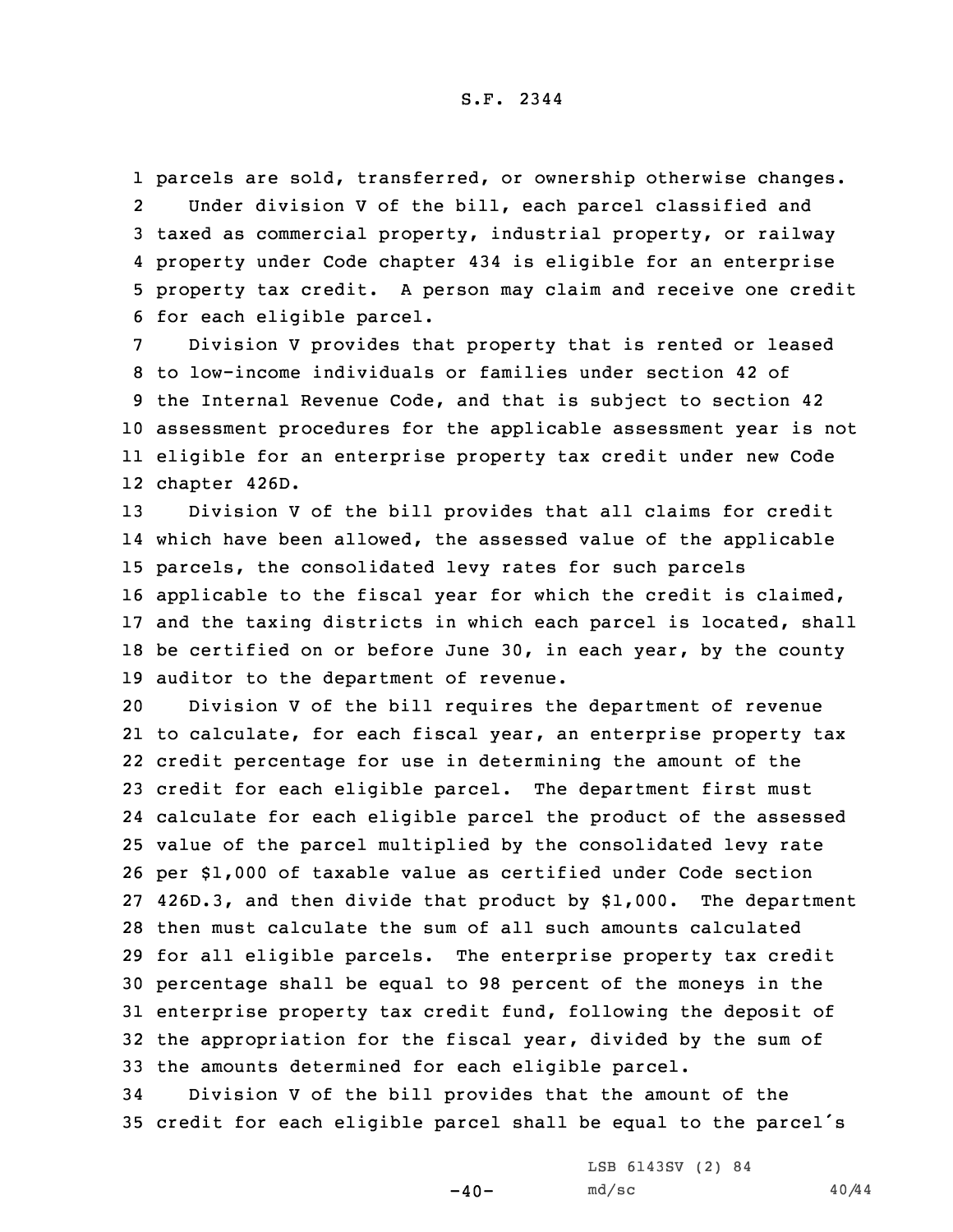assessed value as certified by the county auditor multiplied by the enterprise property tax credit percentage, divided by \$1,000, and then multiplied by the consolidated levy rate per \$1,000 of taxable value applicable to the parcel. The bill provides for the adjustment of the assessed value of parcels used in calculating the enterprise property tax credit percentage and the amount of enterprise property tax credit for those parcels also receiving <sup>a</sup> business property tax credit for the same fiscal year.

 Division <sup>V</sup> of the bill specifies the procedures for the payment of the amount of the enterprise property tax credits to the county treasurers and the resulting apportionment to the applicable taxing districts. The bill also specifies the requirements and procedures for an appeal of <sup>a</sup> denial of <sup>a</sup> claim for credit, specifies the requirements and procedures for an audit of an enterprise property tax credit allowed, and specifies requirements relating to the collection of property taxes due as the result of an incorrectly calculated or improperly approved credit.

 Division <sup>V</sup> of the bill provides that <sup>a</sup> person who makes <sup>a</sup> false claim for the purpose of obtaining an enterprise property tax credit or who knowingly receives the credit without being legally entitled to it is guilty of <sup>a</sup> fraudulent practice and is subject to <sup>a</sup> criminal penalty.

 Division <sup>V</sup> of the bill requires the director of revenue to prescribe forms, instructions, and rules pursuant to Code chapter 17A, as necessary, to carry out the purposes of new Code chapter 426D.

 Division <sup>V</sup> of the bill applies to property taxes due and payable in fiscal years beginning on or after July 1, 2013. Division VI of the bill provides that beginning with valuations established for property tax purposes on or after January 1, 2013, all of the following if not otherwise classified as residential property, shall, subject to the declaration filing requirements of the bill, be valued as <sup>a</sup>

 $-41-$ 

LSB 6143SV (2) 84 md/sc 41/44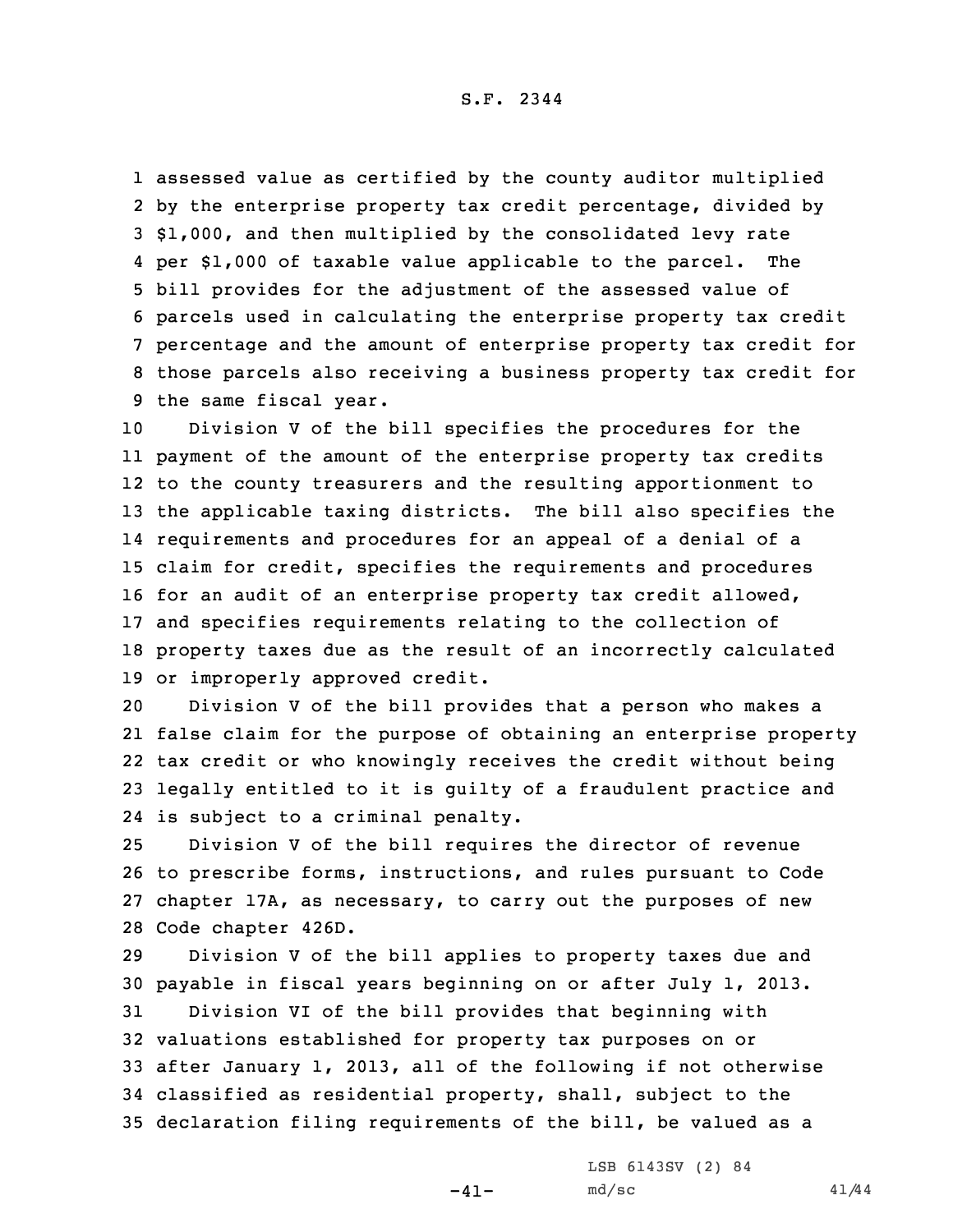separate class of property known as multiresidential property: (1) Parcels upon which property used for human habitation and owned by <sup>a</sup> person other than the owner of the parcel is placed, subject to <sup>a</sup> lease or other agreement with <sup>a</sup> duration exceeding one month or more; (2) Assisted living facilities; and (3) That portion of <sup>a</sup> building that is used for human habitation and <sup>a</sup> proportionate share of the land upon which the building or structure is situated, if the land is part of the same parcel as the building, even if the use for human habitation is not the primary use of the building or structure, and regardless of the number of dwelling units located in the building. For valuations established for the assessment year beginning January 1, 2013, the percentage of actual value at which multiresidential property shall be assessed shall be 94 percent. For valuations established for the assessment year beginning January 1, 2014, the percentage of actual value at which multiresidential property shall be assessed shall be 88 percent. For valuations established for the assessment year beginning January 1, 2015, the percentage of actual value at which multiresidential property shall be assessed shall be 82 percent. For valuations established for the assessment year beginning January 1, 2016, the percentage of actual value at which multiresidential property shall be assessed shall be 76 percent. For valuations established for the assessment year beginning January 1, 2017, the percentage of actual value at which multiresidential property shall be assessed shall be 70 percent. For valuations established for the assessment year beginning January 1, 2018, the percentage of actual value at which multiresidential property shall be assessed shall be 64 percent. For valuations established for the assessment year beginning January 1, 2019, and each assessment year thereafter, the percentage of actual value at which multiresidential property shall be assessed shall be equal to the percentage of actual value at which property assessed as residential property is assessed for the same assessment year. The bill

LSB 6143SV (2) 84

 $-42-$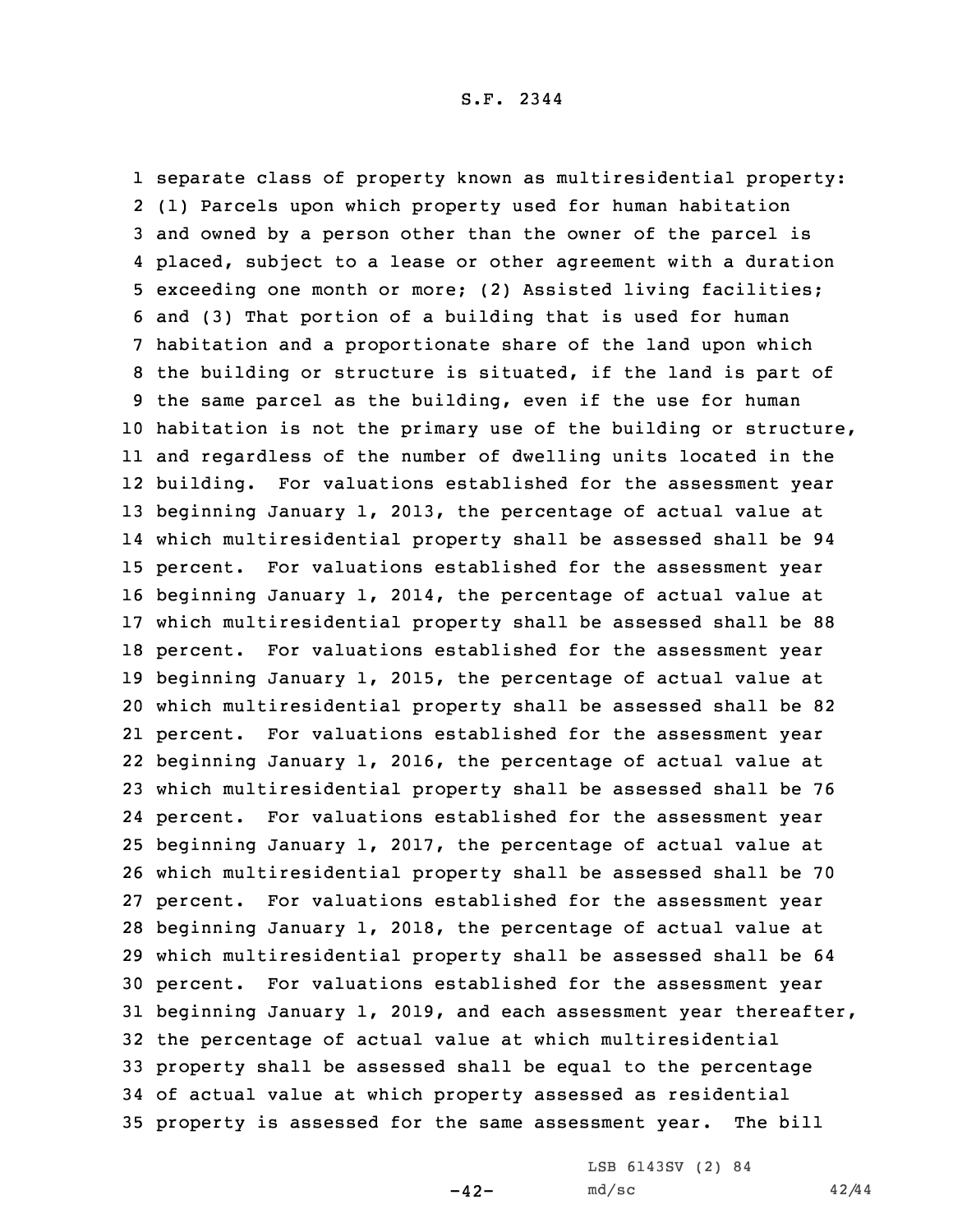provides, however, that <sup>a</sup> hotel, motel, inn, or other building where rooms or dwelling units are usually rented for less than one month shall not be classified as multiresidential 4 property. The bill also provides that property that is rented or leased to low-income individuals and families as authorized by section 42 of the Internal Revenue Code, as amended, and that is subject to section 42 assessment procedures under Code section 441.21(2), shall not be classified as multiresidential property.

 For assessment years beginning on or after January 1, 2013, but before January 1, 2019, the owner of property meeting the requirements for the multiresidential property classification may file <sup>a</sup> declaration with the assessor on or before January 15 of the assessment year, requesting that such property be classified as multiresidential property. If the property meets the requirements for multiresidential property, the assessor shall approve the request in the declaration and classify such property as multiresidential property. If an assessor rejects <sup>a</sup> declaration request, the property owner may protest such decision to the local board of review. Once approved, <sup>a</sup> declaration request is irrevocable by the property owner and such property shall be classified as multiresidential property for subsequent future assessment years so long as the property meets the requirements for multiresidential property. For assessment years beginning on or after January 1, 2013, but before January 1, 2019, property that meets the requirements for multiresidential property shall not be classified and valued as multiresidential property unless <sup>a</sup> declaration filed by the owner has been approved by the assessor. For assessment years beginning on or after January 1, 2019, property meeting the requirements of multiresidential property shall be classified and valued by the assessor as multiresidential property regardless of whether <sup>a</sup> declaration was previously filed for the property.

35 Division VI of the bill makes changes to Iowa Code chapters

 $-43-$ 

LSB 6143SV (2) 84 md/sc 43/44